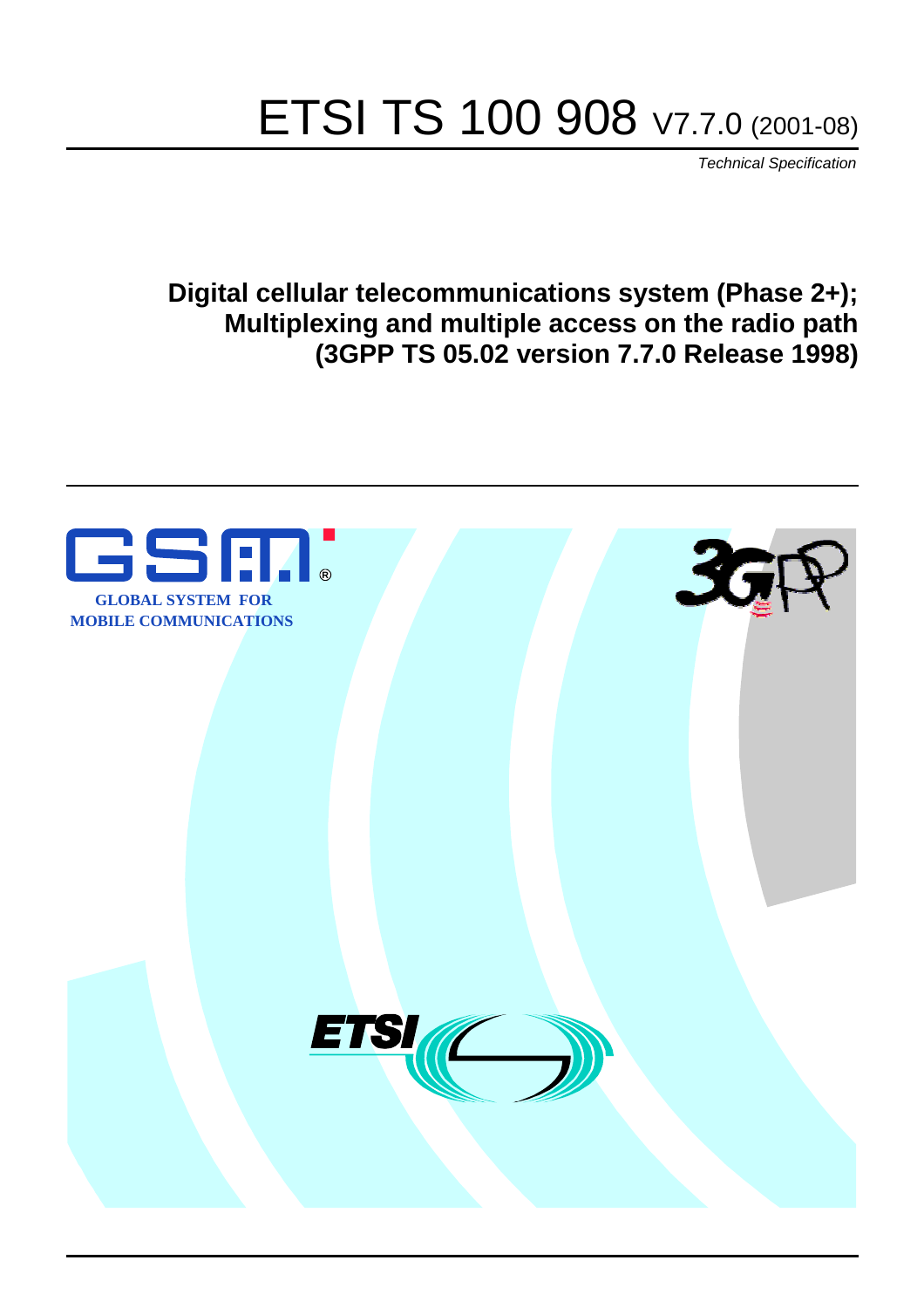Reference RTS/TSGG-010502Q7R5

> Keywords GSM

#### **ETSI**

#### 650 Route des Lucioles F-06921 Sophia Antipolis Cedex - FRANCE

Tel.: +33 4 92 94 42 00 Fax: +33 4 93 65 47 16

Siret N° 348 623 562 00017 - NAF 742 C Association à but non lucratif enregistrée à la Sous-Préfecture de Grasse (06) N° 7803/88

**Important notice** 

Individual copies of the present document can be downloaded from: [http://www.etsi.org](http://www.etsi.org/)

The present document may be made available in more than one electronic version or in print. In any case of existing or perceived difference in contents between such versions, the reference version is the Portable Document Format (PDF). In case of dispute, the reference shall be the printing on ETSI printers of the PDF version kept on a specific network drive within ETSI Secretariat.

Users of the present document should be aware that the document may be subject to revision or change of status. Information on the current status of this and other ETSI documents is available at <http://portal.etsi.org/tb/status/status.asp>

> If you find errors in the present document, send your comment to: [editor@etsi.fr](mailto:editor@etsi.fr)

#### **Copyright Notification**

No part may be reproduced except as authorized by written permission. The copyright and the foregoing restriction extend to reproduction in all media.

> © European Telecommunications Standards Institute 2001. All rights reserved.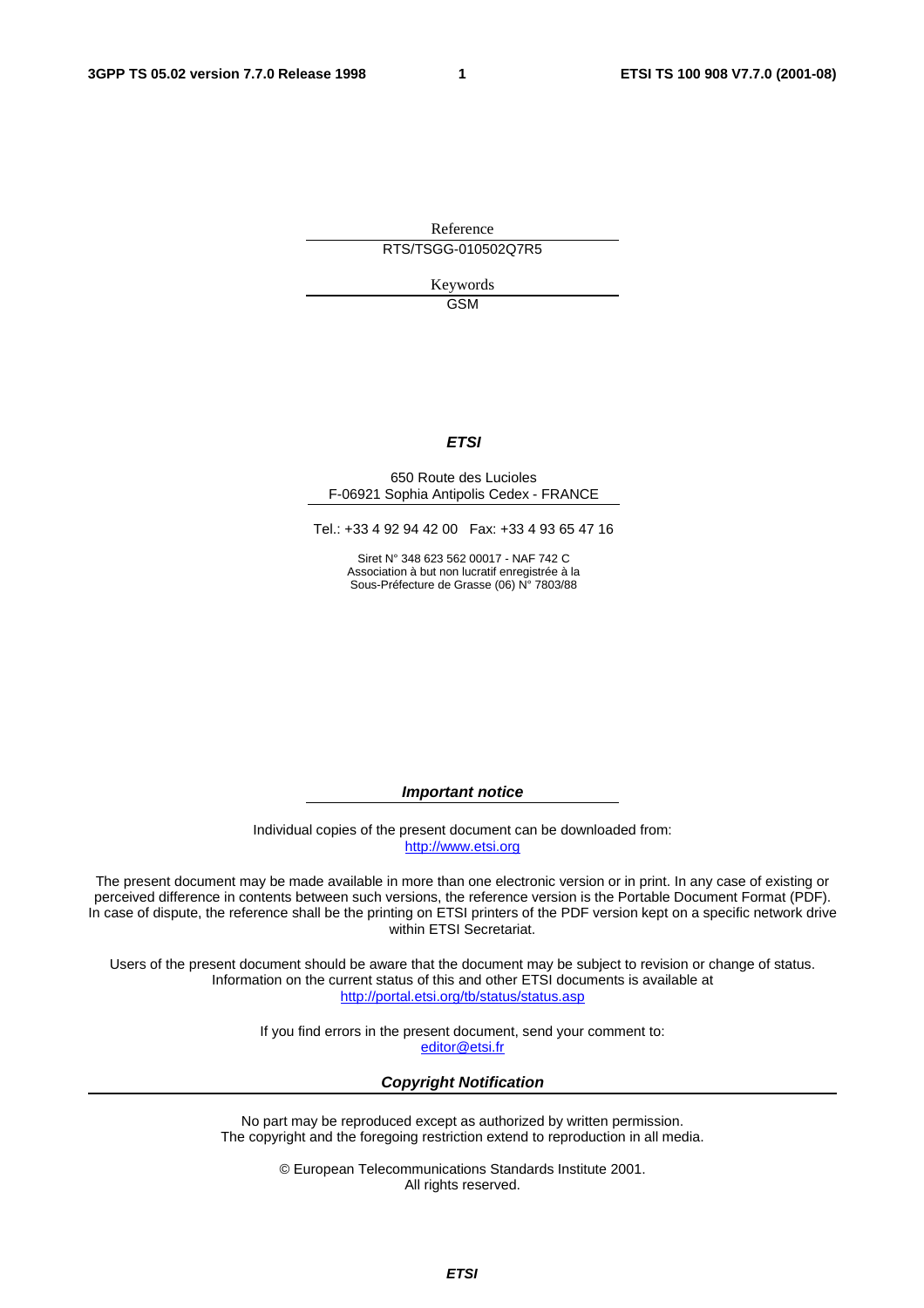## Intellectual Property Rights

IPRs essential or potentially essential to the present document may have been declared to ETSI. The information pertaining to these essential IPRs, if any, is publicly available for **ETSI members and non-members**, and can be found in ETSI SR 000 314: *"Intellectual Property Rights (IPRs); Essential, or potentially Essential, IPRs notified to ETSI in respect of ETSI standards"*, which is available from the ETSI Secretariat. Latest updates are available on the ETSI Web server ([http://www.etsi.org/legal/home.htm\)](http://www.etsi.org/legal/home.htm).

Pursuant to the ETSI IPR Policy, no investigation, including IPR searches, has been carried out by ETSI. No guarantee can be given as to the existence of other IPRs not referenced in ETSI SR 000 314 (or the updates on the ETSI Web server) which are, or may be, or may become, essential to the present document.

### Foreword

This Technical Specification (TS) has been produced by ETSI 3rd Generation Partnership Project (3GPP).

The present document may refer to technical specifications or reports using their 3GPP identities, UMTS identities or GSM identities. These should be interpreted as being references to the corresponding ETSI deliverables.

The cross reference between GSM, UMTS, 3GPP and ETSI identities can be found under [www.etsi.org/key](http://www.etsi.org/key) .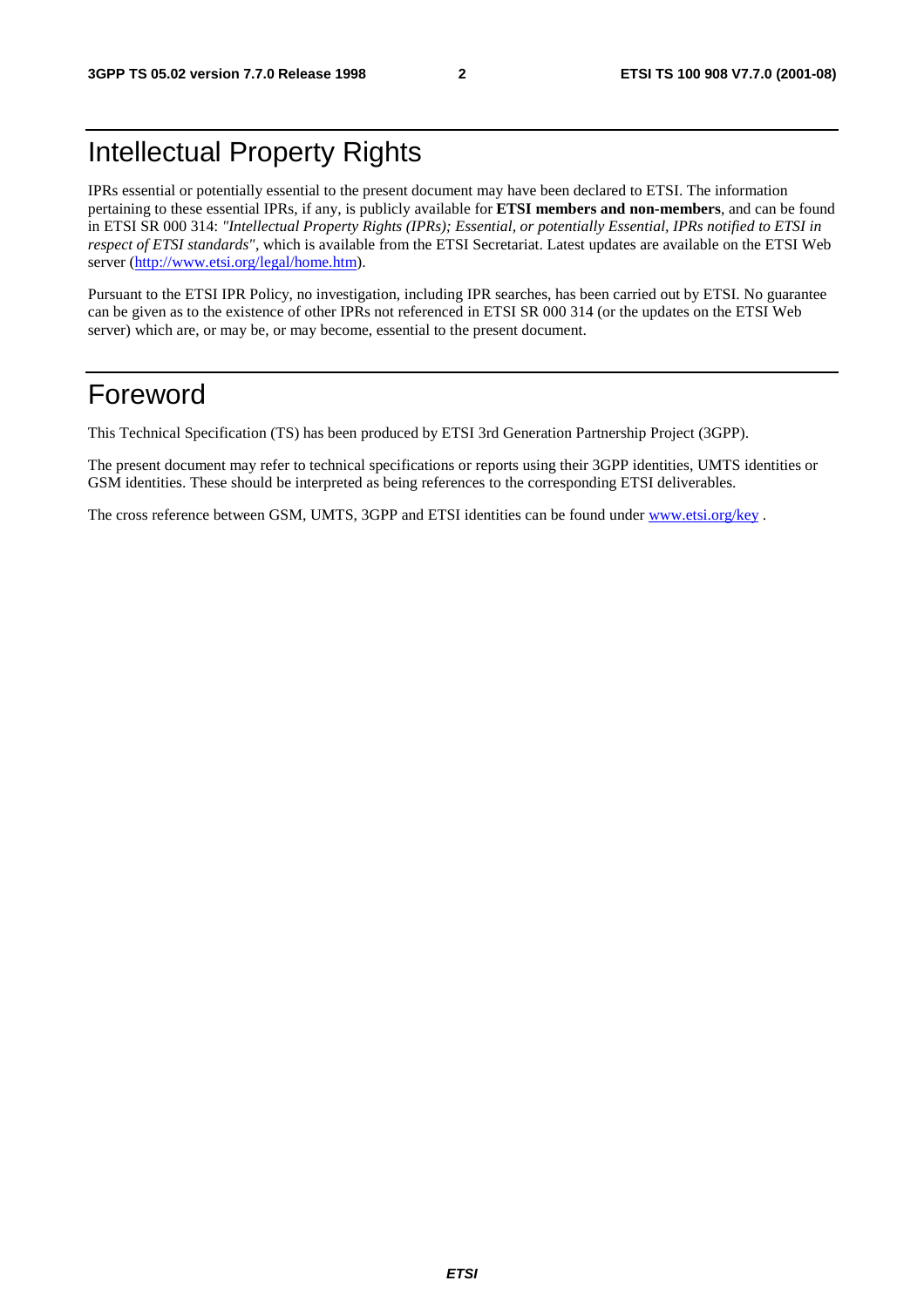$\mathbf{3}$ 

## Contents

| 1                |                                                                                        |  |
|------------------|----------------------------------------------------------------------------------------|--|
| 1.1              |                                                                                        |  |
| 1.2              |                                                                                        |  |
| 2                |                                                                                        |  |
| 3                |                                                                                        |  |
| 3.1              |                                                                                        |  |
| 3.2              |                                                                                        |  |
| 3.2.1            |                                                                                        |  |
| 3.2.2            |                                                                                        |  |
| 3.2.3            |                                                                                        |  |
| 3.2.4            |                                                                                        |  |
| 3.3              |                                                                                        |  |
| 3.3.1            |                                                                                        |  |
| 3.3.2            |                                                                                        |  |
| 3.3.2.1          |                                                                                        |  |
| 3.3.2.2          |                                                                                        |  |
| 3.3.2.3          |                                                                                        |  |
| 3.3.2.4          |                                                                                        |  |
| 3.3.3            |                                                                                        |  |
| 3.3.3.1          | Common control type channels, known when combined as a common control channel (CCCH)11 |  |
| 3.3.3.2          |                                                                                        |  |
| 3.3.4            |                                                                                        |  |
| 3.3.4.1          |                                                                                        |  |
| 3.3.4.2          |                                                                                        |  |
| 3.3.5            |                                                                                        |  |
| 3.3.6<br>3.3.6.1 |                                                                                        |  |
| 3.3.6.2          |                                                                                        |  |
| 3.3.6.3          |                                                                                        |  |
| 3.3.6.4          |                                                                                        |  |
| 3.4              |                                                                                        |  |
| 4                |                                                                                        |  |
| 4.1              |                                                                                        |  |
| 4.2              |                                                                                        |  |
| 4.2.1            |                                                                                        |  |
| 4.2.2            |                                                                                        |  |
| 4.3              |                                                                                        |  |
| 4.3.1            |                                                                                        |  |
| 4.3.2            |                                                                                        |  |
| 4.3.3            |                                                                                        |  |
| 5                |                                                                                        |  |
| 5.1              |                                                                                        |  |
| 5.2              |                                                                                        |  |
| 5.2.1            |                                                                                        |  |
| 5.2.2            |                                                                                        |  |
| 5.2.3            |                                                                                        |  |
| 5.2.4            |                                                                                        |  |
| 5.2.5            |                                                                                        |  |
| 5.2.6            |                                                                                        |  |
| 5.2.7            |                                                                                        |  |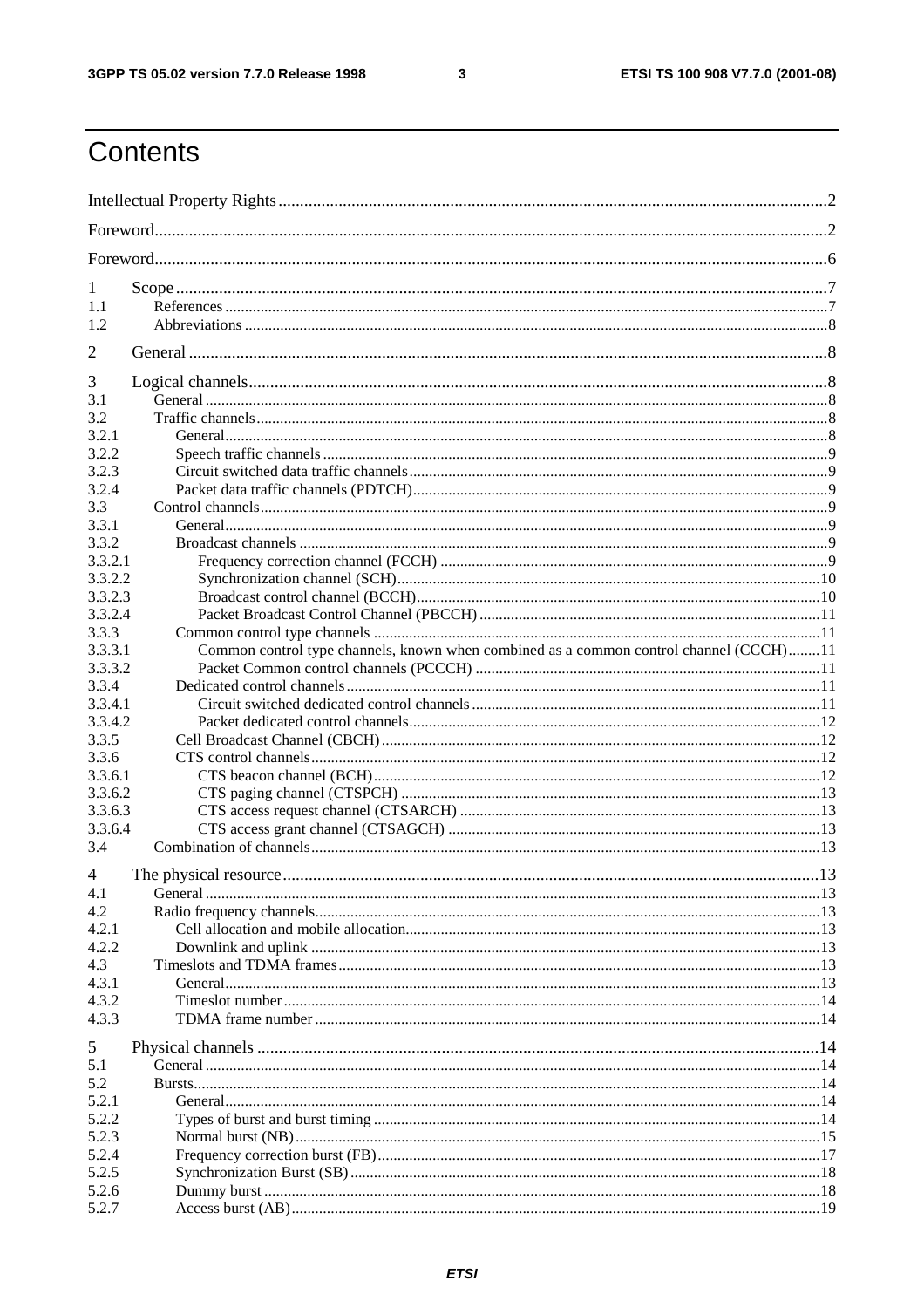$\overline{\mathbf{4}}$ 

| 5.2.8        |                                                                                           |  |
|--------------|-------------------------------------------------------------------------------------------|--|
| 5.3          |                                                                                           |  |
| 5.4          |                                                                                           |  |
| 5.5          |                                                                                           |  |
| 5.6          |                                                                                           |  |
| 5.6.1        |                                                                                           |  |
| 5.6.2        |                                                                                           |  |
| 5.6.3        |                                                                                           |  |
|              |                                                                                           |  |
| 6            |                                                                                           |  |
| 6.1          |                                                                                           |  |
| 6.2          |                                                                                           |  |
| 6.2.1        |                                                                                           |  |
| 6.2.2        |                                                                                           |  |
| 6.2.3        |                                                                                           |  |
| 6.2.4        |                                                                                           |  |
| 6.2.5        |                                                                                           |  |
| 6.2.6        |                                                                                           |  |
| 6.3          |                                                                                           |  |
| 6.3.1        |                                                                                           |  |
| 6.3.1.1      |                                                                                           |  |
| 6.3.1.2      |                                                                                           |  |
| 6.3.1.3      |                                                                                           |  |
| 6.3.1.4      |                                                                                           |  |
| 6.3.2        |                                                                                           |  |
| 6.3.2.1      |                                                                                           |  |
| 6.3.2.2      |                                                                                           |  |
| 6.3.2.2.1    |                                                                                           |  |
| 6.3.2.2.2    |                                                                                           |  |
| 6.3.2.2.3    |                                                                                           |  |
| 6.3.2.3      |                                                                                           |  |
| 6.3.2.3.1    |                                                                                           |  |
| 6.3.2.3.2    |                                                                                           |  |
| 6.3.2.3.3    |                                                                                           |  |
| 6.3.2.3.4    |                                                                                           |  |
| 6.3.2.4      |                                                                                           |  |
| 6.3.3        |                                                                                           |  |
| 6.3.3.1      |                                                                                           |  |
| 6.3.3.2      |                                                                                           |  |
| 6.4          |                                                                                           |  |
| 6.4.1        |                                                                                           |  |
| 6.4.2        |                                                                                           |  |
| 6.4.2.1      |                                                                                           |  |
| 6.4.2.2      |                                                                                           |  |
| 6.5          |                                                                                           |  |
| 6.5.1        |                                                                                           |  |
| 6.5.2        | Determination of CCCH_GROUP and PAGING_GROUP for MS in idle mode 33                       |  |
| 6.5.3        |                                                                                           |  |
| 6.5.4        |                                                                                           |  |
| 6.5.5        |                                                                                           |  |
| 6.5.6        | Determination of PCCCH_GROUP and PAGING_GROUP for MS in GPRS attached mode34              |  |
| 6.5.7        | Determination of CTS_PAGING_GROUP and specific paging 52-multiframe for MS in CTS mode 35 |  |
|              |                                                                                           |  |
|              |                                                                                           |  |
| A.1          |                                                                                           |  |
|              |                                                                                           |  |
| A.2<br>A.2.1 |                                                                                           |  |
| A.2.1.1      |                                                                                           |  |
| A.2.1.2      |                                                                                           |  |
| A.2.1.3      | A dummy burst with (BN61, BN62, BN86) mapped from the TSC bits of normal bursts according |  |
|              |                                                                                           |  |
|              |                                                                                           |  |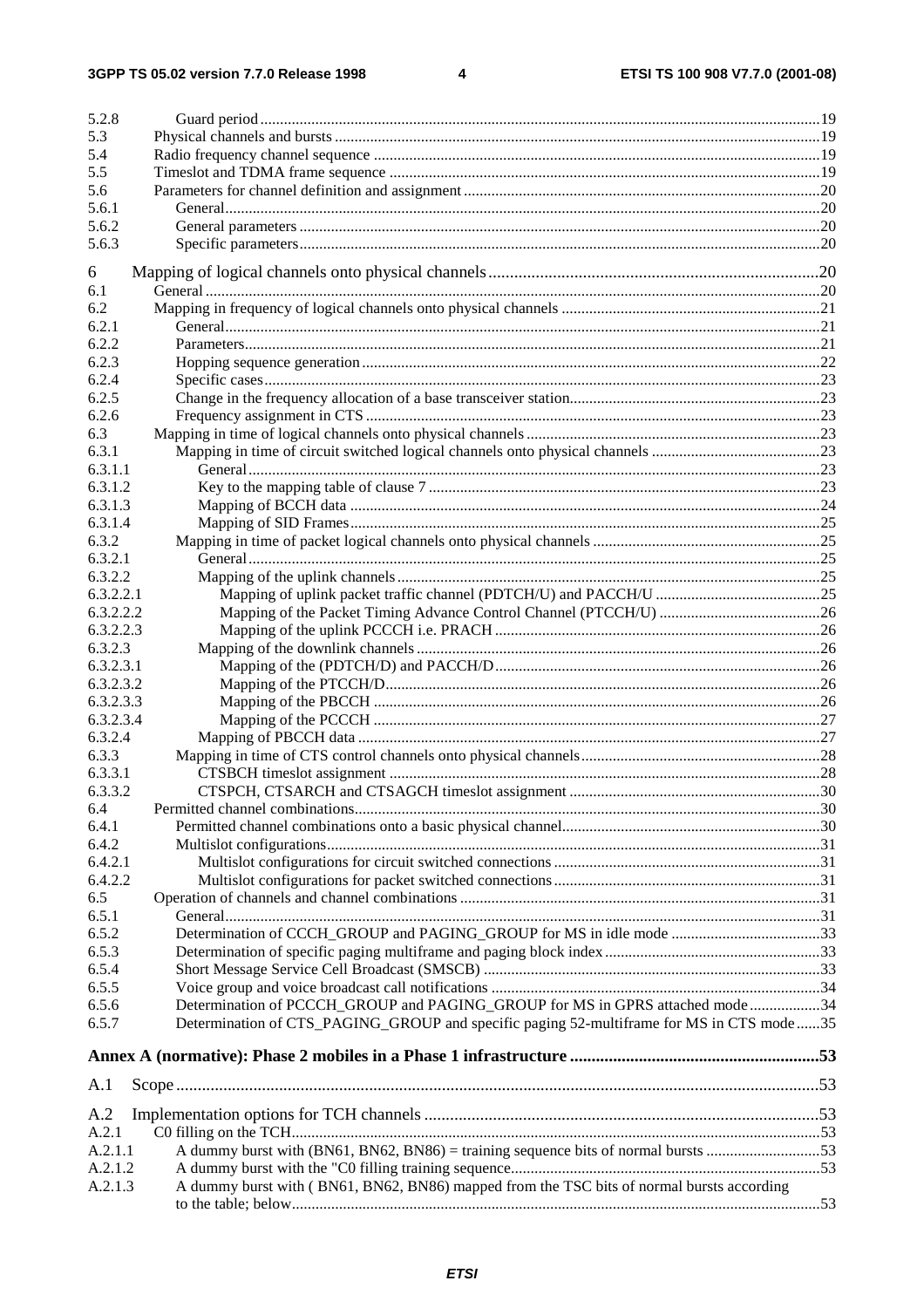| A.2.1.4 |  |
|---------|--|
| A.2.2   |  |
| A.2.2.1 |  |
| A.2.2.2 |  |
| A.2.3   |  |
| A.2.4   |  |
| A.2.5   |  |
| A.3     |  |
|         |  |
| B.1     |  |
| B.2     |  |
| B.3     |  |
|         |  |
|         |  |
|         |  |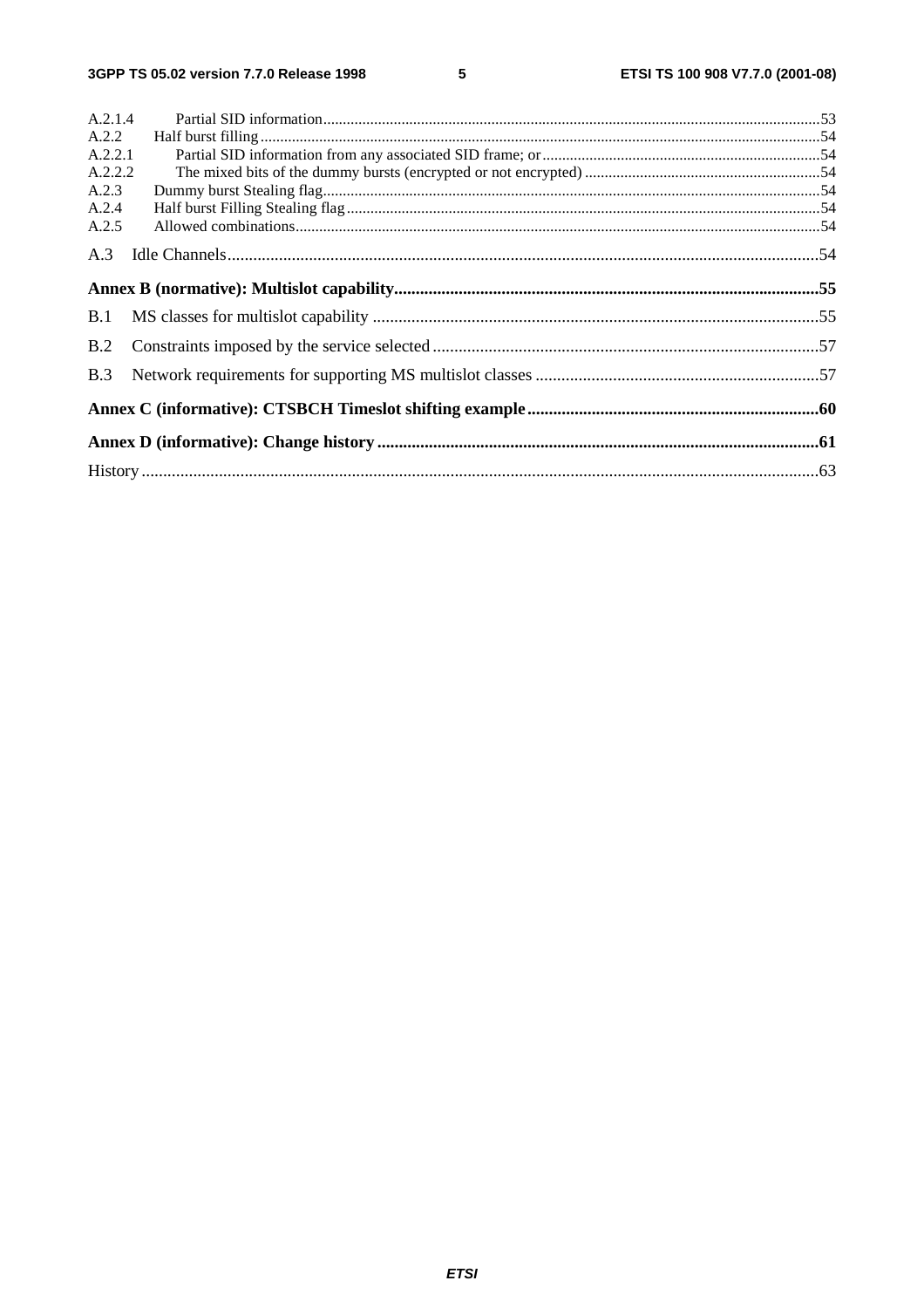### Foreword

This Technical Specification has been produced by the 3<sup>rd</sup> Generation Partnership Project (3GPP).

The contents of the present document are subject to continuing work within the TSG and may change following formal TSG approval. Should the TSG modify the contents of the present document, it will be re-released by the TSG with an identifying change of release date and an increase in version number as follows:

Version x.y.z

where:

- x the first digit:
	- 1 presented to TSG for information;
	- 2 presented to TSG for approval;
	- 3 or greater indicates TSG approved document under change control.
- y the second digit is incremented for all changes of substance, i.e. technical enhancements, corrections, updates, etc.
- z the third digit is incremented when editorial only changes have been incorporated in the document.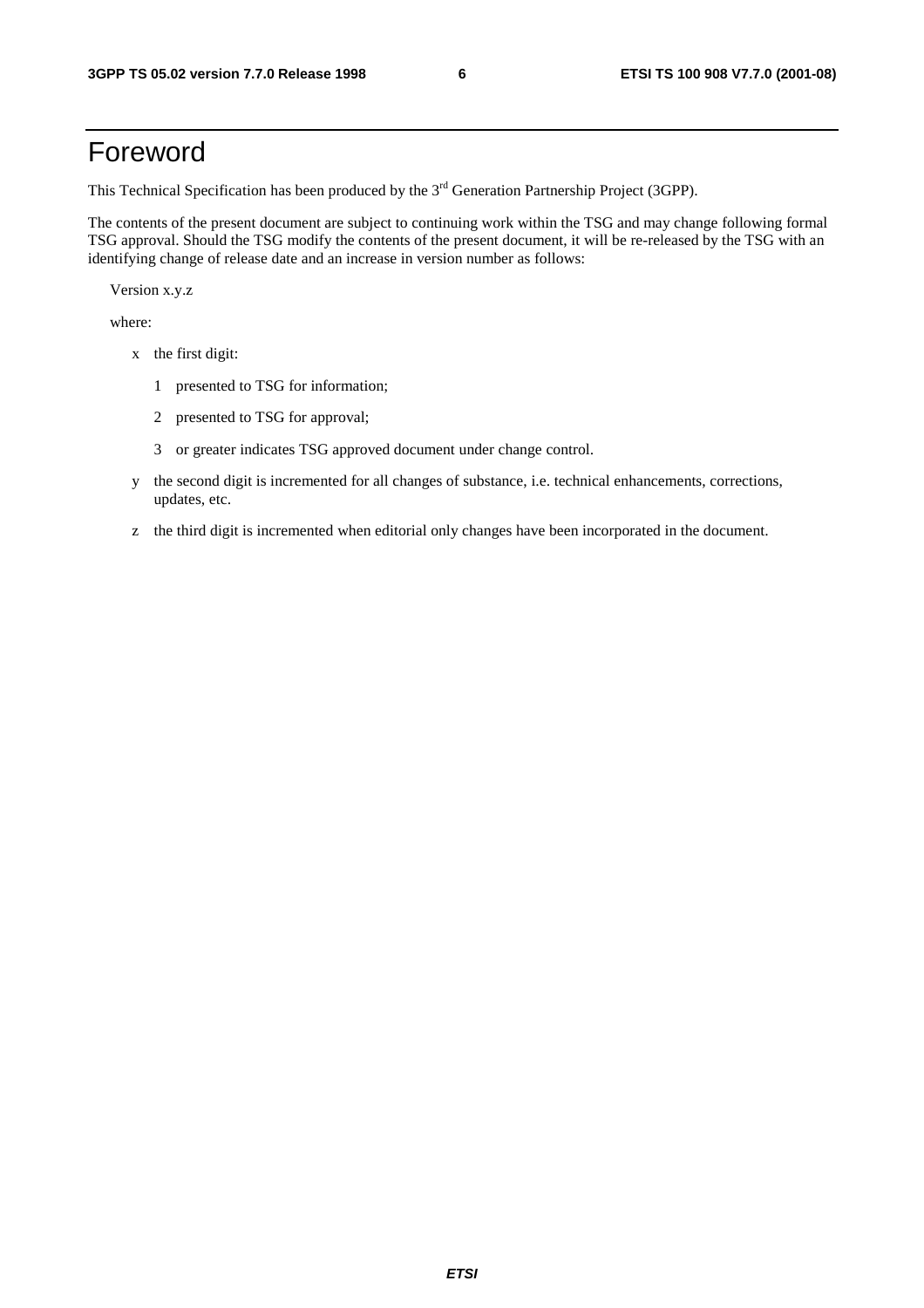### 1 Scope

The present document defines the physical channels of the radio sub-system required to support the logical channels. It includes a description of the logical channels and the definition of frequency hopping, TDMA frames, timeslots and bursts.

### 1.1 References

The following documents contain provisions which, through reference in this text, constitute provisions of the present document.

- References are either specific (identified by date of publication, edition number, version number, etc.) or non-specific.
- For a specific reference, subsequent revisions do not apply.
- For a non-specific reference, the latest version applies. In the case of a reference to a 3GPP document (including a GSM document), a non-specific reference implicitly refers to the latest version of that document *in the same Release as the present document*.
- [1] GSM 01.04: "Digital cellular telecommunications system (Phase 2+); Abbreviations and acronyms".
- [2] GSM 03.03: "Digital cellular telecommunications system (Phase 2+); Numbering, addressing and identification".
- [3] GSM 04.03: "Digital cellular telecommunications system (Phase 2+); Mobile Station Base Station System (MS - BSS) interface Channel structures and access capabilities".
- [4] GSM 04.06: "Digital cellular telecommunications system (Phase 2+); Mobile Station Base Station System (MS - BSS) interface Data Link (DL) layer specification".
- [5] GSM 04.08: "Digital cellular telecommunications system (Phase 2+); Mobile radio interface layer 3 specification".
- [6] GSM 05.03: "Digital cellular telecommunications system (Phase 2+); Channel coding".
- [7] GSM 05.04: "Digital cellular telecommunications system; Modulation".
- [8] GSM 05.05: "Digital cellular telecommunications system (Phase 2+); Radio transmission and reception".
- [9] GSM 05.08: "Digital cellular telecommunications system (Phase 2+); Radio subsystem link control".
- [10] GSM 05.10: "Digital cellular telecommunications system (Phase 2+); Radio subsystem synchronization".
- [11] GSM 03.64: "Digital cellular telecommunications system (Phase 2+); General Packet Radio Service (GPRS); Overall description of the GPRS Radio Interface; Stage 2".
- [12] GSM 04.60: "Digital cellular telecommunications system (Phase 2+); General Packet Radio Service (GPRS); Mobile Station (MS) - Base Station System (BSS interface; Radio Link Control (RLC) and Medium Access Control (MAC) Layer Specification".
- [13] GSM 03.52: "Digital cellular telecommunications system (Phase 2+); GSM Cordless Telephony System (CTS), Phase 1; Lower layers of the CTS Radio Interface; Stage 2".
- [14] GSM 04.56: "Digital cellular telecommunications system (Phase 2+); GSM Cordless Telephony System (CTS), Phase 1; CTS radio interface layer 3 specification".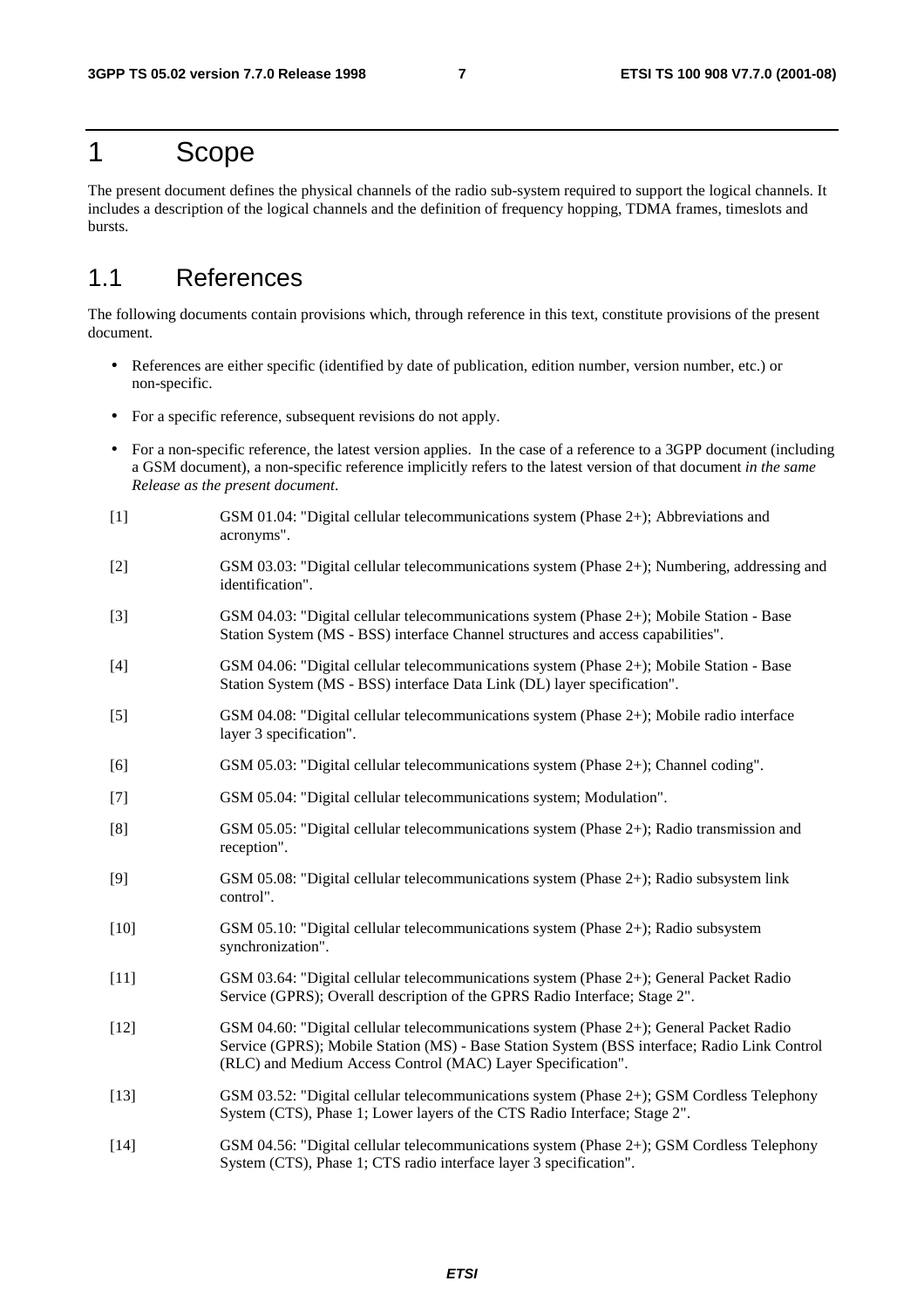[15] GSM 05.56: "Digital cellular telecommunications system (Phase 2+); GSM Cordless Telephony System (CTS), Phase 1; CTS-FP radio subsystem".

### 1.2 Abbreviations

Abbreviations used in the present document are listed in GSM 01.04 [1].

### 2 General

The radio subsystem is required to support a certain number of logical channels that can be separated into two categories as defined in GSM 04.03:

- i) the traffic channels (TCH's);
- ii) the control channels.

More information is given about these logical channels in clause 3 which also defines a number of special channels used by the radio sub-system.

Clause 4 of this document describes the physical resource available to the radio sub-system, clause 5 defines physical channels based on that resource and clause 6 specifies how the logical channels shall be mapped onto physical channels. Figure 1 depicts this process.

### 3 Logical channels

#### 3.1 General

This subclause describes the logical channels that are supported by the radio subsystem.

### 3.2 Traffic channels

#### 3.2.1 General

Traffic channels (TCH's) are intended to carry either encoded speech or user data in circuit switched mode. Two general forms of traffic channel are defined:

- i) Full rate traffic channel (TCH/F). This channel carries information at a gross rate of 22,8 kbit/s.
- ii) Half rate traffic channel (TCH/H). This channel carries information at a gross rate of 11,4 kbit/s.

Packet data traffic channels (PDTCH's) are intended to carry user data in packet switched mode. For the purpose of this EN, any reference to traffic channel does not apply to PDTCH unless explicitly stated.

All traffic channels are bi-directional unless otherwise stated. Unidirectional downlink full rate channels, TCH/FD, are defined as the downlink part of the corresponding TCH/F.

Multiple full rate channels can be allocated to the same MS. This is referred to as multislot configurations, which is defined in subclause 6.4.2.1.

Multiple packet data traffic channels can be allocated to the same MS. This is referred to as multislot packet configurations, as defined in subclause 6.4.2.2.

The specific traffic channels available in the categories of speech and user data are defined in the subclauses following.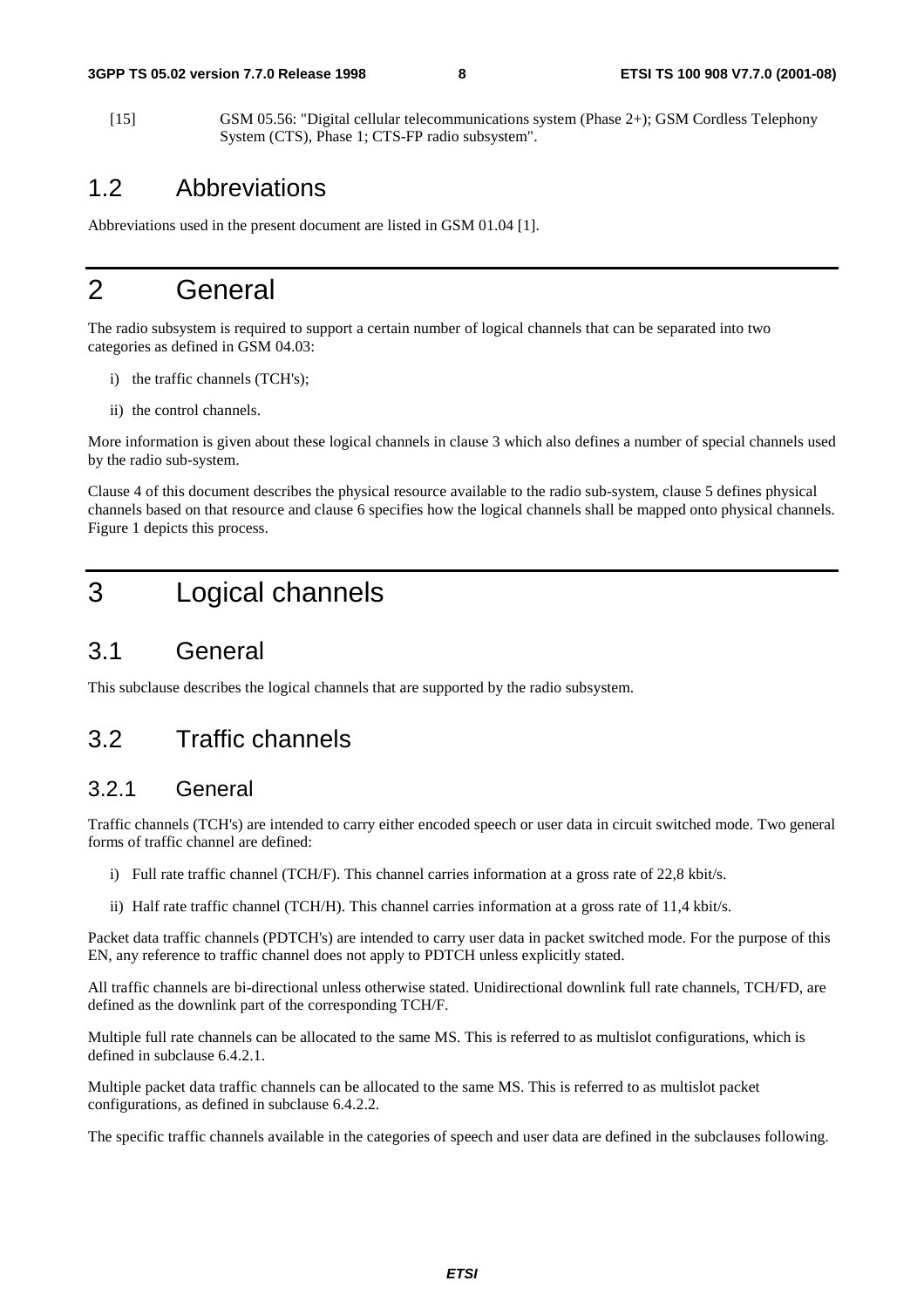#### 3.2.2 Speech traffic channels

The following traffic channels are defined to carry encoded speech:

- i) Full rate traffic channel for speech (TCH/FS).
- ii) Half rate traffic channel for speech (TCH/HS).
- iii) Enhanced full rate traffic channel for speech (TCH/EFS).
- iv) Adaptive full rate traffic channel for speech (TCH/AFS).
- v) Adaptive half rate traffic channel for speech (TCH/AHS).

#### 3.2.3 Circuit switched data traffic channels

The following traffic channels are defined to carry user data:

- i) Full rate traffic channel for 9,6 kbit/s user data (TCH/F9.6).
- ii) Full rate traffic channel for 4,8 kbit/s user data (TCH/F4.8).
- iii) Half rate traffic channel for 4,8 kbit/s user data (TCH/H4.8).
- iv) Half rate traffic channel for  $\leq 2.4$  kbit/s user data (TCH/H2.4).
- v) Full rate traffic channel for  $\leq 2.4$  kbit/s user data (TCH/F2.4).
- vi) Full rate traffic channel for 14,4 kbit/s user data (TCH/F14.4).

#### 3.2.4 Packet data traffic channels (PDTCH)

A PDTCH corresponds to the resource allocated to a single MS on one physical channel for user data transmission. Due to the dynamic multiplexing onto the same physical channel of different logical channels (see subclause 6.3.2), a PDTCH carries information at an instantaneous bit rate ranging from 0 to 22.8 kbit/s.

All packet data traffic channels are uni-directional, either uplink (PDTCH/U), for a mobile originated packet transfer or downlink (PDTCH/D) for a mobile terminated packet transfer.

### 3.3 Control channels

#### 3.3.1 General

Control channels are intended to carry signalling or synchronization data. Four categories of control channel are defined: broadcast, common, dedicated and CTS control channels. Specific channels within these categories are defined in the subclauses following.

#### 3.3.2 Broadcast channels

#### 3.3.2.1 Frequency correction channel (FCCH)

The frequency correction channel carries information for frequency correction of the mobile station. It is required only for the operation of the radio sub-system.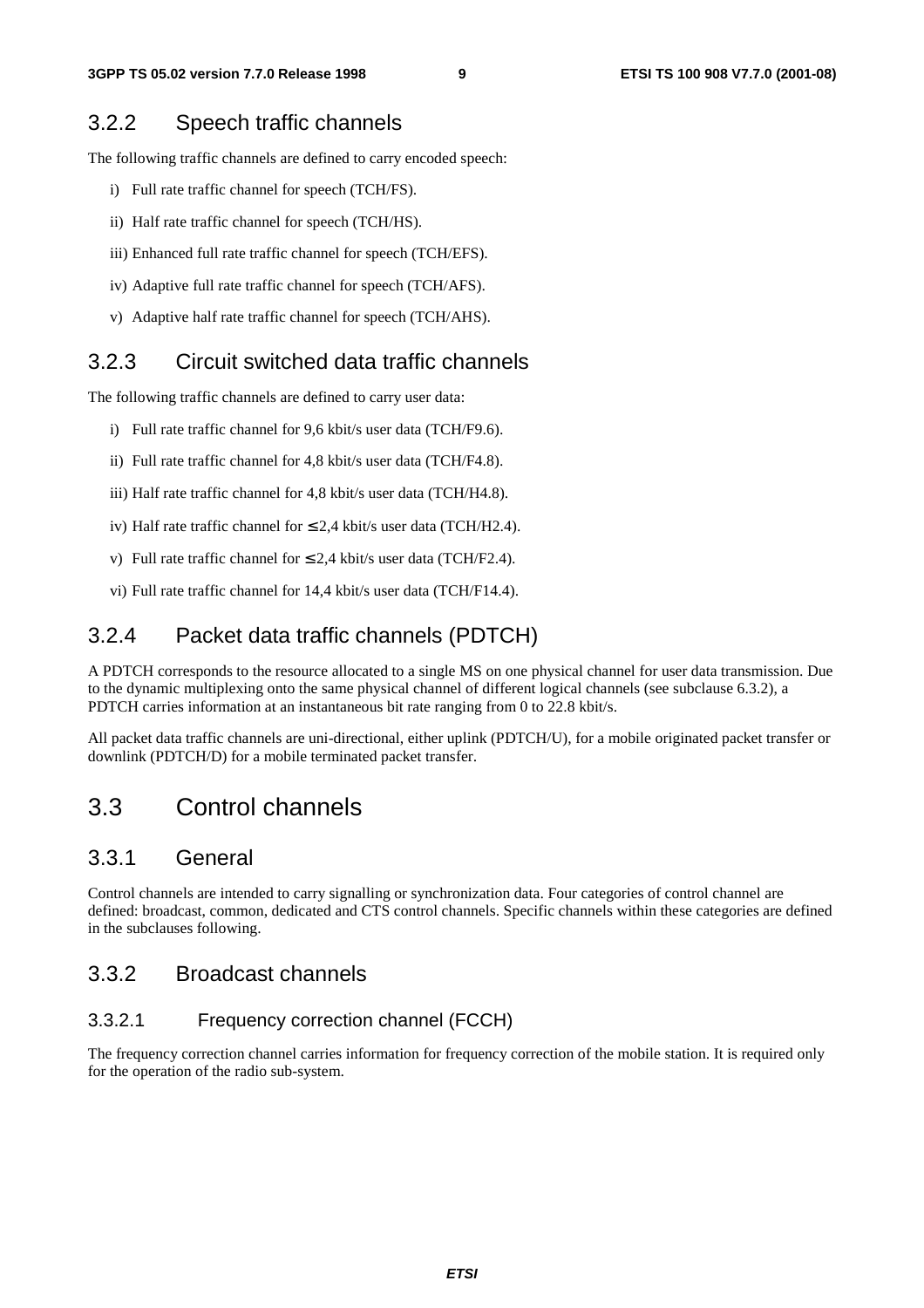#### 3.3.2.2 Synchronization channel (SCH)

The synchronization channel carries information for frame synchronization of the mobile station and identification of a base transceiver station. It is required only for the operation of the radio sub-system. Specifically the synchronization channel shall contain two encoded parameters:

- a) Base transceiver station identity code (BSIC): 6 bits (before channel coding) consists of 3 bits of PLMN colour code with range 0 to 7 and 3 bits of BS colour code with range 0 to 7 as defined in GSM 03.03.
- b) Reduced TDMA frame number (RFN): 19 bits (before channel coding) =

T1 (11 bits) range 0 to 2047 = FN div (26 x 51) T2 (5 bits) range 0 to  $25 = FN$  mod 26 T3 ' (3 bits) range 0 to 4 =  $(T3 - 1)$  div 10 where T3 (6 bits) range 0 to 50 = FN mod 51 and  $FN = TDMA$  frame number as defined in subclause 4.3.3.

GSM 04.06 and GSM 04.08 specify the precise bit ordering, GSM 05.03 the channel coding of the above parameters and GSM 05.10 defines how the TDMA frame number can be calculated from T1, T2, and T3'.

#### 3.3.2.3 Broadcast control channel (BCCH)

The broadcast control channel broadcasts general information on a base transceiver station per base transceiver station basis. Of the many parameters contained in the BCCH, the use of the following parameters, as defined in GSM 04.08 are referred to in subclause 6.5:

a) CCCH\_CONF which indicates the organization of the common control channels:

 From this parameter, the number of common control channels (BS\_CC\_CHANS) and whether or not CCCH or SDCCH are combined (BS\_CCCH\_SDCCH\_COMB = true or false) are derived as follows:

| <b>CCCH CONF</b> | <b>BS CC CHANS</b> | BS CCCH SDCCH COMB |
|------------------|--------------------|--------------------|
| 000              |                    | false              |
| 001              |                    | true               |
| 010              | 2                  | false              |
| 100              | 3                  | false              |
| 110              | 4                  | false              |
|                  |                    |                    |

b) BS\_AG\_BLKS\_RES which indicates the number of blocks on each common control channel reserved for access grant messages:

3 bits (before channel coding) range 0 to 7.

c) BS\_PA\_MFRMS which indicates the number of 51-multiframes between transmission of paging messages to mobiles of the same paging group:

3 bits (before channel coding) range 2 to 9.

d) support of GPRS

 The BCCH shall indicate whether or not packet switched traffic is supported. If packet switched traffic is supported and if the PBCCH exists, then the BCCH shall broadcast the position of the packet data channel (PDCH), as defined in subclause 6.3.2.1, carrying the PBCCH.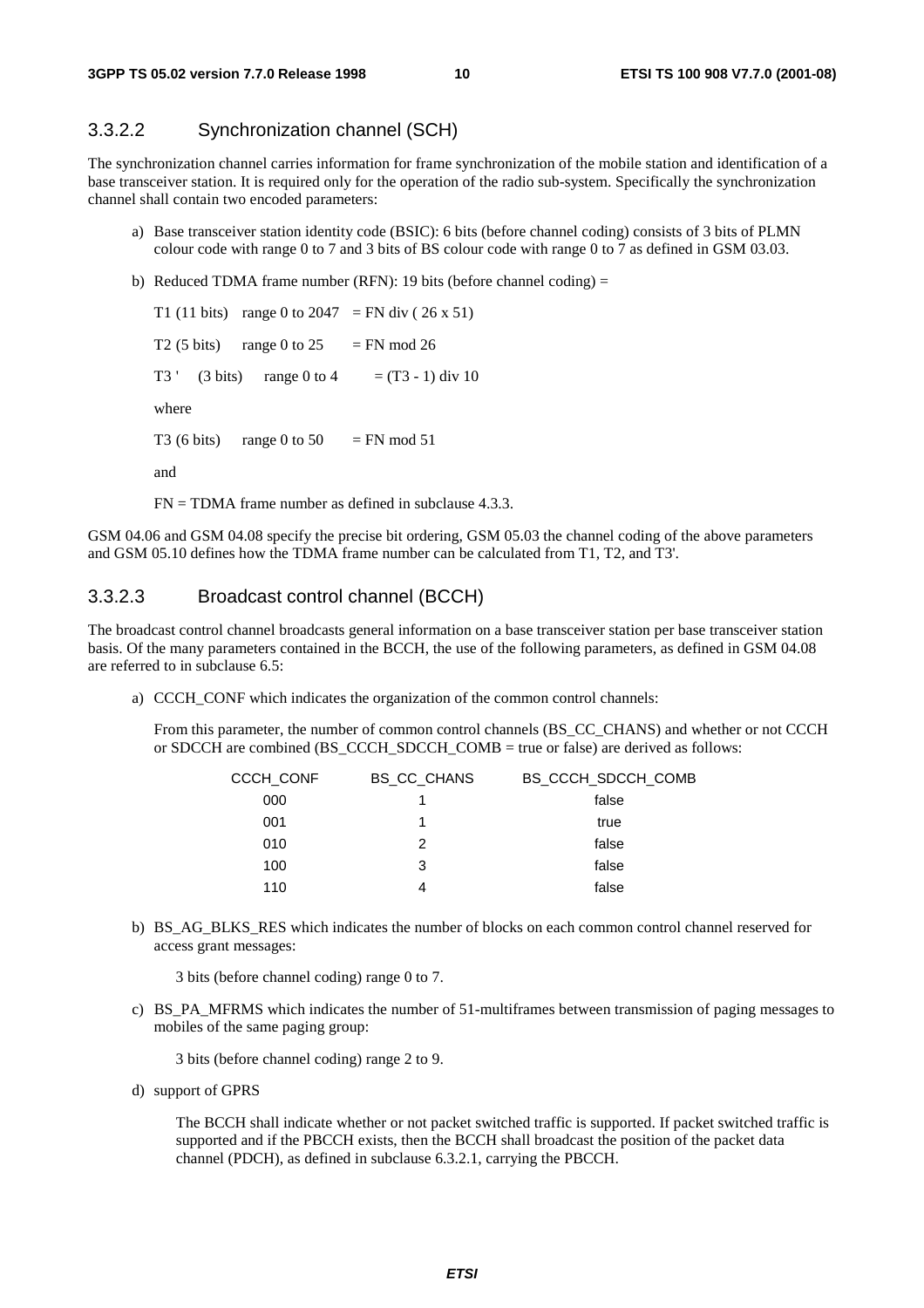#### 3.3.2.4 Packet Broadcast Control Channel (PBCCH)

The PBCCH broadcasts parameters used by the MS to access the network for packet transmission operation. In addition to those parameters the PBCCH reproduces the information transmitted on the BCCH to allow circuit switched operation, such that a MS in GPRS attached mode monitors the PBCCH only, if it exists. The existence of the PBCCH in the cell is indicated on the BCCH. In the absence of PBCCH, the BCCH shall be used to broadcast information for packet operation.

Of the many parameters contained in the PBCCH, the use of the following parameters, as defined in GSM 04.60 are referred to in subclause 6.5 and 6.3.2:

- a) BS\_PBCCH\_BLKS (1,...,4) indicates the number of blocks allocated to the PBCCH in the multiframe. The position of the PBCCH blocks is based on the ordered list as defined in subclause 6.3.2.1.
- b) BS\_PCC\_CHANS indicates the number of physical channels carrying PCCCHs including the physical channel carrying the PBCCH
- c) BS\_PAG\_BLKS\_RES indicates the number of blocks on each PDCH carrying PCCCH per multiframe where neither packet paging nor PBCCH should appear. This number corresponds therefore to the number of blocks reserved for PAGCH, PNCH, PDTCH and PACCH.
- d) BS\_PRACH\_BLKS indicates the number of blocks reserved in a fixed way to the PRACH channel on any PDCH carrying PCCCH. The position of the PRACH blocks is based on the ordered list as defined in subclause 6.3.2.1.

#### 3.3.3 Common control type channels

- 3.3.3.1 Common control type channels, known when combined as a common control channel (CCCH)
	- i) Paging channel (PCH): Downlink only, used to page mobiles.
	- ii) Random access channel (RACH): Uplink only, used to request allocation of a SDCCH.
	- iii) Access grant channel (AGCH): Downlink only, used to allocate a SDCCH or directly a TCH.
	- iv) Notification channel (NCH): Downlink only, used to notify mobile stations of voice group and voice broadcast calls.

#### 3.3.3.2 Packet Common control channels (PCCCH)

- i) Packet Paging channel (PPCH): Downlink only, used to page MS.
- ii) Packet Random access channel (PRACH): Uplink only, used to request allocation of one or several PDTCHs (for uplink or downlink direction).
- iii) Packet Access grant channel (PAGCH): Downlink only, used to allocate one or several PDTCH.
- iv) Packet Notification channel (PNCH): Downlink only, used to notify MS of PTM-M call.

If a PCCCH is not allocated, the information for packet switched operation is transmitted on the CCCH. If a PCCCH is allocated, it may transmit information for circuit switched operation.

#### 3.3.4 Dedicated control channels

#### 3.3.4.1 Circuit switched dedicated control channels

- i) Slow, TCH/F associated, control channel (SACCH/TF).
- ii) Fast, TCH/F associated, control channel (FACCH/F).
- iii) Slow, TCH/H associated, control channel (SACCH/TH).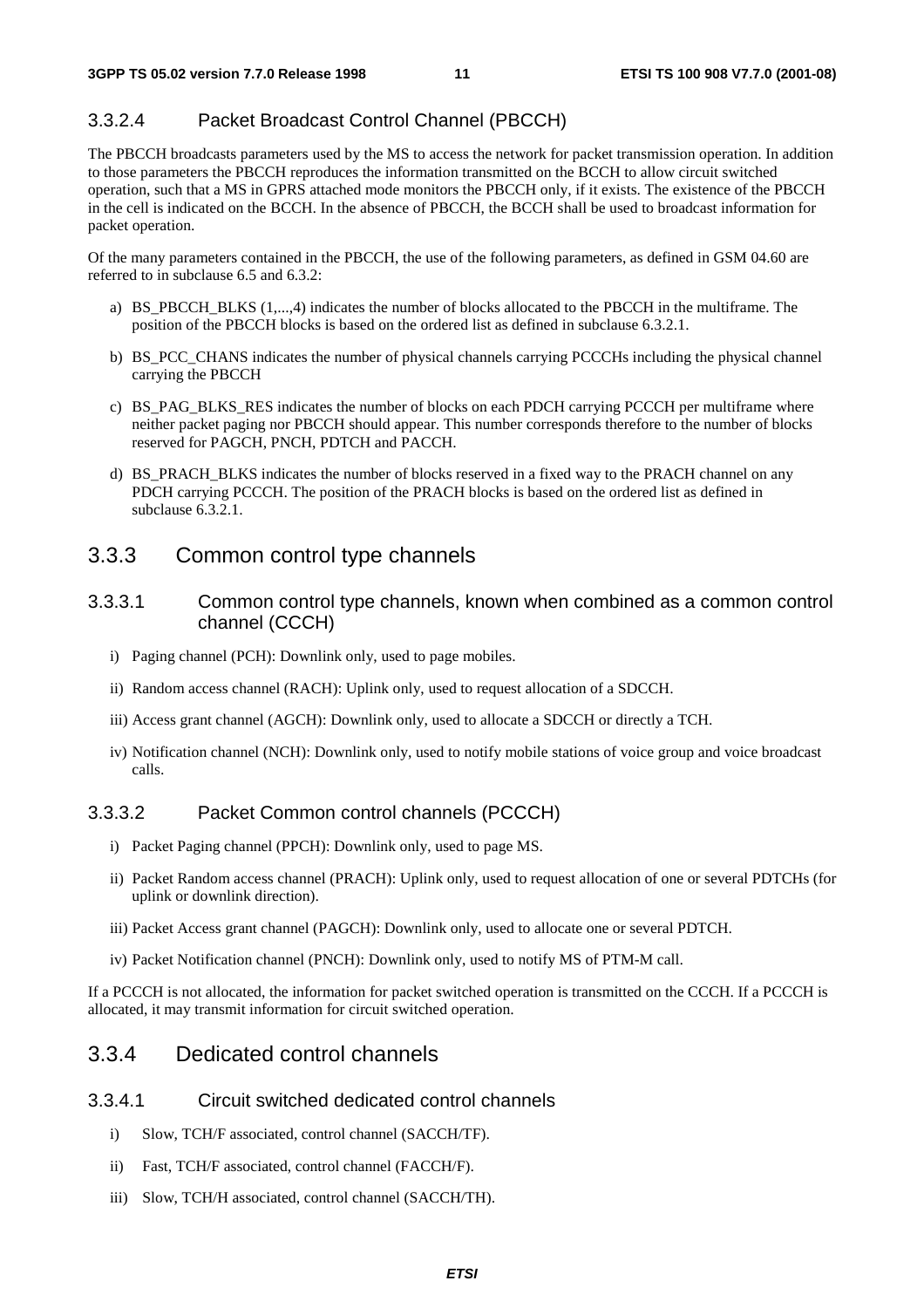- iv) Fast, TCH/H associated, control channel (FACCH/H).
- v) Stand alone dedicated control channel (SDCCH/8).
- vi) Slow, SDCCH/8 associated, control channel (SACCH/C8)
- vii) Stand alone dedicated control channel, combined with CCCH (SDCCH/4).
- viii) Slow, SDCCH/4 associated, control channel (SACCH/C4).
- ix) slow, TCH/F associated, control channel for multislot configurations (SACCH/M).
- x) slow, TCH/F associated, control channel for CTS (SACCH/CTS).

All associated control channels have the same direction (bi-directional or unidirectional) as the channels they are associated to. The unidirectional SACCH/MD is defined as the downlink part of SACCH/M.

#### 3.3.4.2 Packet dedicated control channels

- i) The Packet Associated Control channel (PACCH): The PACCH is bi-directional. For description purposes PACCH/U is used for the uplink and PACCH/D for the downlink.
- ii) Packet Timing advance control channel uplink (PTCCH/U): Used to transmit random access bursts to allow estimation of the timing advance for one MS in packet transfer mode.
- iii) Packet Timing advance control channel downlink (PTCCH/D): Used to transmit timing advance updates for several MS. One PTCCH/D is paired with several PTCCH/U's.

#### 3.3.5 Cell Broadcast Channel (CBCH)

The CBCH, downlink only, is used to carry the short message service cell broadcast (SMSCB). The CBCH uses the same physical channel as the SDCCH.

#### 3.3.6 CTS control channels

Four types of CTS control channels are defined :

#### 3.3.6.1 CTS beacon channel (BCH)

The BCH is used to provide frequency and synchronization information in the downlink. It is made up of a pair of CTSBCH-SB (Synchronization burst) and CTSBCH-FB (Frequency correction burst).

The CTSBCH-FB carries information for frequency correction of the mobile station. It is required only for the operation of the radio sub-system.

The CTSBCH-SB carries signalling information and identification of a CTS-FP. Specifically the CTSBCH-SB shall contain five encoded parameters:

- a) Status of the CTS-FP radio resources : 1 bit (before channel coding)
- b) Flag indicating the presence of CTSPCH in the next 52-multiframe : 1 bit (before channel coding)
- c) Flag indicating whether the CTS-FP is currently performing timeslot shifting on CTSBCH : 1 bit (before channel coding)
- d) CTS control channels (except CTSBCH) timeslot number for the next 52-multiframe (TNC) : 3 bits (before channel coding)
- e) CTS-FP beacon identity (FPBI) : 19 bits (before channel coding), as defined in GSM 03.03.

GSM 04.56 specifies the precise bit ordering and GSM 05.03 the channel coding of the above parameters.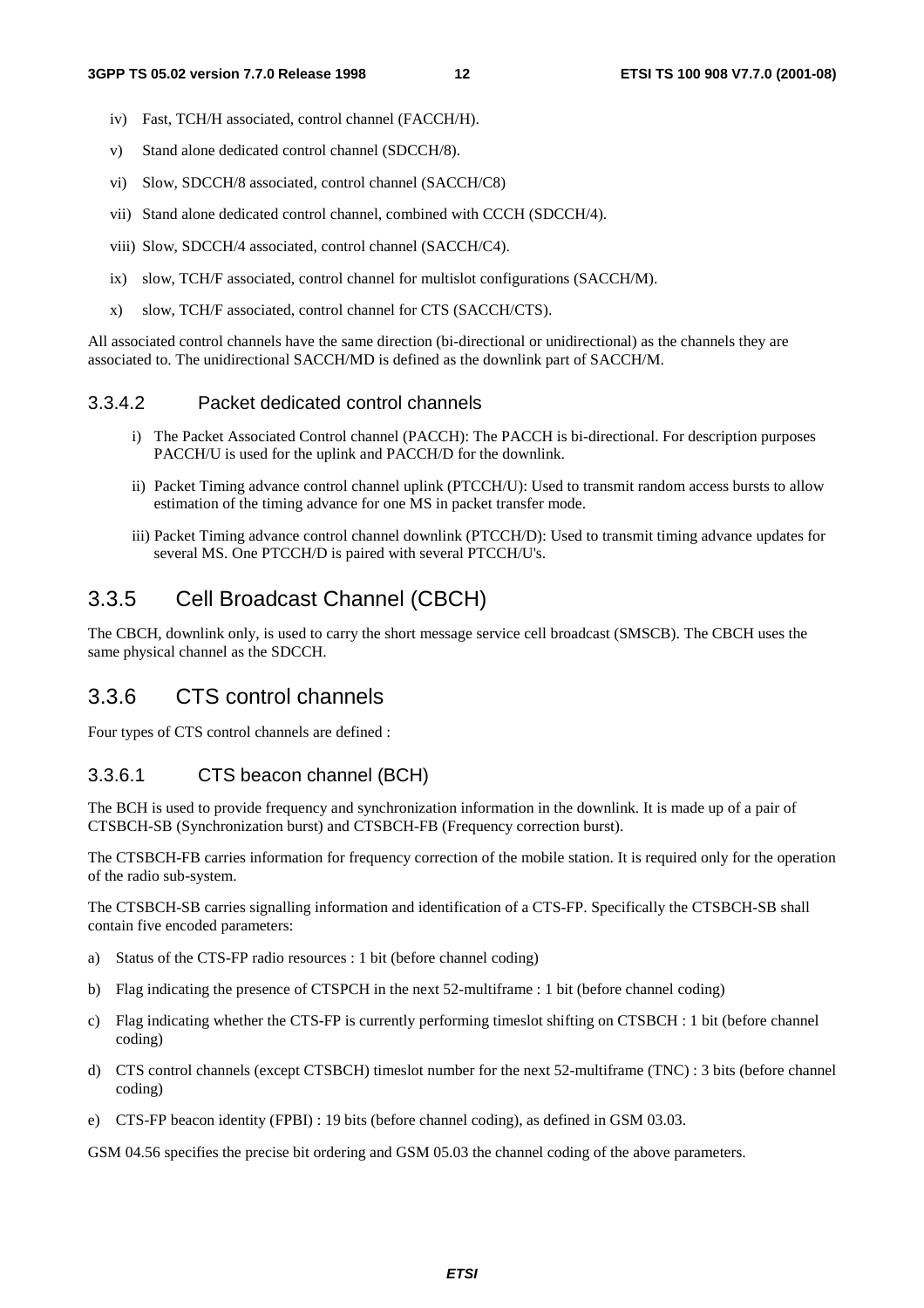#### 3.3.6.2 CTS paging channel (CTSPCH)

Downlink only, used to broadcast information for paging.

#### 3.3.6.3 CTS access request channel (CTSARCH)

Uplink only, used to request allocation of a dedicated RR connection.

#### 3.3.6.4 CTS access grant channel (CTSAGCH)

Downlink only, used to grant a dedicated RR connection.

### 3.4 Combination of channels

Only certain combinations of channels are allowed as defined in GSM 04.03. Subclause 6.4 lists the combinations in relation to basic physical channels.

4 The physical resource

### 4.1 General

The physical resource available to the radio sub-system is an allocation of part of the radio spectrum. This resource is partitioned both in frequency and time. Frequency is partitioned by radio frequency channels (RFCHs) divided into bands as defined in GSM 05.05. Time is partitioned by timeslots and TDMA frames as defined in subclause 4.3 of this EN.

### 4.2 Radio frequency channels

#### 4.2.1 Cell allocation and mobile allocation

GSM 05.05 defines radio frequency channels (RFCHs), and allocates numbers to all the radio frequency channels available to the system. Each cell is allocated a subset of these channels, defined as the cell allocation (CA). One radio frequency channel of the cell allocation shall be used to carry synchronization information and the BCCH, this shall be known as BCCH carrier. The subset of the cell allocation, allocated to a particular mobile, shall be known as the mobile allocation (MA).

### 4.2.2 Downlink and uplink

The downlink comprises radio frequency channels used in the base transceiver station to Mobile Station direction.

The uplink comprises radio frequency channels used in the mobile station to base transceiver station direction.

### 4.3 Timeslots and TDMA frames

#### 4.3.1 General

A timeslot shall have a duration of 3/5 200 seconds ( $\approx$  577 µs). Eight timeslots shall form a TDMA frame ( $\approx$  4,62 ms in duration).

At the base transceiver station the TDMA frames on all of the radio frequency channels in the downlink shall be aligned. The same shall apply to the uplink (see GSM 05.10).

At the base transceiver station the start of a TDMA frame on the uplink is delayed by the fixed period of 3 timeslots from the start of the TDMA frame on the downlink (see figure 2).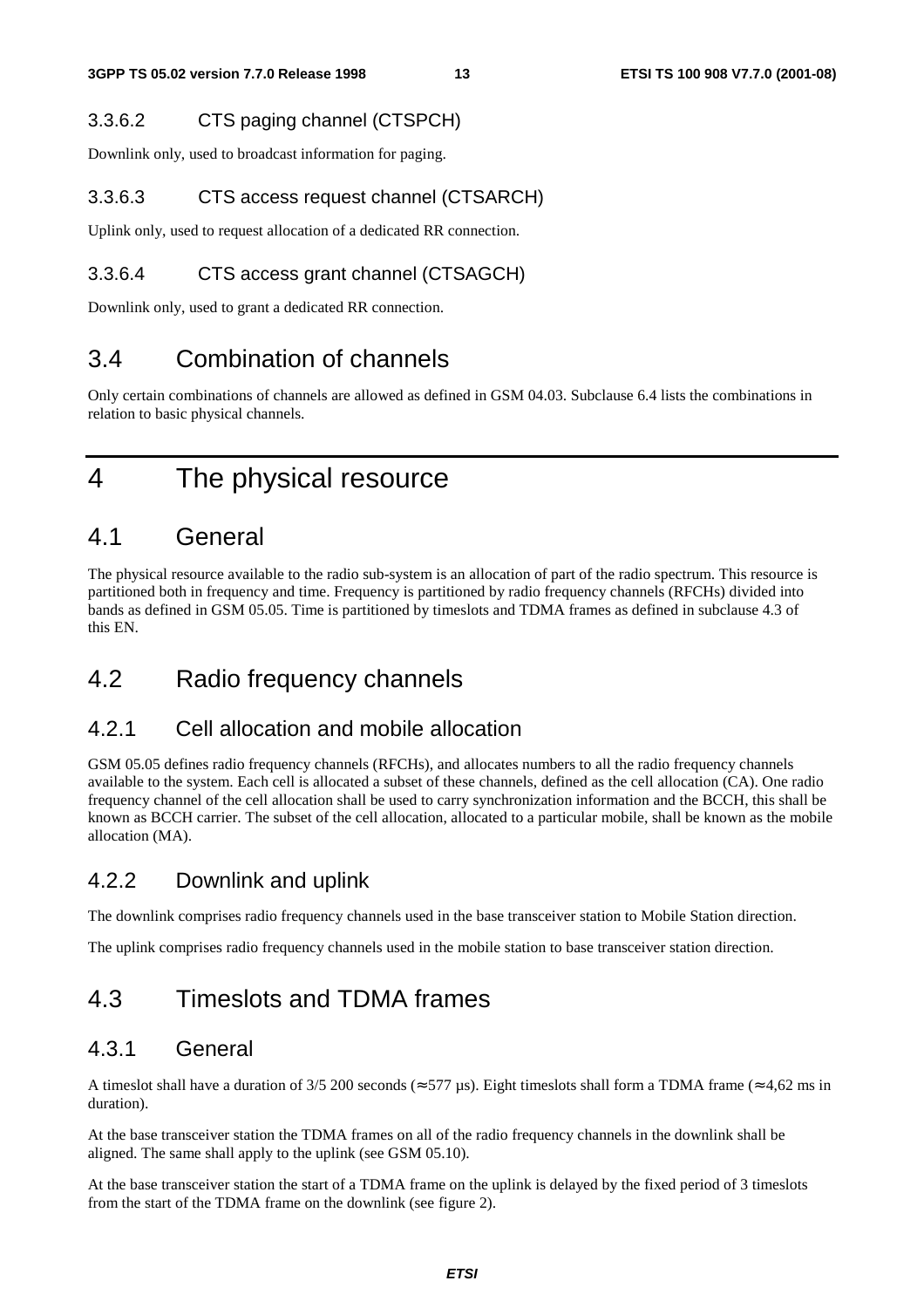At the mobile station this delay will be variable to allow adjustment for signal propagation delay. The process of adjusting this advance is known as adaptive frame alignment and is detailed in GSM 05.10.

The staggering of TDMA frames used in the downlink and uplink is in order to allow the same timeslot number to be used in the downlink and uplink whilst avoiding the requirement for the mobile station to transmit and receive simultaneously. The period includes time for adaptive frame alignment, transceiver tuning and receive/transmit switching (see figure 4).

### 4.3.2 Timeslot number

The timeslots within a TDMA frame shall be numbered from 0 to 7 and a particular timeslot shall be referred to by its timeslot number (TN).

### 4.3.3 TDMA frame number

TDMA frames shall be numbered by a frame number (FN). The frame number shall be cyclic and shall have a range of 0 to FN\_MAX where FN\_MAX =  $(26 \times 51 \times 2048)$  -1 = 2715647 as defined in GSM 05.10. The frame number shall be incremented at the end of each TDMA frame.

The complete cycle of TDMA frame numbers from 0 to FN\_MAX is defined as a hyperframe. A hyperframe consists of 2048 superframes where a superframe is defined as 26 x 51 TDMA frames. A 26-multiframe, comprising 26 TDMA frames, is used to support traffic and associated control channels and a 51- multiframe, comprising 51 TDMA frames, is used to support broadcast, common control and stand alone dedicated control (and their associated control) channels. Hence a superframe may be considered as 51 traffic/associated control multiframes or 26 broadcast/common control multiframes. A 52-multiframe, comprising two 26-multiframes, is used to support packet data traffic and control channels.

The need for a hyperframe of a substantially longer period than a superframe arises from the requirements of the encryption process which uses FN as an input parameter.

### 5 Physical channels

### 5.1 General

A physical channel uses a combination of frequency and time division multiplexing and is defined as a sequence of radio frequency channels and time slots. The complete definition of a particular physical channel consists of a description in the frequency domain, and a description in the time domain.

The description in the frequency domain is addressed in subclause 5.4, the description in the time domain is addressed in subclause 5.5.

### 5.2 Bursts

#### 5.2.1 General

A burst is a period of R.F carrier which is modulated by a data stream. A burst therefore represents the physical content of a timeslot.

### 5.2.2 Types of burst and burst timing

A timeslot is divided into 156,25 bit periods. A particular bit period within a timeslot is referenced by a bit number (BN), with the first bit period being numbered 0, and the last (1/4) bit period being numbered 156. In the subclauses following the transmission timing of a burst within a timeslot is defined in terms of bit number. The bit with the lowest bit number is transmitted first.

Different types of burst exist in the system. One characteristic of a burst is its useful duration. This document, in the subclauses following, defines four full bursts of 147 bits useful duration, and one short burst of 87 bits useful duration.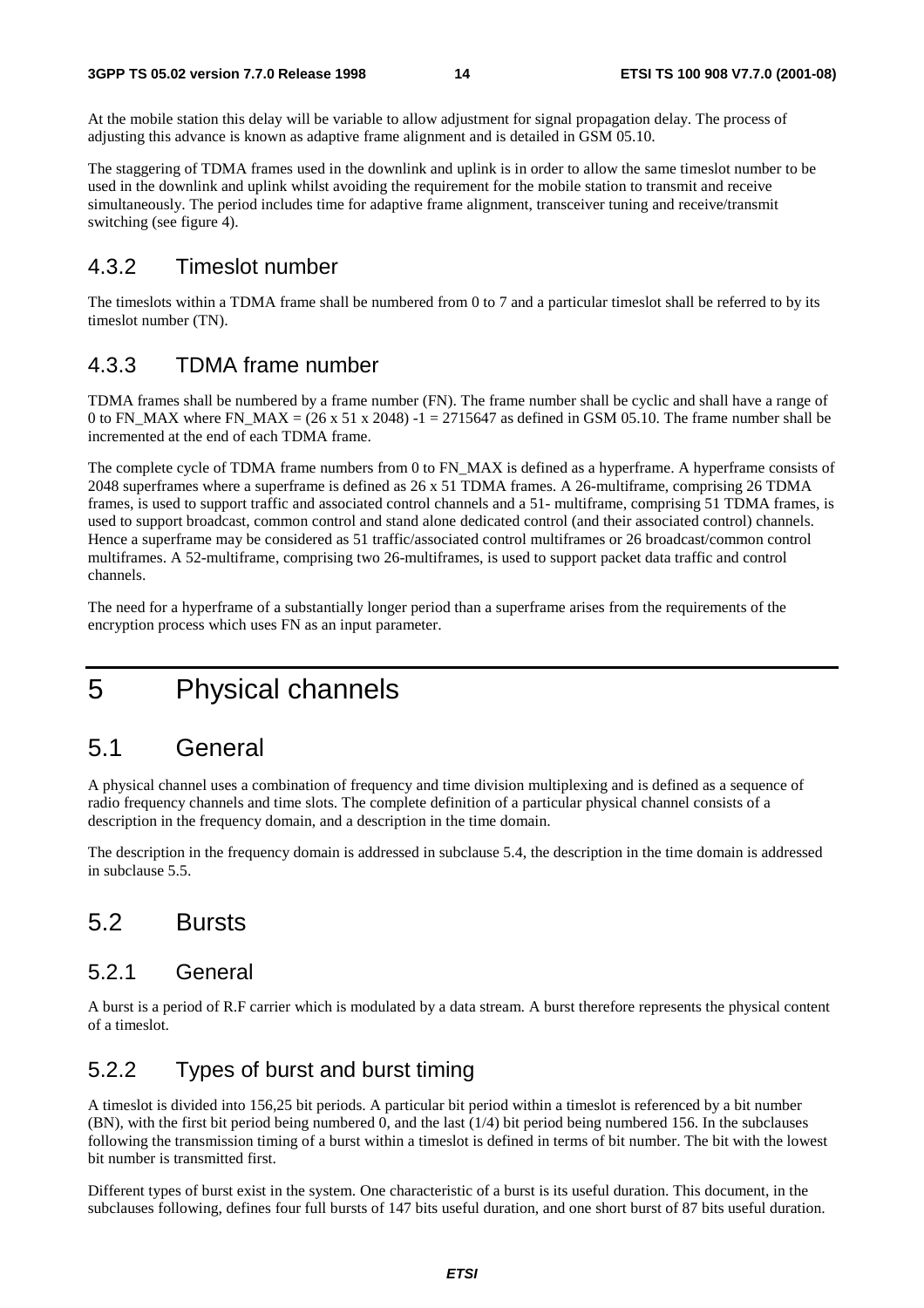The useful part of a burst is defined as beginning from half way through bit number 0. The definition of the useful part of a burst needs to be considered in conjunction with the requirements placed on the phase and amplitude characteristics of a burst as specified in GSM 05.04 and 05.05.

The period between bursts appearing in successive timeslots is termed the guard period. Subclause 5.2.8 details constraints which relate to the guard period.

#### 5.2.3 Normal burst (NB)

#### Normal burst for GMSK

| <b>Bit Number (BN)</b> | Length of field | <b>Contents of field</b>          | <b>Definition</b>   |
|------------------------|-----------------|-----------------------------------|---------------------|
| $0 - 2$                | 3               | tail bits                         | (below)             |
| $3 - 60$               | 58              | encrypted bits $(e0. e57)$        | 05.03               |
| $61 - 86$              | 26              | training sequence bits            | (below)             |
| $87 - 144$             | 58              | encrypted bits $(e58 \cdot e115)$ | 05.03               |
| 145 - 147              | 3               | tail bits                         | (below)             |
| $(148 - 156)$          | 8.25            | guard period (bits)               | subclause $5.2.8$ ) |

where the "tail bits" are defined as modulating bits with states as follows:

 $(BN0, BN1, BN2)$  =  $(0, 0, 0)$  and  $(BN145, BN146, BN147) = (0, 0, 0)$ 

- where the "training sequence bits" are defined as modulating bits with states as given in the following table according to the training sequence code, TSC. For broadcast and common control channels, the TSC must be equal to the BCC, as defined in GSM 03.03 and as described in this technical specification in subclause 3.3.2. In networks supporting E-OTD Location services (see GSM 03.71 Annex C), the TSC shall be equal to the BCC for all normal bursts on BCCH frequencies.
- For CTS control channels, the TSC shall be defined by the 3 LSBs (BN3, BN2, BN1) of the FPBI (specified in GSM 03.03).

| Training<br>Sequence<br>Code (TSC) | Training sequence bits<br>(BN61, BN62 BN86)             |
|------------------------------------|---------------------------------------------------------|
|                                    | $(0,0,1,0,0,1,0,1,1,1,0,0,0,0,1,0,0,1,0,0,1,0,1,1,1)$   |
| 1                                  | $(0,0,1,0,1,1,0,1,1,1,0,1,1,1,1,0,0,0,1,0,1,1,0,1,1,1)$ |
| 2                                  | $(0,1,0,0,0,0,1,1,1,0,1,1,1,0,1,0,0,1,0,0,0,0,1,1,1,0)$ |
| 3                                  | $(0,1,0,0,0,1,1,1,1,0,1,1,0,1,0,0,0,1,0,0,0,1,1,1,1,0)$ |
| 4                                  | $(0,0,0,1,1,0,1,0,1,1,1,0,0,1,0,0,0,0,0,1,1,0,1,0,1,1)$ |
| 5                                  | $(0,1,0,0,1,1,1,0,1,0,1,1,0,0,0,0,0,1,0,0,1,1,1,0,1,0)$ |
| 6                                  |                                                         |
|                                    | $(1,1,1,0,1,1,1,1,0,0,0,1,0,0,1,0,1,1,1,0,1,1,1,1,0,0)$ |

Under certain circumstances only half the encrypted bits present in a normal burst will contain complete information. For downlink DTX operation on TCH-FS and TCH-HS, when a traffic frame (as defined in GSM 06.31) is scheduled for transmission and one of its adjacent traffic frames is not scheduled for transmission, the other half of the encrypted bits in the normal bursts associated with the scheduled traffic frame shall contain partial SID information from any associated SID frame, with the appropriate stealing flags BN60 or BN87 set to 0. In other cases the binary state of the remaining bits is not specified.

#### Normal burst for 8PSK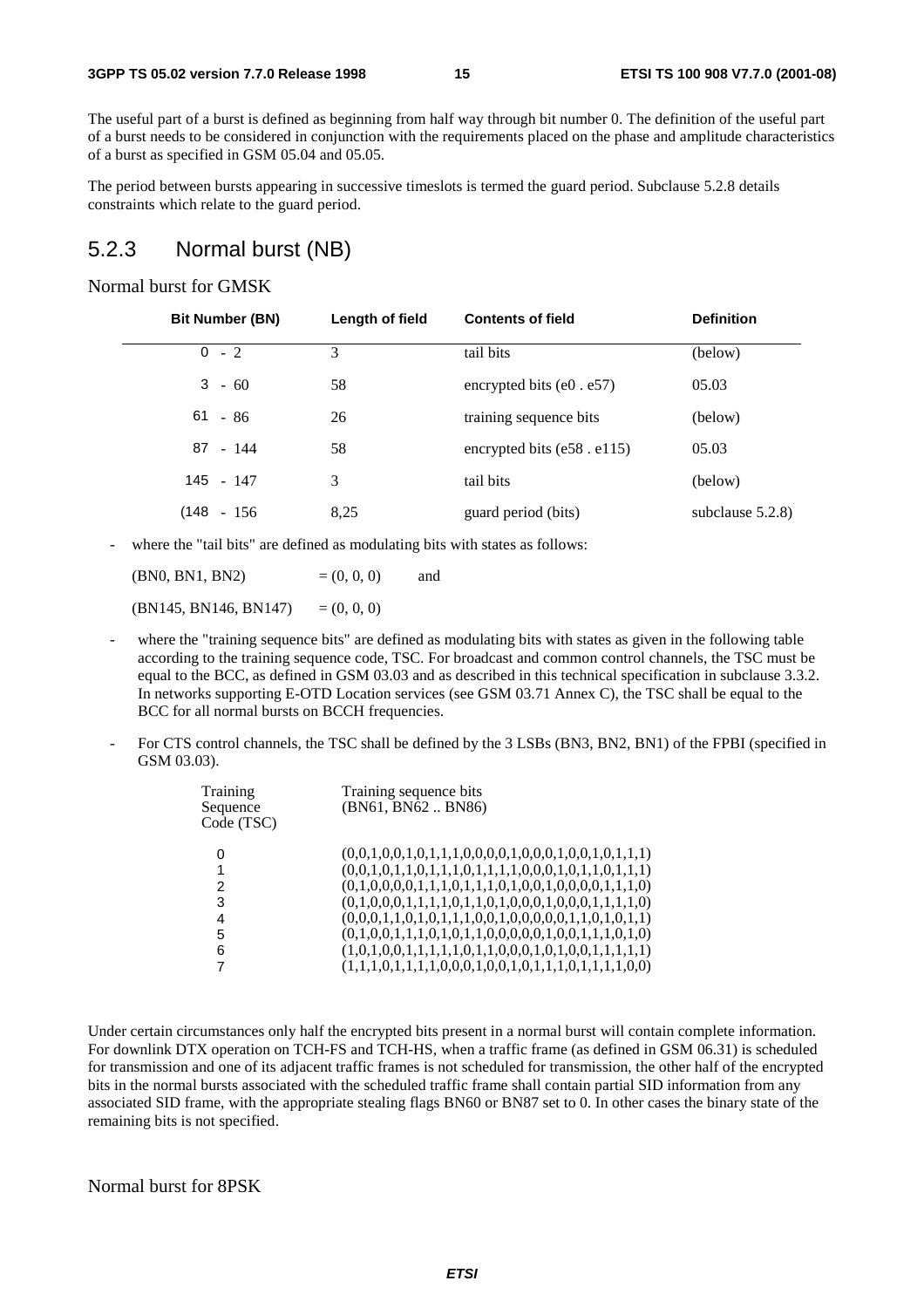Normal burst for 8-PSK is specified here for reference purposes only. 8-PSK modulated bursts are not used in networks supporting Release 98. The burst is anyway specified here to make sure that Release 98 mobiles supporting E-OTD LCS will be able to do measurements on 8-PSK modulated bursts.

| Bit Number (BN) | Length of field<br>(bits) | Contents of field                  | Definition         |
|-----------------|---------------------------|------------------------------------|--------------------|
| $0 - 8$         | 9                         | tail bits                          | (below)            |
| $9 - 182$       | 174                       | encrypted bits $(e0. e173)$        | Undefined          |
| $183 - 260$     | 78                        | training sequence bits             | (below)            |
| $261 - 434$     | 174                       | encrypted bits $(e174 \cdot e347)$ | Undefined          |
| $435 - 443$     | 9                         | tail bits                          | (below)            |
| 444 - 468       | 24.75                     | guard period                       | Subclause<br>5.2.8 |

- where the "tail bits" are defined as modulating bits with states as follows (bits are grouped in symbols separated by ;):

 $(BN0, BN1 \dots BN8)$  =  $(1,1,1,1,1,1,1,1)$  and  $(BN435, BN436..BN443) = (1,1,1;1,1,1;1,1,1)$ 

- where the "training sequence bits" are defined as modulating bits with states as given in the following table according to the training sequence code, TSC. For broadcast and common control channels, the TSC must be equal to the BCC, as defined in GSM 03.03 and as described in this technical specification in subclause 3.3.2. In networks supporting E-OTD Location services (see GSM 03.71 Annex C), the TSC shall be equal to the BCC for all normal bursts on BCCH frequencies.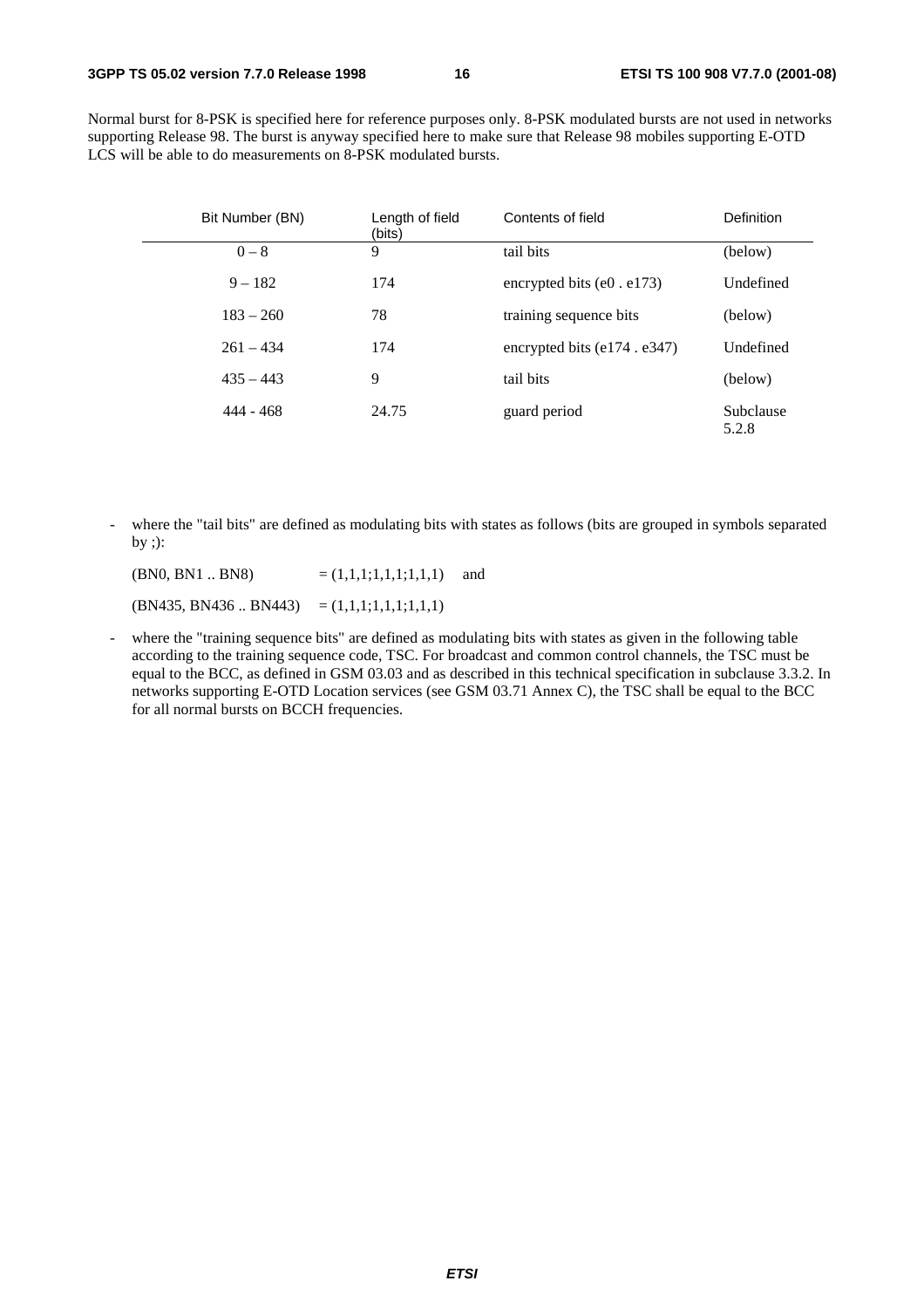| Training       | Training sequence symbols                                                                                                                                                                                      |
|----------------|----------------------------------------------------------------------------------------------------------------------------------------------------------------------------------------------------------------|
| Sequence       | (BN183, BN184  BN260)                                                                                                                                                                                          |
| Code (TSC)     |                                                                                                                                                                                                                |
| $\Omega$       |                                                                                                                                                                                                                |
| 1              |                                                                                                                                                                                                                |
| 2              |                                                                                                                                                                                                                |
| 3              |                                                                                                                                                                                                                |
| 4              | $0,0,1;1,1,1;1,1,1,1,1,1,1,1,1,1,1,1,1,0,0,1;0,0,1;1,1,1,0,0,1;1,1,1,0,0,1;0,0,1)$                                                                                                                             |
| 5              | $(1,1,1;0,0,1;1,1,1;1,1,1;0,0,1;0,0,1;0,0,1;1,1,1;0,0,1;1,1,1;0,0,1;0,0,1;1,1,1;$<br>$1, 1, 1, 1, 1, 1, 1, 1, 1, 1, 1, 1, 1, 0, 0, 1, 1, 1, 1, 1, 1, 1, 0, 0, 1, 1, 0, 0, 1, 1, 1, 1, 1, 0, 0, 1, 1, 1, 1, 1)$ |
| 6              |                                                                                                                                                                                                                |
| $\overline{7}$ | $1,1,1;0,0,1;1,1,1;0,0,1;0,0,1;0,0,1;1,1,1;0,0,1;0,0,1;0,0,1;0,0,1;1,1,1;1,1,1)$                                                                                                                               |

#### 5.2.4 Frequency correction burst (FB)

| <b>Bit Number</b><br>(BN) | length<br>of field | Contents<br>of field | <b>Definition</b>   |
|---------------------------|--------------------|----------------------|---------------------|
| $0 - 2$                   |                    | tail bits            | (below)             |
| - 144<br>3                | 142                | fixed bits           | (below)             |
| $145 - 147$               |                    | tail bits            | (below)             |
| (148 - 156                | 8,25               | guard period (bits)  | subclause $5.2.8$ ) |

- where the "tail bits" are defined as modulating bits with states as follows:

| (BN0, BN1, BN2)       | $= (0, 0, 0)$ | and |
|-----------------------|---------------|-----|
| (BN145, BN146, BN147) | $= (0, 0, 0)$ |     |

- where the "fixed bits" are defined as modulating bits with states as follows:

(BN3, BN4 .. BN144)  $=(0, 0..0)$ 

NOTE: This burst is equivalent to unmodulated carrier with a +1 625/24 kHz frequency offset, above the nominal carrier frequency.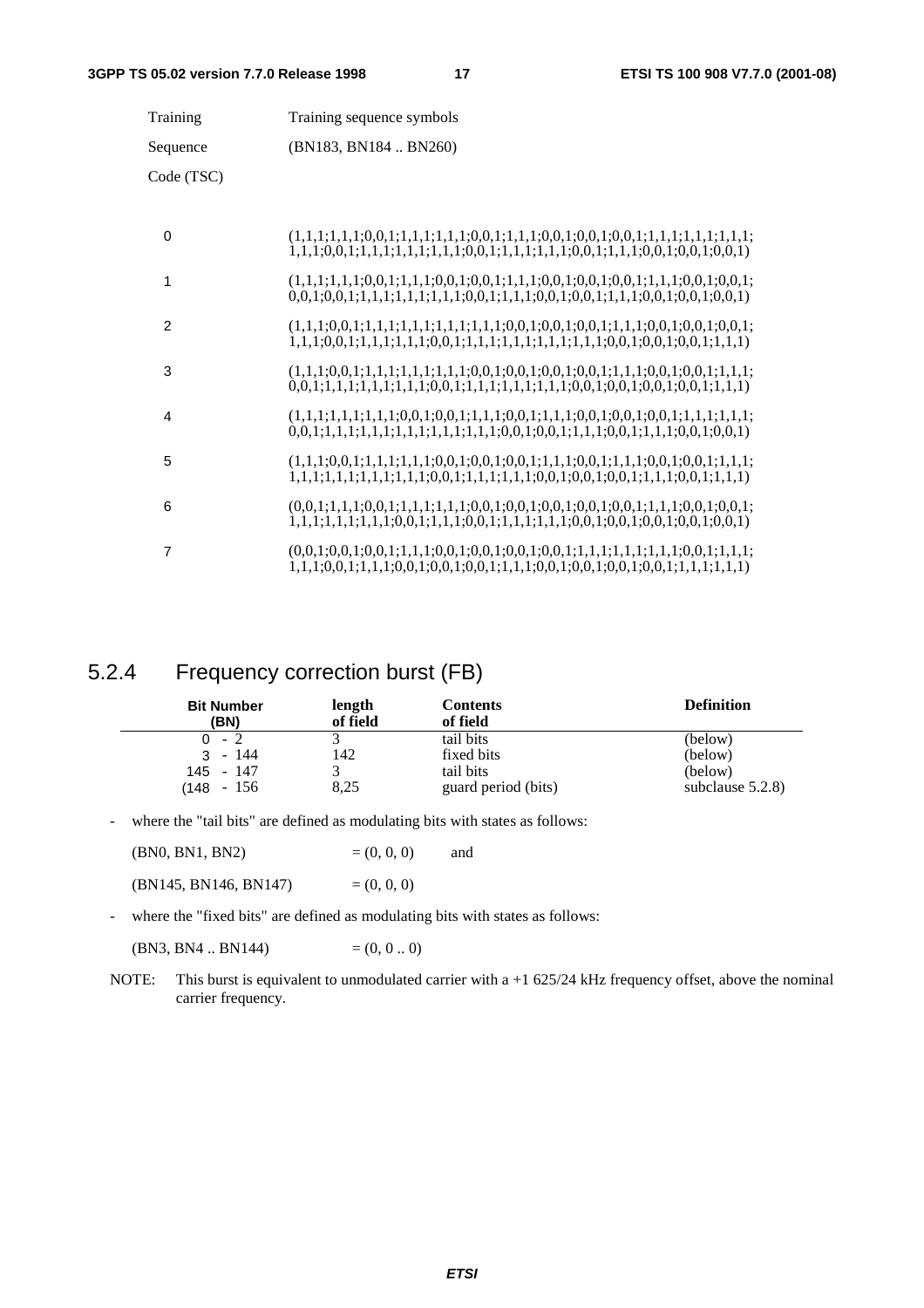### 5.2.5 Synchronization Burst (SB)

| <b>Bit Number</b><br>(BN) |     | Length<br>of field | <b>Contents</b><br>of field     | <b>Definition</b> |
|---------------------------|-----|--------------------|---------------------------------|-------------------|
| $0 - 2$                   |     |                    | tail bits                       | (below)           |
| $3 - 41$                  |     | 39                 | encrypted bits $(e0. e38)$      | 05.03             |
| 42 - 105                  |     | 64                 | extended training sequence bits | (below)           |
| $106 - 144$               |     | 39                 | encrypted bits $(e39e77)$       | 05.03             |
| 145 - 147                 |     |                    | tail bits                       | (below)           |
| (148<br>$\sim$ $-$        | 156 | 8.25               | guard period (bits)             | subclause 5.2.8)  |

- where the "tail bits" are defined as modulating bits with states as follows:

| (BN0, BN1, BN2)       | $= (0, 0, 0)$ | and |
|-----------------------|---------------|-----|
| (BN145, BN146, BN147) | $= (0, 0, 0)$ |     |

- where the "extended training sequence bits" are defined as modulating bits with states as follows:

| (BN42, BN43 BN105) | $\alpha = 1$ | $(1, 0, 1, 1, 1, 0, 0, 1, 0, 1, 1, 0, 0, 0, 1, 0, 0, 0, 0, 0, 0, 1, 0,$   |
|--------------------|--------------|---------------------------------------------------------------------------|
|                    |              | $0, 0, 0, 0, 0, 1, 1, 1, 1, 0, 0, 1, 0, 1, 1, 0, 1, 0, 1, 0, 0, 0,$       |
|                    |              | $1, 0, 1, 0, 1, 1, 1, 0, 1, 1, 0, 0, 0, 0, 1, 1, 0, 1, 1)$                |
|                    |              | except for CTS synchronisation bursts where states are as follows:        |
| (BN42, BN43 BN105) | $\alpha = 1$ |                                                                           |
|                    |              | $0, 0, 1, 1, 1, 1, 1, 0, 1, 1, 1, 1, 0, 1, 0, 0, 0, 1, 1, 1, 1, 1, 1, 0,$ |
|                    |              | $1, 1, 0, 0, 1, 0, 1, 1, 0, 0, 0, 1, 0, 1, 0, 1)$                         |

#### 5.2.6 Dummy burst

| <b>Bit Number</b>     | Length   | <b>Contents</b>         | <b>Definition</b>   |
|-----------------------|----------|-------------------------|---------------------|
| (BN)                  | of field | of field                |                     |
| $0 - 2$<br>- 144<br>3 | 3<br>142 | tail bits<br>mixed bits | (below)<br>(below)  |
| 145 - 147             | 8,25     | tail bits               | (below)             |
| $(148 - 156)$         |          | guard period (bits)     | subclause $5.2.8$ ) |

- where the "tail bits" are defined as modulating bits with states as follows:

| (BN0, BN1, BN2)       | $= (0, 0, 0)$ | and |
|-----------------------|---------------|-----|
| (BN145, BN146, BN147) | $= (0, 0, 0)$ |     |

where the "mixed bits" are defined as modulating bits with states as follows:

(BN3, BN4 .. BN144) = (1, 1, 1, 1, 1, 0, 1, 1, 0, 1, 1, 1, 0, 1, 1, 0, 0, 0, 0, 0, 1, 0, 1, 0, 0, 1, 0, 0, 1, 1, 1, 0, 0, 0, 0, 0, 1, 0, 0, 1, 0, 0, 0, 1, 0, 0, 0, 0, 0, 0, 0, 1, 1, 1, 1, 1, 0, 0, 0, 1, 1, 1, 0, 0, 0, 1, 0, 1, 1, 1, 0, 0, 0, 1, 0, 1, 1, 1, 0, 0, 0, 1, 0, 1

> 0, 1, 1, 1, 0, 1, 0, 0, 1, 0, 1, 0, 0, 0, 1, 1, 0, 0, 1, 1, 0, 0, 1, 1, 1, 0, 0, 1, 1, 1, 1, 0, 1, 0, 0, 1, 1, 1, 1, 1, 0, 0, 0, 1, 0, 0, 1, 0, 1, 1, 1, 1, 1, 0, 1, 0, 1, 0)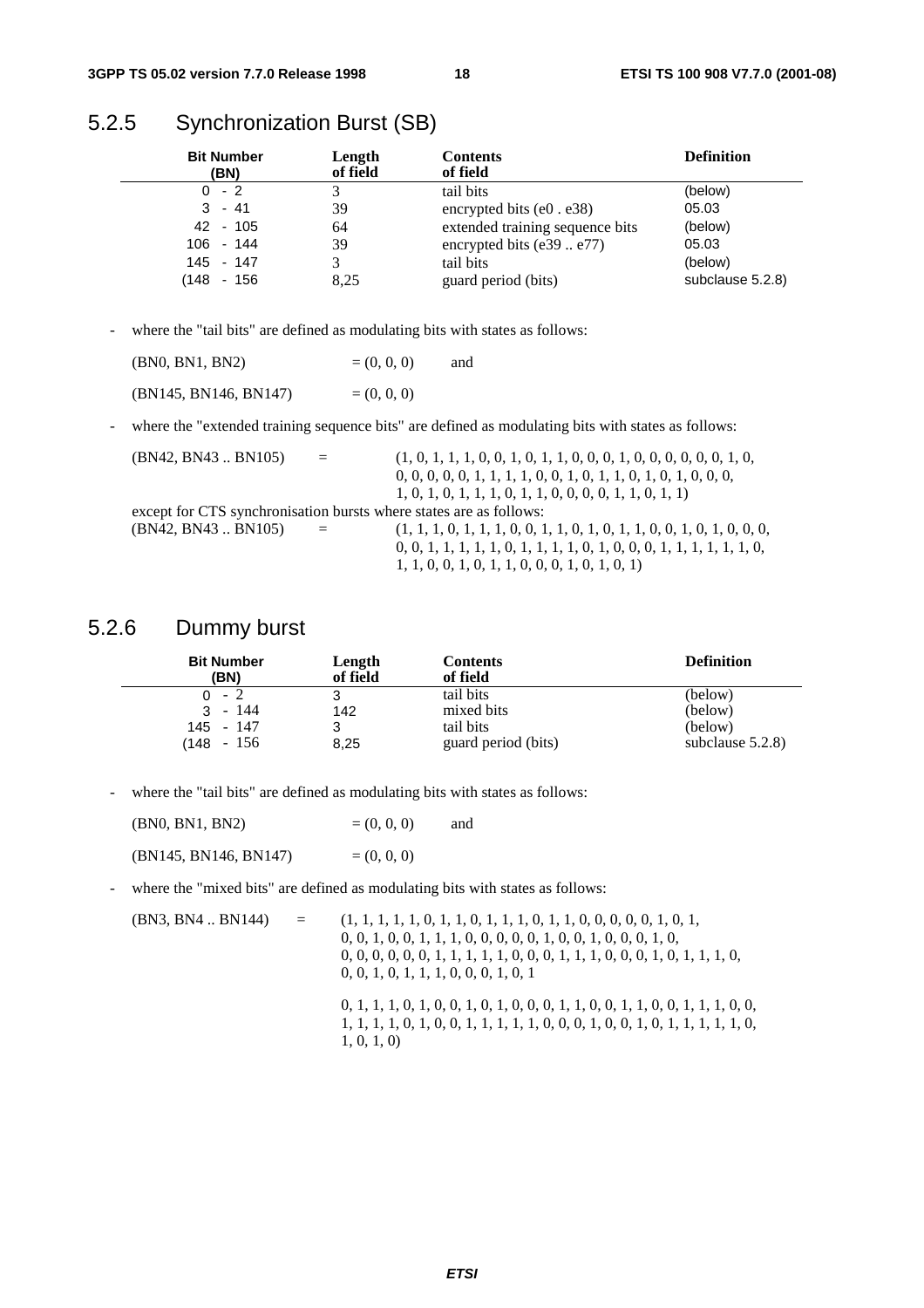#### 5.2.7 Access burst (AB)

| <b>Bit Number</b><br>(BN) | Length<br>of field | <b>Contents</b><br>of field  | <b>Definition</b>   |
|---------------------------|--------------------|------------------------------|---------------------|
| $-7$<br>0.                |                    | extended tail bits           | (below)             |
| - 48<br>8                 | 41                 | synch. sequence bits         | (below)             |
| - 84<br>49                | 36                 | encrypted bits $(e0e35)$     | 05.03               |
| $85 - 87$                 |                    | tail bits                    | (below)             |
| $(88 - 156)$              | 68,25              | extended guard period (bits) | subclause $5.2.8$ ) |

where the "extended tail bits" are defined as modulating bits with the following states:

 $(BN0, BN1, BN2.. BN7) = (0, 0, 1, 1, 1, 0, 1, 0)$ 

where the "tail bits" are defined as modulating bits with the following states:

 $(BN85, BN86, BN87) = (0, 0, 0)$ 

where the "sync. sequence bits" are defined as modulating bits with the following states:

 $(BNS, BNS, SN9)$  = (0, 1, 0, 0, 1, 0, 1, 1, 0, 1, 1, 1, 1, 1, 1, 1, 1, 0, 0, 1, 1, 0, 0, 1, 1, 0, 0, 1, 1, 0, 0, 1, 1, 0, 0, 1, 1, 0, 0, 1, 1, 0, 0, 1, 1, 0, 0, 1, 1, 0, 0, 1, 1, 0, 0, 1, 1, 0, 0, 1, 1, 0, 0, 1, 1, 0, 0, 1, 1, 1, 1, 0, 1, 0, 1, 0, 1, 0, 0, 0, 1, 1, 1, 1, 0, 0, 0)

#### 5.2.8 Guard period

The guard period is provided because it is required for the MSs that transmission be attenuated for the period between bursts with the necessary ramp up and down occurring during the guard periods as defined in GSM 05.05. A base transceiver station is not required to have a capability to ramp down and up between adjacent bursts, but is required to have a capability to ramp down and up for non-used time-slots, as defined in GSM 05.05. In any case where the amplitude of transmission is ramped up and down, then by applying an appropriate modulation bit stream interference to other RF channels can be minimized.

### 5.3 Physical channels and bursts

The description of a physical channel will be made in terms of timeslots and TDMA frames and not in terms of bursts. This is because there is not a one to one mapping between a particular physical channel, and the use of a particular burst.

### 5.4 Radio frequency channel sequence

The radio frequency channel sequence is determined by a function that, in a given cell, with a given set of general parameters, (see subclause 5.6.2), with a given timeslot number (TN), a given mobile radio frequency channel allocation (MA) and a given mobile allocation index offset (MAIO), maps the TDMA frame number (FN) to a radio frequency channel.

In a given cell there is therefore, for a physical channel assigned to a particular mobile, a unique correspondence between radio frequency channel and TDMA frame number.

The detailed hopping generation algorithm is given in subclause 6.2.

### 5.5 Timeslot and TDMA frame sequence

A given physical channel shall always use the same timeslot number in every TDMA frame. Therefore a timeslot sequence is defined by:

- i) a timeslot number (TN); and
- ii) a TDMA frame number sequence.

The detailed definitions of TDMA frame number sequences are given in clause 7.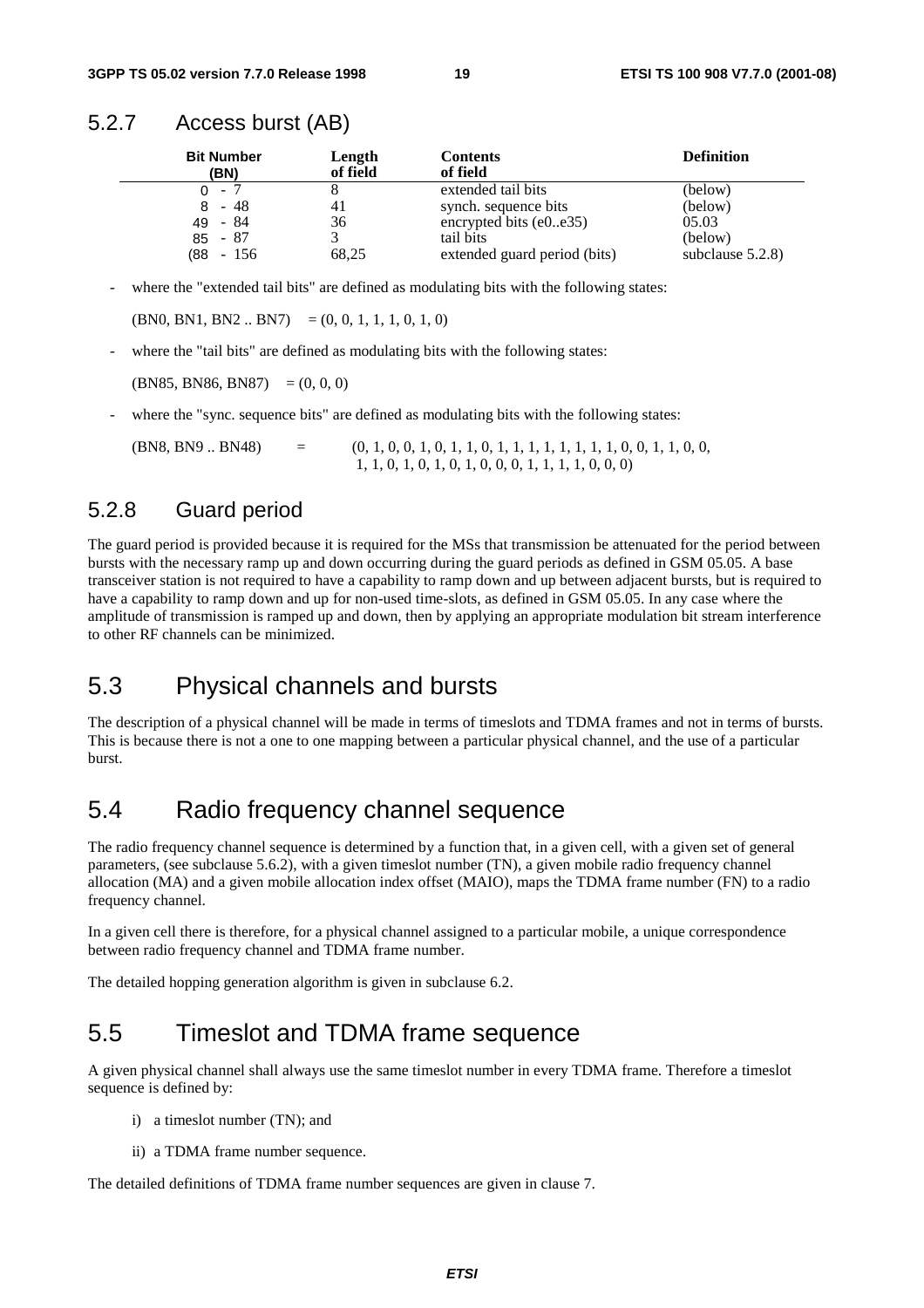#### **3GPP TS 05.02 version 7.7.0 Release 1998 20 ETSI TS 100 908 V7.7.0 (2001-08)**

The physical channels where the TDMA frame number sequence is 0,1. . FN\_MAX (where FN\_MAX is defined in subclause 4.3.3) are called "basic physical channels".

### 5.6 Parameters for channel definition and assignment

#### 5.6.1 General

This subclause describes the set of parameters necessary to describe fully the mapping of any logical channel onto a physical channel. These parameters may be divided into general parameters, that are characteristic of a particular base transceiver station, and specific parameters, that are characteristic of a given physical channel.

#### 5.6.2 General parameters

These are:

- i) the set of radio frequency channels used in the cell (CA), together with the identification of the BCCH carrier.
- ii) the TDMA frame number (FN), which can be derived from the reduced TDMA frame number (RFN) which is in the form T1, T2, T3', see 3.3.2.

These parameters are broadcast (or derived from parameters broadcast) in the BCCH and SCH.

#### 5.6.3 Specific parameters

These parameters define a particular physical channel in a base transceiver station. They are:

- o) the training sequence Code (TSC);
- i) the timeslot number (TN);
- ii) the mobile radio frequency channel allocation (MA);
- iii) the mobile allocation index offset (MAIO);
- iv) the hopping sequence number (HSN);
- v) the type of logical channel;
- vi) the sub-channel number (SCN).

The last two parameters allow the determination of the frame sequence.

### 6 Mapping of logical channels onto physical channels

### 6.1 General

The detailed mapping of logical channels onto physical channels is defined in the following sections. Subclause 6.2 defines the mapping from TDMA frame number (FN) to radio frequency channel (RFCH). Subclause 6.3 defines the mapping of the physical channel onto TDMA frame number. Subclause 6.4 lists the permitted channel combinations and subclause 6.5 defines the operation of channels and channel combinations.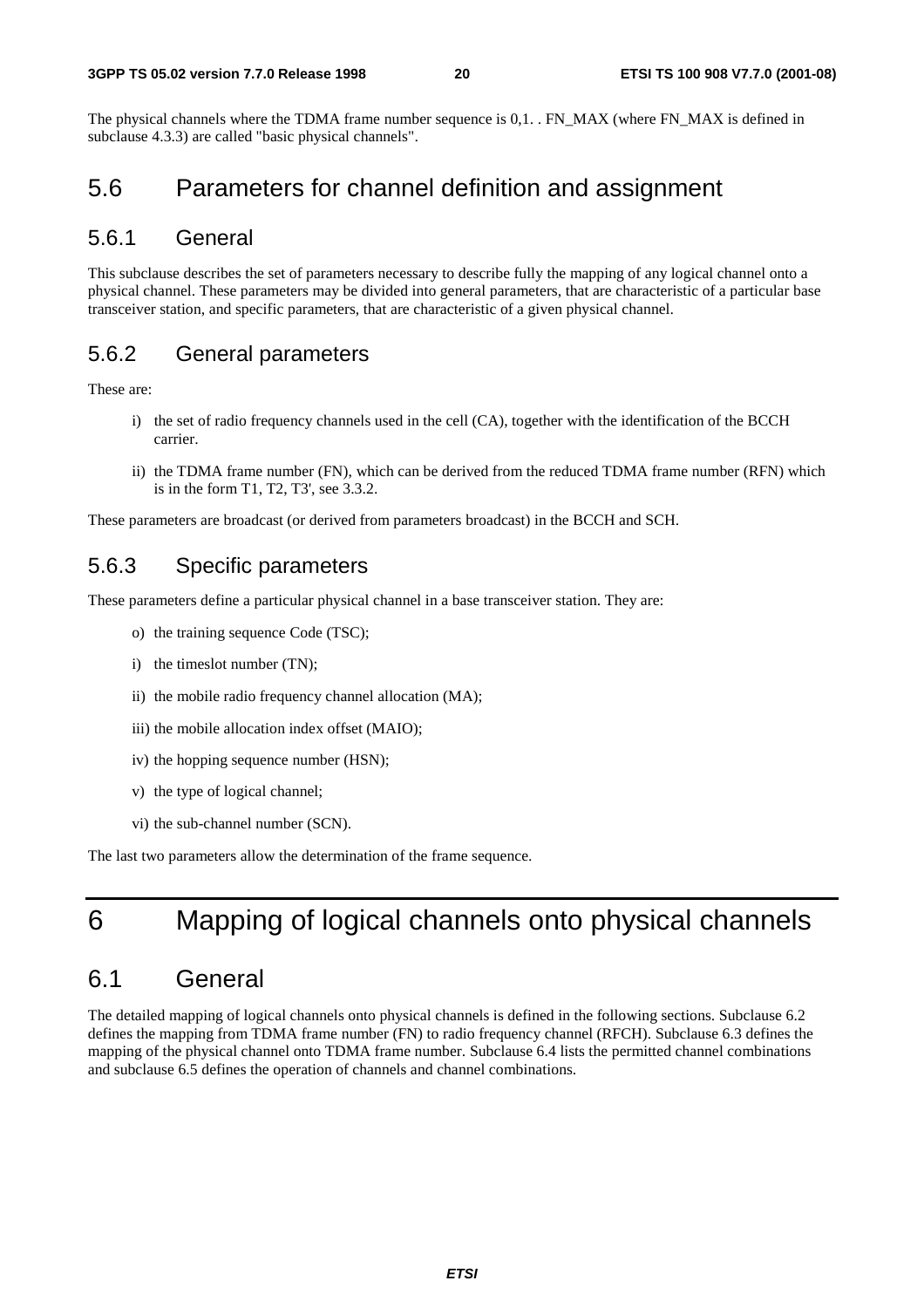### 6.2 Mapping in frequency of logical channels onto physical channels

#### 6.2.1 General

The parameters used in the function which maps TDMA frame number onto radio frequency channel are defined in subclause 6.2.2. The definition of the actual mapping function, or as it is termed, hopping sequence generation is given in subclause 6.2.3.

In CTS, the specific mapping in frequency depends on the start condition defined by the parameters given in subclause 6.2.2. The hopping sequence generation for CTS is given in subclause 6.2.3.

#### 6.2.2 Parameters

The following parameters are required in the mapping from TDMA frame number to radio frequency channel for a given assigned channel.

General parameters of the BTS, specific to one BTS, and broadcast in the BCCH and SCH:

- i) CA: Cell allocation of radio frequency channels.
- ii) FN: TDMA frame number, broadcast in the SCH, in form T1, T2, T3' (see subclause 3.3.2).

Specific parameters of the channel, defined in the channel assignment message:

- i) MA: Mobile allocation of radio frequency channels, defines the set of radio frequency channels to be used in the mobiles hopping sequence. The MA contains N radio frequency channels, where  $1 \le N \le 64$ .
- ii) MAIO: Mobile allocation index offset.(0 to N-1, 6 bits).
- iii) HSN: Hopping sequence (generator) number (0 to 63, 6 bits).

In CTS, the following parameters are required in the mapping to radio frequency channel for a CTS-FP and CTS-MS pair. They are given by the CTS-FP to the CTS-MS during the non-hopping access procedure :

- i) VA: the vector *a* defines the elements which are used from the shift register to generate the codeword. The vector <u>a</u> shall be randomly chosen upon up to 16 non-repeating integer elements where  $0 \le a_i < 16$  and  $a_i \ne a_i$ for  $i \neq j$ .
- ii) VV: the elements of vector  $v$  are added modulo 2 to the codeword from the shift register. For vector  $v$ , up to 16 binary elements shall be chosen randomly.
- Note: The length of the vectors  $a$  and  $v$  is dependent on the number of frequencies used for the hopping and can be truncated according to the number of frequencies used (see vi) below).
- iii) CSR: current shift register contents. In order that a CTS-MS is able to synchronize on a running hopping sequence the CTS-FP transmits the CSR.
- iv) TFHC1: value of counter TFHC1.
- v) TFHC2: value of counter TFHC2.
- vi) TFH carrier list (see GSM  $05.56$ ) : ordered list of frequencies, with 1<sup>st</sup> freq referenced by the frequency index 1, 2nd frequency referenced by the frequency index 2, etc.

The number of frequencies in the TFH carrier list, NF shall be computed. The number of elements to be taken from the vectors <u>*a*</u> and <u>*v*</u> shall be determined by the function  $log_2NF$ 

vii) VC: the vector *c* is the base sequence to map the codeword. It shall be randomly chosen upon NF nonrepeating integer elements:

 $c = \{c_0, c_1, \dots, c_{NF-1}\}, 0 \le c_i < NF$  and  $c_i \ne c_i$  for  $i \ne j$ .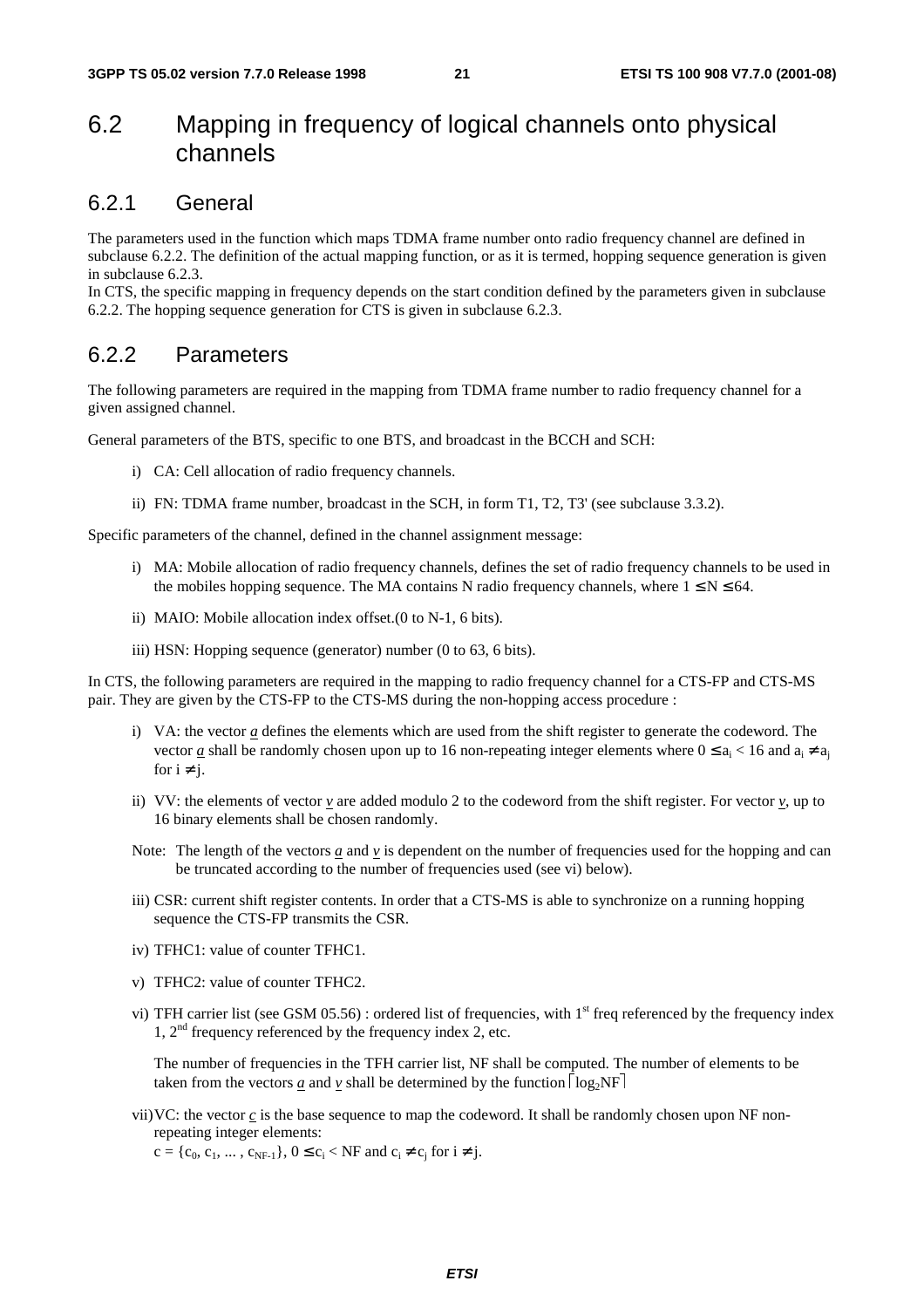#### 6.2.3 Hopping sequence generation

For a given set of parameters, the index to an absolute radio frequency channel number (ARFCN) within the mobile allocation (MAI from 0 to N-1, where MAI=0 represents the lowest ARFCN in the mobile allocation, ARFCN is in the range 0 to 1023 and the frequency value can be determined according to GSM 05.05), is obtained with the following algorithm:

**if**  $HSN = 0$  (cyclic hopping) **then**:

MAI, integer  $(0.. N-1)$  : MAI =  $(FN + MAIO)$  modulo N

**else**:

M, integer  $(0.. 152)$  :  $M = T2 + RNTABLE((HSN xor T1R) + T3)$ S, integer  $(0.. N-1)$  :  $M' = M$  modulo  $(2 \wedge NBIN)$  $T' = T3$  modulo  $(2 \wedge NBIN)$  **if** M' < N **then**:  $S = M'$  **else**:  $S = (M' + T')$  modulo N

MAI, integer  $(0.. N-1)$  : MAI =  $(S + MAIO)$  modulo N

NOTE: Due to the procedure used by the mobile for measurement reporting when DTX is used, the use of cyclic hopping where  $(N)$  mod  $13 = 0$  should be avoided.

where:

T1R: time parameter T1, reduced modulo 64 (6 bits)

T3: time parameter, from 0 to 50 (6 bits)

T2: time parameter, from 0 to 25 (5 bits)

NBIN: number of bits required to represent  $N = INTEGR(log_2(N)+1)$ 

^: raised to the power of

xor: bit-wise exclusive or of 8 bit binary operands

RNTABLE: Table of 114 integer numbers, defined below:

| <b>Address</b> |      |      |      |      | <b>Contents</b> |     |      |      |      |      |
|----------------|------|------|------|------|-----------------|-----|------|------|------|------|
| 000009:        | 48.  | 98.  | 63,  |      | 36.             | 95. | 78.  | 102. | 94.  | 73,  |
| 010019:        | 0,   | 64,  | 25,  | 81.  | 76.             | 59. | 124, | 23.  | 104. | 100, |
| 020029:        | 101, | 47.  | 118, | 85.  | 18,             | 56. | 96.  | 86.  | 54.  | 2,   |
| 030039:        | 80.  | 34.  | 127, | 13,  | 6,              | 89. | 57.  | 103, | 12,  | 74,  |
| 040049:        | 55,  | 111. | 75,  | 38.  | 109,            | 71, | 112. | 29.  | 11,  | 88,  |
| 050059:        | 87.  | 19.  | 3.   | 68.  | 110,            | 26. | 33.  | 31.  | 8.   | 45.  |
| 060069:        | 82.  | 58.  | 40,  | 107, | 32.             | 5.  | 106. | 92,  | 62.  | 67.  |
| 070079:        | 77.  | 108. | 122. | 37.  | 60.             | 66. | 121, | 42,  | 51.  | 126, |
| 080089:        | 117. | 114, | 4,   | 90.  | 43,             | 52, | 53.  | 113, | 120, | 72,  |
| 090099:        | 16,  | 49,  | 7.   | 79,  | 119,            | 61. | 22.  | 84.  | 9.   | 97,  |
| 100109:        | 91.  | 15,  | 21.  | 24.  | 46.             | 39. | 93,  | 105, | 65.  | 70,  |
| 110113:        | 125. | 99,  | 17,  | 123, |                 |     |      |      |      |      |

The hopping sequence generation algorithm is represented diagrammatically in figure 6.

In CTS, the general structure of the hopping sequence generation algorithm is shown in figure 6a, with the example of vector  $\underline{a} = (a_0, a_1, a_2, a_3) = (5, 8, 2, 11)$  and NF = 9. It consists of a 16 bit linear feedback shift register and two counters. The shift register in the CTS-FP shall be initialized with a random number which shall not be zero. The counter TFHC1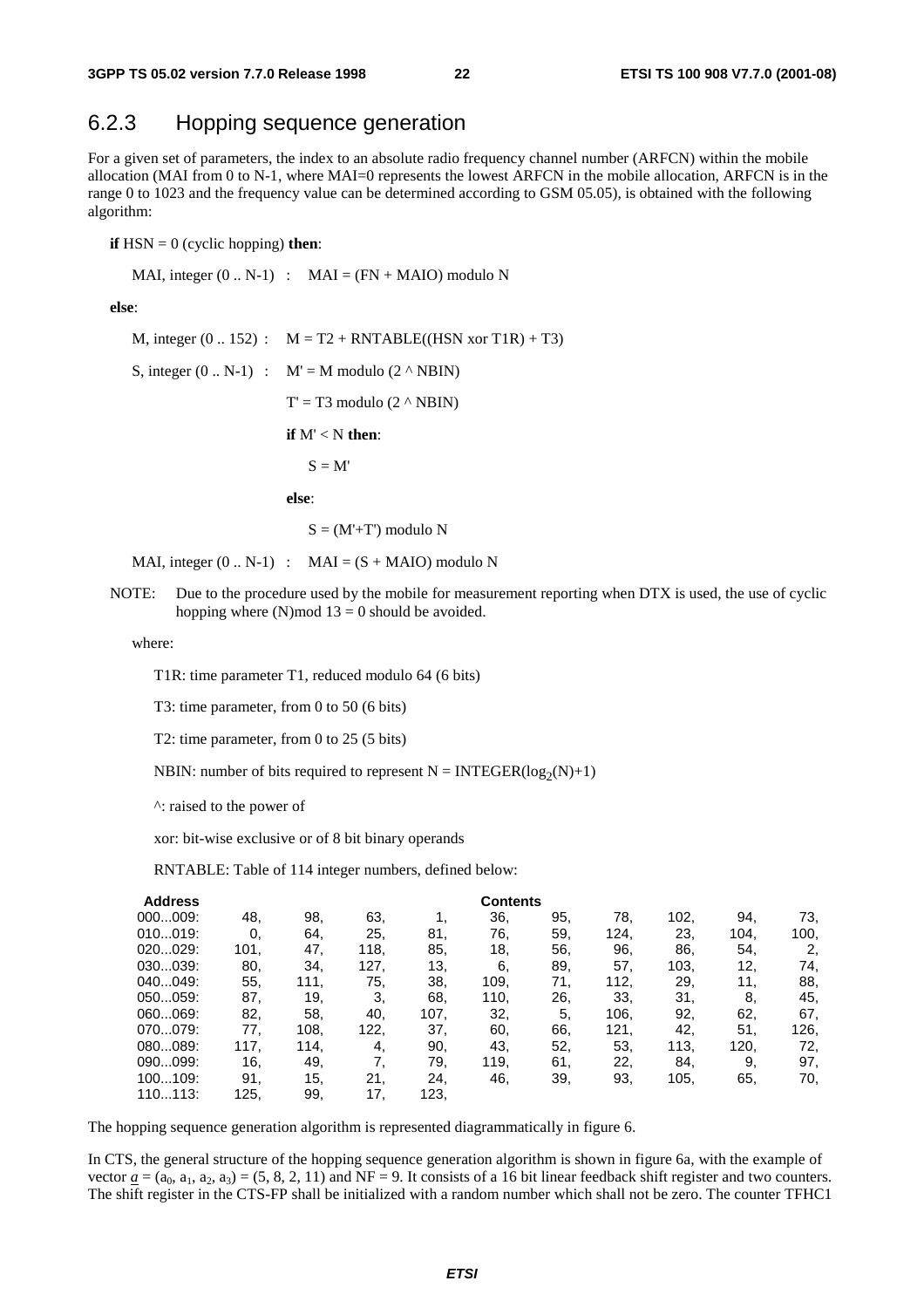counts modulo NF the number of TDMA frames. The overflow of this counter causes a shift in the shift register. The counter TFHC2 counts modulo NF the number of shifts.

The elements which are used from the shift register to generate the codeword are defined by the vector *a*. The codeword is built using a modulo 2 addition of these elements and the elements of vector *v* . Before mapping the codeword into a sequence, the value of the counter TFHC2 is added modulo NF. The mapping is done by a modulo NF addition to the base sequence *c*. This results in a sequence containing NF elements, each element representing one frequency index in the TFH list. The value of counter TFHC1 points to the current frequency index to use.

#### 6.2.4 Specific cases

On the RFCH carrying a BCCH (C0), frequency hopping is not permitted on any timeslot supporting a BCCH according to table 3 of clause 7. A non-hopping radio frequency channel sequence is characterized by a mobile allocation consisting of only one radio frequency channel, i.e. with N=1, MAIO=0. In this instance sequence generation is unaffected by the value of the value HSN.

#### 6.2.5 Change in the frequency allocation of a base transceiver station

The consequence of adding or removing a number of radio frequency channels in a base transceiver station is a modification of the cell allocation (CA) and the mobile allocation (MA). In order to achieve this without disruption to mobile stations with currently assigned channels it is necessary to send a message to all mobiles with assigned channels. The message, as defined in 04.08, will contain a new cell allocation (if necessary), mobile allocation and a time (in the form of a TDMA frame number) at which the change is to occur. A new cell allocation may not be necessary if channels are only being removed, and not added.

### 6.2.6 Frequency assignment in CTS

The CTSBCH (CTSBCH-FB and CTSBCH-SB) shall always be mapped on the CTSBCH RF channel (designated as C0 in Clause 7 Table 8).

The CTSPCH, CTSARCH and CTSAGCH shall be mapped on the predefined set of carriers called TFH carrier list (designated by C0... Cn in Clause 7 Table 8) by the CTS frequency hopping algorithm specified in subclauses 6.2.2 and 6.2.3. However, the CTSARCH and CTSAGCH shall be mapped on the CTSBCH RF channel for the specific case of the non-hopping access procedure specified in GSM 04.56 ; the block TDMA frame mapping for these exceptions is specified in Clause 7 Table 8. The methods for the determination of the CTSBCH RF channel and the TFH carrier list are defined in GSM 05.56.

The TCH, FACCH and SACCH used for a CTS dedicated connection shall always be mapped on the TFH carrier list (C0..Cn) by the CTS frequency hopping algorithm. However, one exception is specified in the case of the CTS enrolment and attachment of a CTS-MS (see GSM 04.56), where a non-hopping access procedure is used ; in these particular cases, the dedicated connection shall be used in non-hopping mode and the TCH, FACCH and SACCH shall be mapped on the CTSBCH RF channel (C0).

### 6.3 Mapping in time of logical channels onto physical channels

#### 6.3.1 Mapping in time of circuit switched logical channels onto physical channels

#### 6.3.1.1 General

The mapping in time of circuit switched logical channels is defined in the tables of clause 7, which also defines the relationship of the air interface frames to the multiframe.

#### 6.3.1.2 Key to the mapping table of clause 7

The following relates to the tables of clause 7. The columns headed:

i) "Channel designation" gives the precise acronym for the channel to which the mapping applies.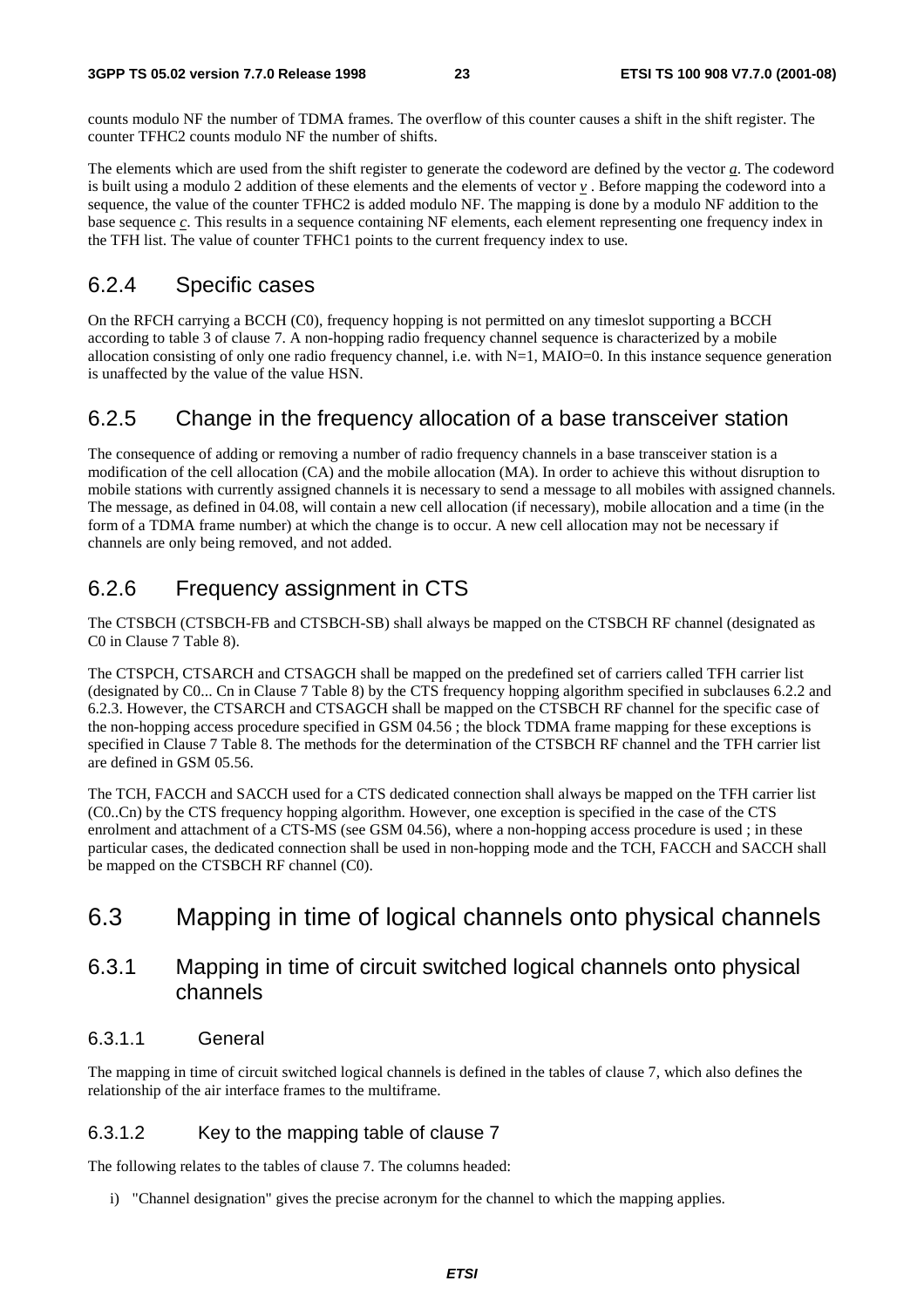- ii) "Sub-channel number" identifies the particular sub-channel being defined where a basic physical channel supports more than one channel of this type.
- iii) "Direction" defines whether the mapping given applies identically to downlink and uplink (D&U), or to downlink (D) or uplink (U) only.
- iv) "Allowable timeslots assignments" defines whether the channel can be supported on, or assigned to, any of the timeslots, or only on specific timeslots.
- v) "Allowable RF channel assignments" defines whether the channel can use any or all of the radio frequency channels in the cell allocation (CA), or only the BCCH carrier (C0). It should be noted that any allocated channel Cx within CA could be any radio frequency channel, and that no ordering of radio frequency channel number is implied. For example, allocated channel C0 need not have the lowest radio frequency channel number of the allocation.
- vi) "Burst type" defines which type of burst as defined in clause 5.2 is to be used for the physical channel.
- vii) "Repeat length in TDMA frames" defines how many TDMA frames occur before the mapping for the interleaved blocks repeats itself e.g. 51.
- viii) "Interleaved block TDMA frame mapping" defines, within the parentheses, the TDMA frames used by each interleaved block (e.g. 0..3). The numbers given equate to the TDMA frame number (FN) modulo the number of TDMA frames per repeat length; Therefore, the frame is utilized when:

TDMA frame mapping number  $=$  (FN) mod repeat length given

Where there is more than one block shown, each block is given a separate designation e.g. B0, B1. Where diagonal interleaving is employed then all of the TDMA frames included in the block are given, and hence the same TDMA frame number can appear more than once (see GSM 05.03). It should be noted that the frame mapping for the SACCH/T channel differs according to the timeslot allocated in order to lower the peak processing requirements of the BSS.

#### 6.3.1.3 Mapping of BCCH data

In order to facilitate the MS operation, it is necessary to transmit some System Information messages in defined multiframes and defined blocks within one multiframe, as follows (where  $TC = (FN DIV 51) \text{ mod } (8)$ ). Also for some System Information messages, the position where they are transmitted is contained in other System Information messages:

| <b>System Information Message</b> | Sent when $TC =$ | <b>Allocation</b> |
|-----------------------------------|------------------|-------------------|
| Type 1                            | 0                | <b>BCCH Norm</b>  |
| Type 2                            |                  | <b>BCCH Norm</b>  |
| Type 2 bis                        | 5                | <b>BCCH Norm</b>  |
| Type 2 ter                        | 5 or 4           | <b>BCCH Norm</b>  |
| Type 3                            | $2$ and $6$      | <b>BCCH Norm</b>  |
| Type 4                            | 3 and 7          | <b>BCCH Norm</b>  |
| Type 7                            |                  | <b>BCCH Ext</b>   |
| Type 8                            | 3                | <b>BCCH Ext</b>   |
| Type 9                            | 4                | <b>BCCH Norm</b>  |
| Type 13                           | 4                | <b>BCCH</b> norm  |
|                                   | or               |                   |
|                                   | 0                | <b>BCCH Ext</b>   |
| Type 16                           | 6                | <b>BCCH Ext</b>   |
| Type 17                           | 2                | <b>BCCH Ext</b>   |

This subclause defines requirements on minimum scheduling: the network may send any System Information message when sending of a specific System Information message is not required. The following rules apply:

- i) BCCH Ext may share the resource with PCH and AGCH (see subclause 6.5.1).
- ii) System Information Type 1 need only be sent if frequency hopping is in use or when the NCH is present in a cell. If the MS finds another message when  $TC = 0$ , it can assume that System Information Type 1 is not in use.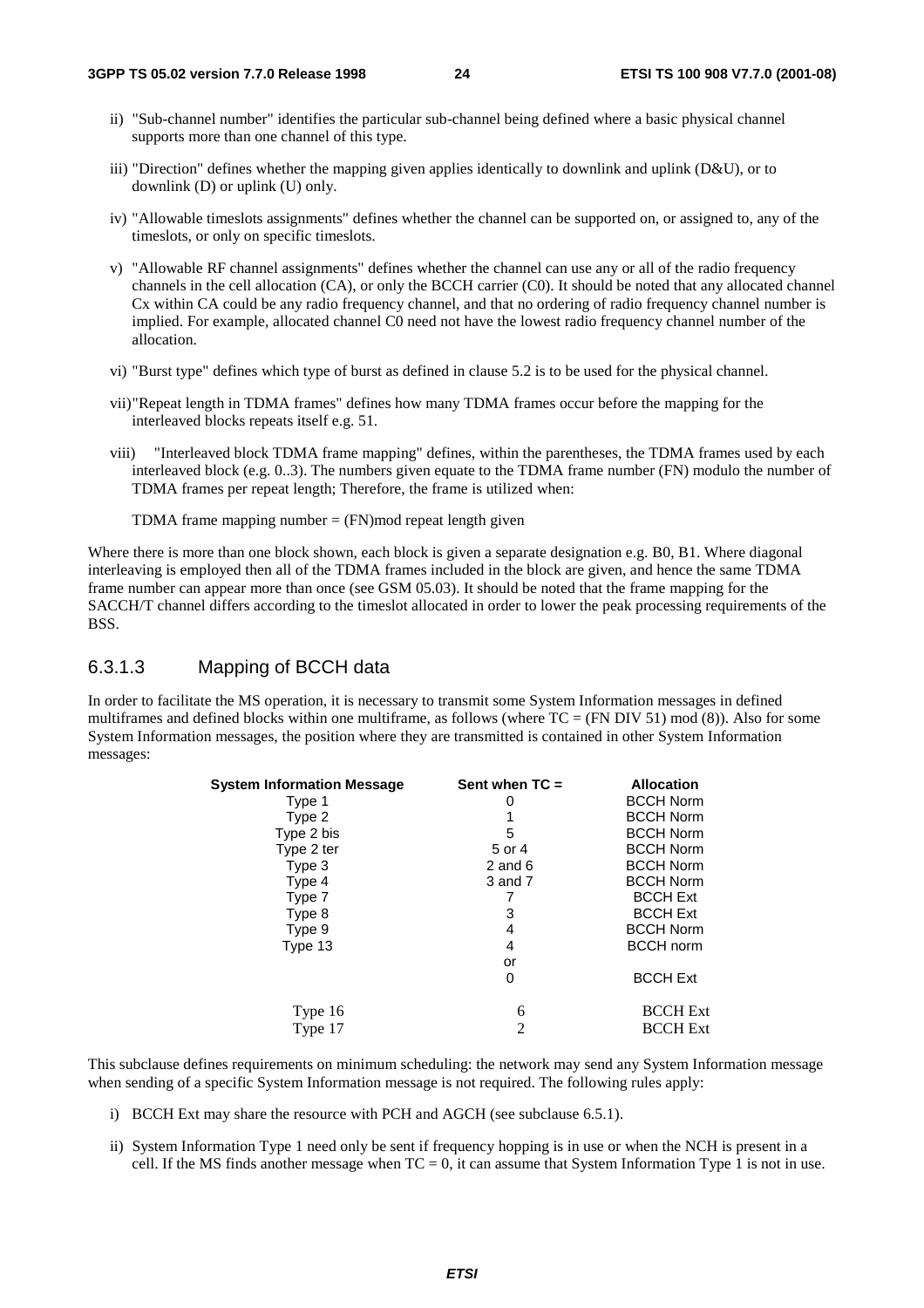- iii) System information type 2 bis or 2 ter messages are sent if needed, as determined by the system operator. If only one of them is needed, it is sent when  $TC = 5$ . If both are needed, 2bis is sent when  $TC = 5$  and 2ter is sent at least once within any of 4 consecutive occurrences of  $TC = 4$ . A SI 2 message will be sent at least every time  $TC = 1$ .
- iv) The definitions of BCCH Norm and BCCH Ext are given in clause 7 table 3 of 5.
- v) Use of System Information type 7 and 8 is not always necessary. It is necessary if System Information type 4 does not contain all information needed for cell selection and reselection.
- vi) System Information type 9 is sent in those blocks with  $TC = 4$  which are specified in system information type 3 as defined in GSM 04.08.
- System Information type 13 is only related to the GPRS service. System Information Type 13 need only be sent if GPRS support is indicated in one or more of System Information Type 3 or 4 or 7 or 8 messages. These messages also indicate if the message is sent on the BCCH Norm or if the message is transmitted on the BCCH Ext. In the case that the message is sent on the BCCH Norm, it is sent at least once within any of 4 consecutive occurrences of TC=4.
- ix) System Information type 16 and 17 are only related to the SoLSA service.

All the allowable timeslot assignments in a frame (see table 3 of 7 in clause 7) shall contain the same information.

#### 6.3.1.4 Mapping of SID Frames

When the DTX mode of operation is active, it is required to transmit Silence Descriptor (SID) information, or equivalent dummy information, during the SACCH/T block period (104 TDMA frames). As the SID frames do not constitute a logical channel and their use is specific to DTX operation, the mapping of SID frames onto the TDMA frames is specified in GSM 05.08.

#### 6.3.2 Mapping in time of packet logical channels onto physical channels

#### 6.3.2.1 General

A physical channel allocated to carry packet logical channels is called a packet switched channel (PDCH). A PDCH shall carry packet logical channels only.

Packet switched logical channels are mapped dynamically onto a 52-multiframe.

The 52-multiframe consists of 12 blocks of 4 consecutive frames, 2 idle frames and 2 frames used for the PTCCH (see GSM 05.10 and 03.64), as shown in Figure 9. A block allocated to a given logical channel comprises of one radio block or, in uplink only, 4 random access bursts. The type of channel may vary on a block by block basis. Table 6 in clause 7, indicates the frame numbers for each of the blocks (B0...B11) transmitted in the multiframe. The ordered list of block is defined as B0, B6, B3, B9, B1, B7, B4, B10, B2, B8, B5, B11.

In the downlink direction, the logical channel type shall be indicated by the message type contained in the block header part.

In the uplink part for channels other than PACCH transmitted as access bursts or PRACH, the logical channel type shall be indicated by the message type contained in the block header part. For PACCH transmitted as access bursts, the logical channel type is indicated by the corresponding polling message on the downlink (see 04.60). For the PRACH case the logical channel type is indicated by the USF (See GSM 04.60), set on the downlink on a block by block basis.

#### 6.3.2.2 Mapping of the uplink channels

#### 6.3.2.2.1 Mapping of uplink packet traffic channel (PDTCH/U) and PACCH/U

The PDCH's where the MS may expect occurrence of its PDTCH/U(s) or PACCH/U for a mobile originated transfer is indicated in resource allocation messages (see GSM 04.60). PACCH/U shall be allocated respecting the resources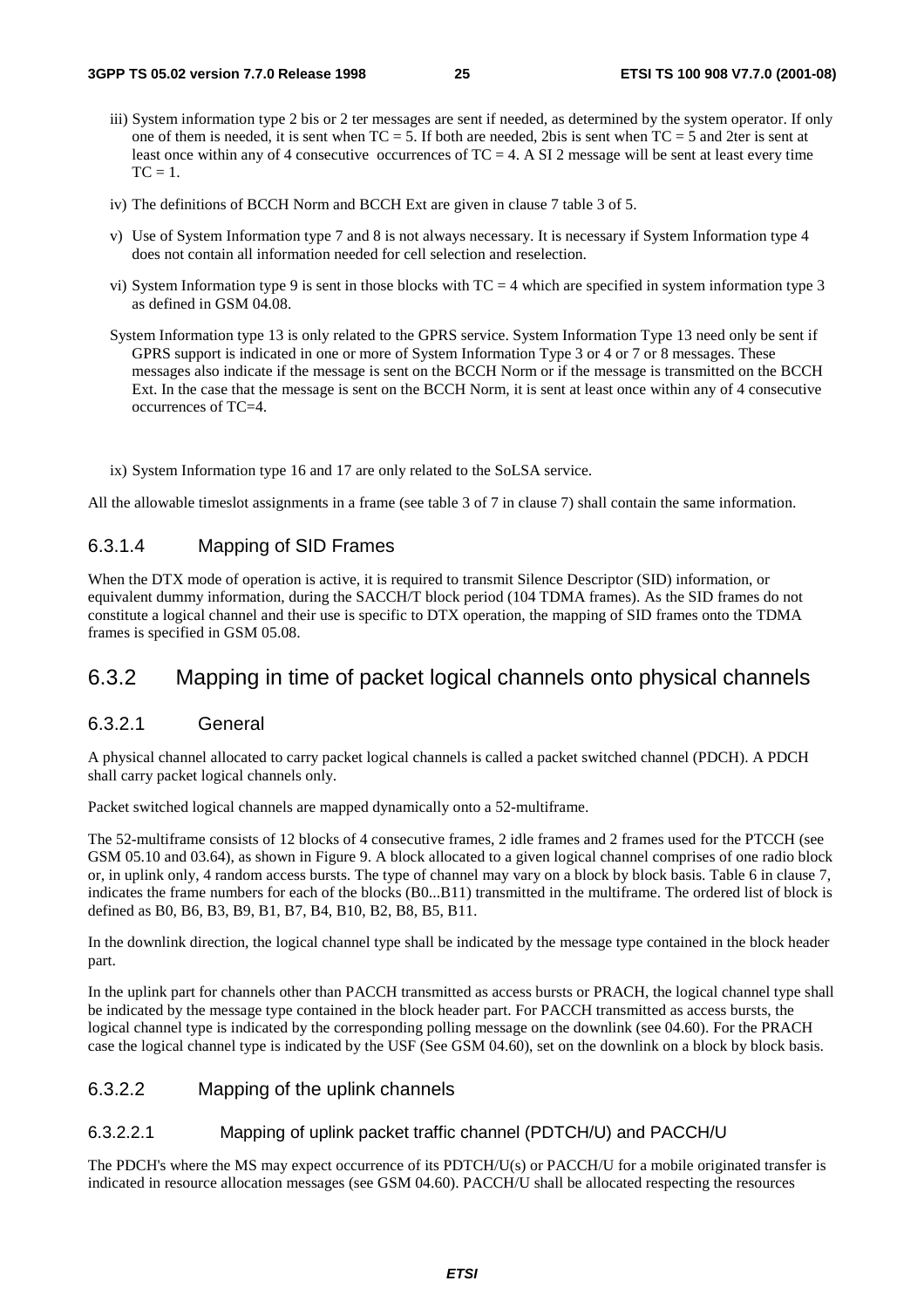allocated to the MS and the MS multislot class. For each PDCH allocated to the MS, an Uplink State Flag (R0... R7) is given to the MS.

The occurrence of the PDTCH/U and/or the PACCH/U at given block(s) Bx (where  $Bx = B0...B11$ ) in the 52multiframe structure for a given MS on a given PDCH shall be indicated by the value of the Uplink State Flag (USF) contained in the header of the preceding block transmitted in the downlink of the same PDCH, that is to say  $B(x-1)$  in the same multiframe if  $x\geq 1$  or  $B(11)$  in the previous multiframe if  $x=0$ . If the USF in block  $B(x-1)$  indicates that block B(x) shall be used by an MS for which the USF\_GRANULARITY is set to 1 (corresponding to 4 blocks) in the last assignment message, that MS shall also use the three following blocks. The USF corresponding to the last three blocks shall be set to an unused value. The MS may transmit a PDTCH block or a PACCH block on any of the uplink blocks used by the MS. The occurrence of the PACCH/U associated to a PDTCH/D shall be indicated by the network by polling the MS (see GSM 04.60).

NOTE: this subclause specifies how the network shall signal that the MS is allowed to use the uplink. The operation of the MS is specified in GSM 04.60. In particular cases of fixed allocation or extended dynamic allocation the MS may not need to monitor the USF on all allocated PDCHs.

#### 6.3.2.2.2 Mapping of the Packet Timing Advance Control Channel (PTCCH/U)

The PDCH carrying the PTCCH/U of one MS is defined in the resource allocation message (see GSM 04.60). PTCCH/U shall be mapped to one of the time slots where PDTCH(s) are allocated to the MS. PTCCH/U shall be allocated respecting the resources allocated to the MS and the MS multislot class. An MS shall be allocated a subchannel of the PTCCH/U (0...15) as defined in Clause 7 table 6, where the sub-channel number is equal to the Timing Advance Index (TAI) indicated in the resource allocation message (see GSM 04.60).

#### 6.3.2.2.3 Mapping of the uplink PCCCH i.e. PRACH

The mapping of the PRACH is defined in clause 7 table 6, where the possible blocks are indicated. The PRACH is dynamically allocated in groups of four PRACH blocks By  $(y=4x+i, i=0, ..., 3)$  corresponding to one PDCH block Bx (x=0,...,11), indicated by USF=FREE in the same way as defined for PDTCH/U (see subclause 6.3.2.2.1).

Optionally, a subset of the blocks Bx can be allocated to PRACH in a fixed way. The number of allocated blocks is indicated by the parameter BS\_PRACH\_BLKS broadcast on the PBCCH, where BS\_PRACH\_BLKS=0...12. The blocks are allocated according to the ordered list defined in subclause 6.3.2.1. The blocks shall also be indicated by the USF=FREE. The MS may choose to use the BS\_PRACH\_BLKS or USF to determine the fixed allocated part of PRACH.

#### 6.3.2.3 Mapping of the downlink channels

#### 6.3.2.3.1 Mapping of the (PDTCH/D) and PACCH/D

The PDCH where the MS may expect occurrence of its PDTCH/D(s) for a mobile terminated transfer or its PACCH/D, for both mobile originated and mobile terminated transfer are indicated in resource allocation messages (see GSM 04.60). The logical channel type shall be indicated in the block header. The mobile owner of the PDTCH/D or PACCH/D shall the indicated by the TFI (Temporary Frame Identifier) (see GSM 04.60).

#### 6.3.2.3.2 Mapping of the PTCCH/D

The PTCCH/D is mapped as defined in Clause 7 table 6. The PTCCH/D carries signalling messages including timing advance information for MSs sharing the PTCCH/U on the same PDCH.

#### 6.3.2.3.3 Mapping of the PBCCH

The PBCCH is mapped onto one PDCH only, indicated in the BCCH. The PBCCH is mapped on BS\_PBCCH\_BLKS blocks (where 1≤BS\_PBCCH\_BLKS≤4) per multiframe, according to the ordered list described in subclause 6.3.2.1. The blocks allocated are specified in Clause 7 table 6. The parameter BS\_PBCCH\_BLKS is broadcast on PBCCH in block B0 (see subclause 3.3.2.4).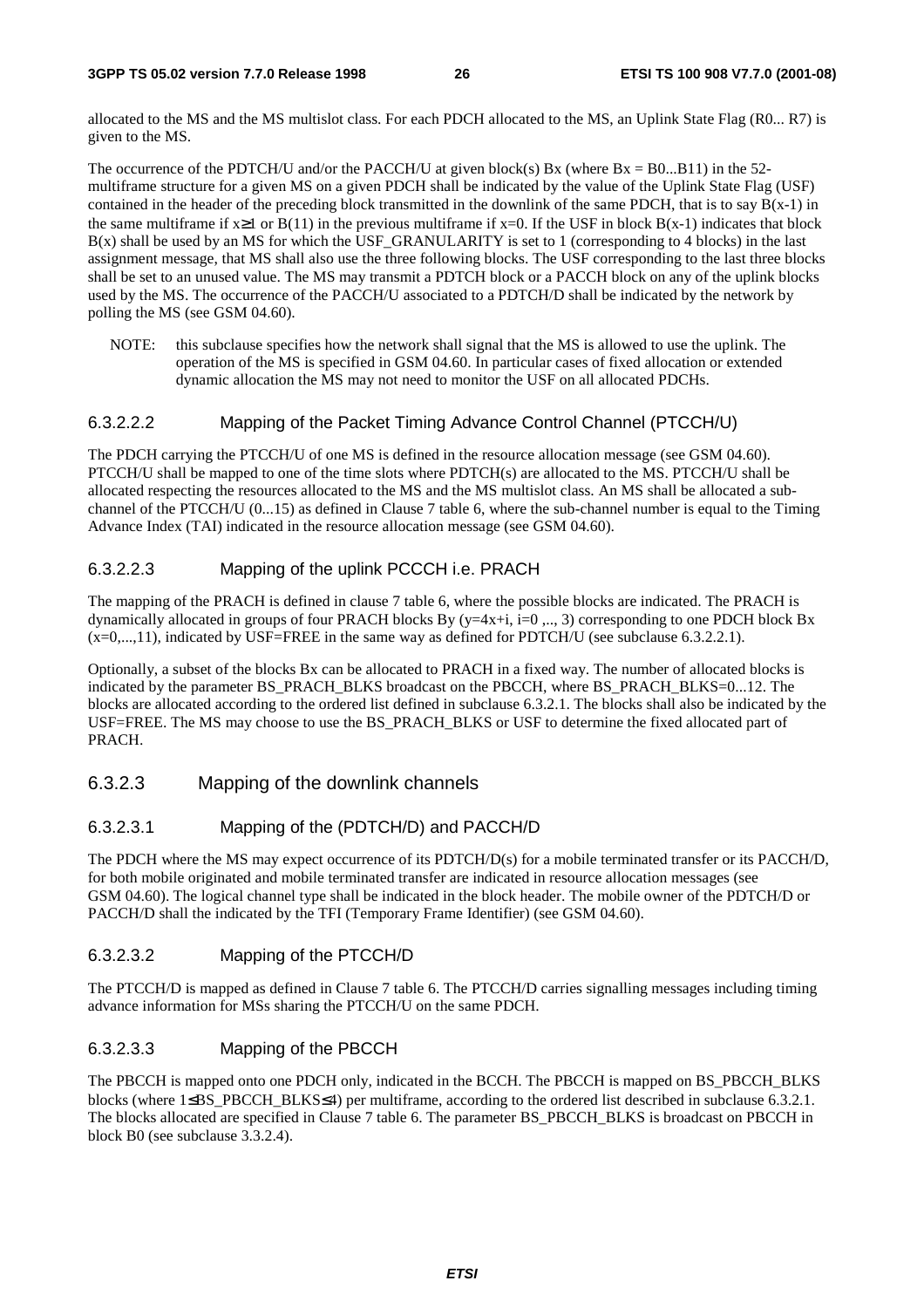#### 6.3.2.3.4 Mapping of the PCCCH

The PCCCH and its different logical channels (PAGCH, PPCH, PNCH) and the PDTCH and PACCH can be mapped dynamically and are identified by the message header. The configuration is partly fixed by some parameters broadcast by the PBCCH and defined in subclause 3.3.2.4:

- a) BS\_PBCCH\_BLKS, that defines the number of PBCCH blocks per multiframe, according to the ordered list described in subclause 6.3.2.1, on the PDCH that carries PBCCH.
- b) BS\_PAG\_BLKS\_RES, that defines the number of blocks in addition to BS\_PBCCH\_BLKS, according to the ordered list described in subclause 6.3.2.1, where paging shall not occur on every PDCH that carries PCCCH.

If PBCCH is allocated on timeslot k, PCCCHs shall be allocated only on timeslots n where n>k-4 and 0≤n≤7 in order to provide time for the MS to switch from PBCCH to PCCCH.

#### 6.3.2.4 Mapping of PBCCH data

In order to facilitate the MS operation, the network is required to transmit certain types of Packet System Information (PSI) messages in specific multiframes and specific PBCCH blocks within the multiframes. The occurrence of the PSI1 message is defined by TC = (FN DIV 52) mod PSI1\_REPEAT\_PERIOD, where PSI1\_REPEAT\_PERIOD (range 1 -16) is indicated in the SI13 message on BCCH, the PSI 1 message on PBCCH and, if present, in the Neighbour Cell parameters in PSI3 and PSI3bis messages sent on serving cell PBCCH.

The PSI1 message is transmitted at  $TC = 0$  according to rule i) and ii) below.

The PSI messages other than the PSI1 message are divided into two groups of PSI messages. One group of PSI messages is transmitted with a low repetition rate and a second group is transmitted with a high repetition rate.

The number of PSI message instances sent with high repetition rate is indicated by the parameter PSI\_COUNT\_HR (range 0 to 16) in the PSI1 message. The PSI messages in this group are sent according to rule iii) below.

The number of PSI message instances sent with low repetition rate is indicated by the parameter PSI\_COUNT\_LR (range 0 to 63) in the PSI1 message. The PSI messages in this group are sent according to rule iv) below.

The following rules apply:

- i) PSI1 shall be sent in block B0 when  $TC = 0$
- ii) If the value of the parameter BS\_PBCCH\_BLKS is greater than 1, the PSI1 shall also be sent in block B6 when  $TC = 0$ .
- iii) The PSI messages in the group sent with high repetition rate shall be sent in a sequence determined by the network and starting at  $TC = 0$ , using the PBCCH blocks within each multiframe, in the order of occurrence, which are not occupied according to rule i) or ii). The sequence of these PSI messages shall be repeated starting at each occurrence of  $TC = 0$ .
- iv) The PSI messages in the group sent with low repetition rate shall be sent in a sequence determined by the network and continuously repeated, using the PBCCH blocks within each multiframe, in the order of occurrence, which are not occupied according to rules i) to iii). The sequence of these PSI messages shall be restarting at FN  $= 0.$

If there are multiple instances of a particular type of PSI message (See GSM 04.60), they shall all be sent within same group of PSI messages according to either rule iii) or iv) above. They shall be sent in a single sequence in the ascending order of the message instance number of that type of PSI message.

The same PSI message shall not occur twice within the lists defined by PSI\_COUNT\_LR and PSI\_COUNT\_HR

A full set of Packet System Information messages contains one consistent set of the messages included in PSI\_COUNT\_LR and one consistent set of the messages included in PSI\_COUNT\_HR plus the PSI1 message.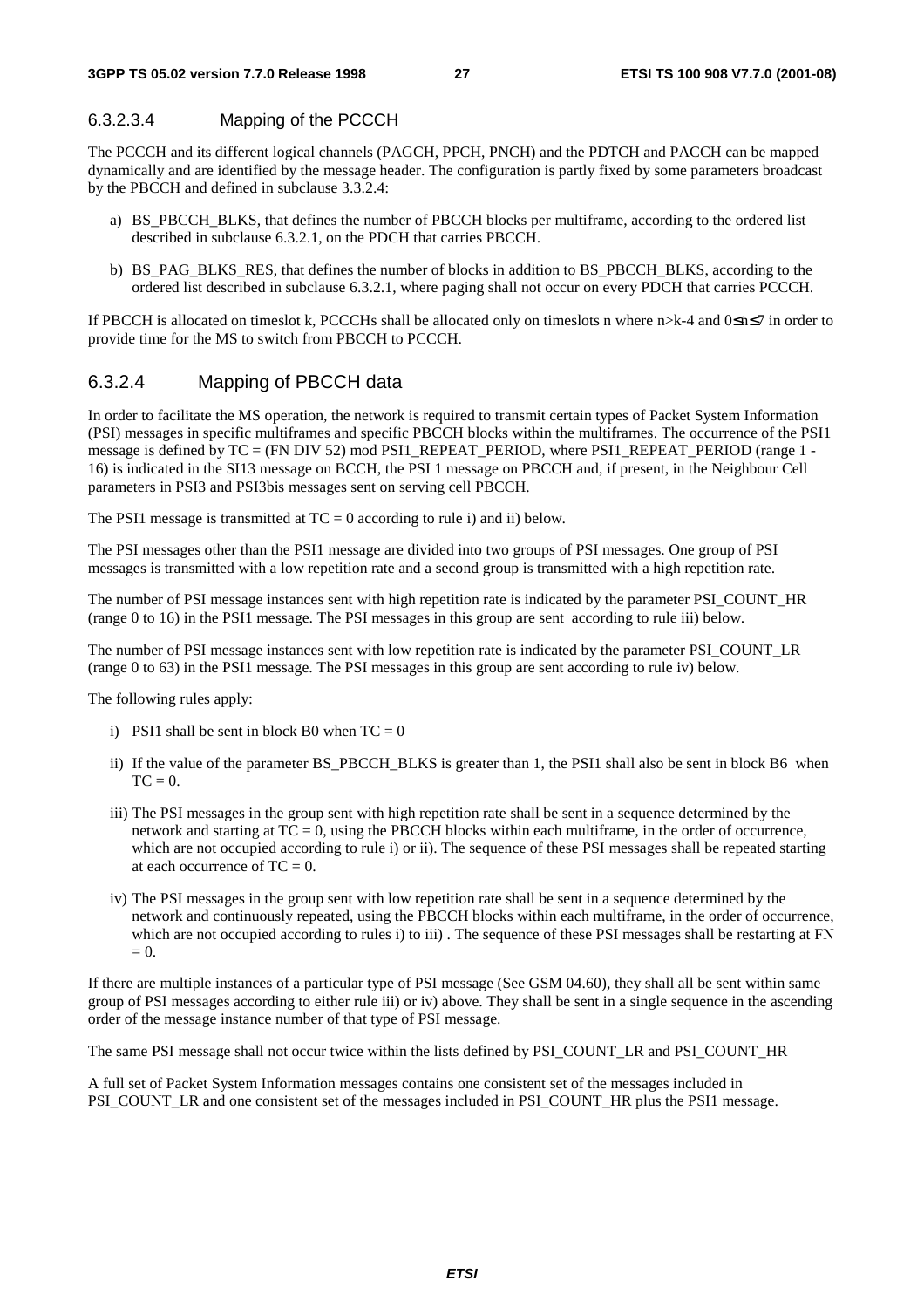NOTE: The parameters BS\_PBCCH\_BLKS and PSI1\_REPEAT\_PERIOD\_shall be selected by the network such that all PSI message present in the cell can be sent according to rules i) to iv) above. It is the responsibility of the network to optimise the broadcast of the PSI messages so that the MS can find the important parameters for cell re-selection and access as fast as possible without unnecessary power consumption. The PSI mapping scheme information can be utilised by the MS to estimate the actual minimum cell reselection time.

#### 6.3.3 Mapping in time of CTS control channels onto physical channels

The mapping in time of CTS control channels is defined in the table 8 of clause 7, which also defines the relationship of the air interface TDMA frames to the multiframe.

The timeslot assignment of the CTS control channel is defined hereafter.

#### 6.3.3.1 CTSBCH timeslot assignment

For the CTSBCH**,** a procedure of timeslot shifting from one 52-multiframe to another is defined. The usage of this procedure is mandatory in CTS idle mode and optional in CTS dedicated mode. When the shifting procedure is not applied, the CTSBCH timeslot number shall be equal to the TNC broadcast in the current 52-multiframe CTSBCH-SB.

The following parameters are required for the timeslot shifting procedure.

Parameters broadcast in the CTSBCH-SB :

- a) TNI : initial timeslot number (0 to 7, 3 bits), defined by the three LSBs (BN3, BN2, BN1) of the FPBI (specified in GSM 03.03).
- b) TNSCN : timeslot number series couple number (0 to 31, 5 bits), defined by the 5 bits (BN8, ..., BN4) of the FPBI. Defines the couple of timeslot number circular series  $(TNS_{TNSCN,0}, TNS_{TNSCN,1})$  to be used to form the timeslot shifting sequence. See timeslot number series (TNS) definition in table below.

| <b>TNSCN</b> | TNS <sub>TNSCN,0</sub>       | TNS <sub>TNS</sub> <sub>CN,1</sub>    | <b>TNSCN</b> | TNS <sub>TNSCN,0</sub>       | TNS <sub>TNSCN,1</sub>   |
|--------------|------------------------------|---------------------------------------|--------------|------------------------------|--------------------------|
| $\Omega$     | (0, 1, 2, 4, 7, 5, 6, 3),    | (0, 3, 5, 7, 6, 2, 1, 4)              | 16           | $(0, 1, 5, 6, 7, 4, 3, 2)$ , | (0, 4, 7, 6, 2, 5, 1, 3) |
|              | $(0, 1, 2, 5, 3, 6, 7, 4)$ , | (0, 4, 1, 5, 7, 6, 3, 2)              | 17           | (0, 2, 1, 3, 6, 7, 5, 4)     | (0, 3, 7, 4, 1, 5, 6, 2) |
| 2            | $(0, 1, 2, 6, 5, 3, 7, 4)$ , | (0, 3, 6, 7, 5, 2, 4, 1)              | 18           | $(0, 2, 1, 5, 6, 7, 4, 3)$ , | (0, 4, 7, 5, 1, 3, 6, 2) |
| 3            | $(0, 1, 2, 6, 7, 5, 4, 3)$ , | $\left[0, 3, 7, 4, 6, 2, 5, 1\right)$ | 19           | $(0, 2, 3, 4, 7, 6, 5, 1)$ , | (0, 3, 1, 5, 2, 6, 7, 4) |
| 4            | $(0, 1, 3, 2, 5, 6, 7, 4)$ , | $\{0, 4, 7, 6, 2, 1, 5, 3\}$          | 20           | (0, 2, 3, 6, 7, 5, 1, 4)     | (0, 4, 7, 6, 3, 5, 2, 1) |
| 5            | $(0, 1, 3, 6, 7, 5, 2, 4)$ , | (0, 3, 7, 4, 2, 6, 5, 1)              | 21           | $(0, 2, 3, 7, 5, 6, 4, 1)$ , | (0, 3, 6, 2, 1, 5, 7, 4) |
| 6            | $(0, 1, 4, 2, 5, 6, 7, 3)$ , | (0, 2, 6, 3, 7, 5, 4, 1)              | 22           | $(0, 2, 4, 7, 3, 6, 5, 1)$ , | (0, 3, 5, 6, 7, 4, 1, 2) |
| 7            | $(0, 1, 4, 2, 5, 7, 6, 3)$ , | [0, 4, 7, 3, 5, 6, 2, 1]              | 23           | (0, 2, 5, 3, 6, 7, 4, 1)     | (0, 3, 7, 6, 5, 1, 2, 4) |
| 8            | $(0, 1, 4, 2, 6, 5, 7, 3)$ , | (0, 2, 1, 5, 3, 6, 7, 4)              | 24           | (0, 2, 5, 3, 7, 6, 4, 1)     | (0, 3, 5, 1, 2, 6, 7, 4) |
| 9            | $(0, 1, 4, 5, 7, 3, 6, 2)$ , | (0, 3, 7, 6, 5, 2, 4, 1)              | 25           | $(0, 2, 6, 3, 1, 5, 7, 4)$ , | (0, 3, 4, 7, 6, 5, 1, 2) |
| 10           | $(0, 1, 4, 6, 5, 7, 3, 2)$ , | [0, 4, 7, 5, 1, 2, 6, 3]              | 26           | (0, 2, 6, 5, 1, 4, 7, 3)     | (0, 4, 5, 7, 6, 3, 1, 2) |
| 11           | $(0, 1, 4, 7, 3, 5, 6, 2)$ , | (0, 4, 2, 1, 5, 7, 6, 3)              | 27           | (0, 2, 6, 5, 3, 7, 4, 1)     | (0, 3, 6, 7, 5, 1, 2, 4) |
| 12           | $(0, 1, 4, 7, 6, 3, 5, 2)$ , | [0, 4, 2, 1, 5, 6, 7, 3]              | 28           | (0, 3, 5, 1, 2, 6, 7, 4)     | (0, 4, 7, 6, 5, 2, 3, 1) |
| 13           | $(0, 1, 5, 2, 4, 7, 6, 3)$ , | [0, 3, 7, 5, 1, 4, 6, 2)              | 29           | $(0, 3, 5, 2, 6, 7, 4, 1)$ , | (0, 4, 7, 3, 6, 5, 1, 2) |
| 14           | $(0, 1, 5, 2, 6, 4, 7, 3)$ , | [0, 3, 4, 5, 7, 6, 2, 1]              | 30           | $(0, 3, 6, 7, 4, 2, 5, 1)$ , | (0, 4, 1, 2, 6, 5, 7, 3) |
| 15           | (0, 1, 5, 6, 2, 4, 7, 3),    | (0, 3, 7, 6, 4, 5, 2, 1)              | 31           | (0, 3, 7, 5, 6, 2, 4, 1)     | (0, 4, 7, 6, 3, 5, 1, 2) |

#### Subclause 6.3.3, table 1: TNS<sub>i,j</sub> definition

Parameters sent on a dedicated connection during the CTS-MS attachment :

a) TNSCO : TNS couple order (1 bit), defines together with TNSCN the ordered couple (TNS1, TNS2). if TNSCO = 0 then  $(TNS1, TNS2) = (TNS_{TNSCN,0}, TNS_{TNSCN,1})$ if TNSCO = 1 then  $(TNS1, TNS2) = (TNS_{TNSCN1}, TNS_{TNSCN0})$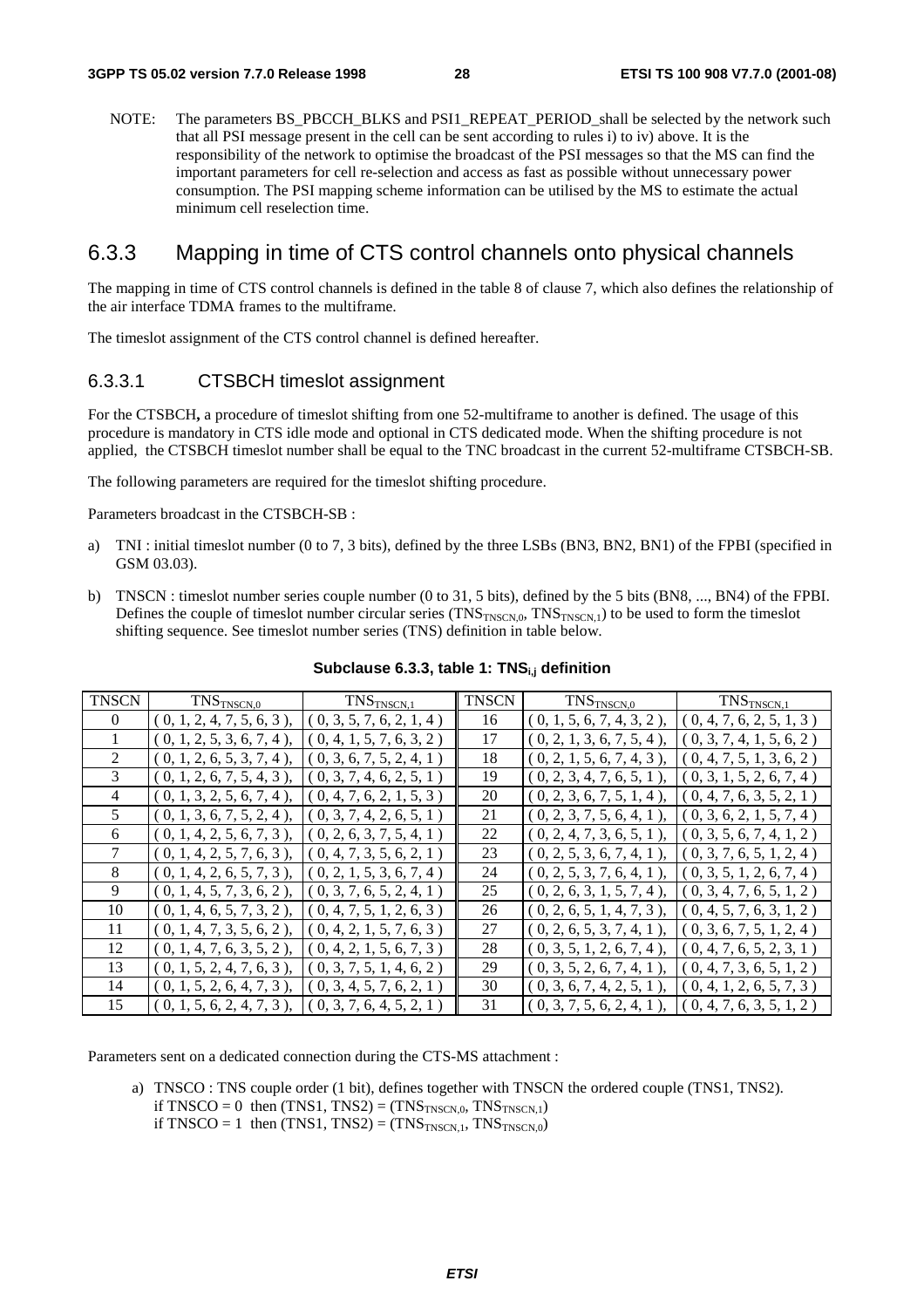- b) parameters to be used to form the timeslot shifting sequence.
	- x0 : 0 to 7, 3 bits
	- x1 : 0 to 7, 3 bits
	- x2 : 0 to 7, 3 bits
	- x3 : 0 to 7, 3 bits

For a given set of parameters, a unique timeslot shifting sequence of length of  $8 \times 51$  52-multiframes is defined. The shifting sequence is repeated 128 times over the duration of a GSM hyperframe. It is divided into 8 sets of 51 52 multiframes. The structure of a set is explicitly shown on figure below:



**Subclause 6.3.3, Figure 1: Structure of timeslot shifting sequence** 

A set is formed by interleaving segments of TNS1 and TNS2. The mapping of TNS1 and TNS2 segments onto a set is defined by the parameters  $x0$ ,  $x1$ ,  $x2$ ,  $x3$  as follows :

| for (FN div 52) mod $51 = 0$              | to $7$              | a TNS1 segment is used |
|-------------------------------------------|---------------------|------------------------|
| for (FN div 52) mod $51 = 8$              | to $7+x3$           | a TNS2 segment is used |
| for (FN div 52) mod $51 = 8+x3$           | to $7 + x3 + x2$    | a TNS1 segment is used |
| for (FN div 52) mod $51 = 8+x3+x2$        | to $7+x3+x2+x1$     | a TNS2 segment is used |
| for (FN div 52) mod $51 = 8+x3+x2+x1$     | to $7+x3+x2+x1+x0$  | a TNS1 segment is used |
| for (FN div 52) mod $51 = 8+x3+x2+x1+x0$  | to $15+x3+x2+x1+x0$ | a TNS2 segment is used |
| for (FN div 52) mod $51 = 16+x3+x2+x1+x0$ | to $23+x3+x2+x1$    | a TNS1 segment is used |
| for (FN div 52) mod $51 = 24+x3+x2+x1$    | to $31+x3+x2$       | a TNS2 segment is used |
| for (FN div 52) mod $51 = 32+x3+x2$       | to $39+x3$          | a TNS1 segment is used |
| for (FN div 52) mod $51 = 40+x3$          | to $47$             | a TNS2 segment is used |
| for (FN div 52) mod $51 = 48$             | to $50$             | a TNS1 segment is used |
|                                           |                     |                        |

- a) The TNS1 and TNS2 segments are extracted from TNS1 and TNS2 according to the following rules :
- b) The first CTSBCH TN used in a shifting sequence shall be the TNI.
- c) Two consecutive CTSBCH TN shall be separated by single circular shifts along TNS1 and TNS2.
- d) When changing from a TNSi segment to a TNSj segment, the last timeslot obtained from TNSi shall be followed by its immediate successor in TNSj.
- NOTE: The first timeslot of a set is obtained by three circular shifts in TNS1 with regard to the first timeslot of the previous set.

An example of the mapping of TNS1 and TNS2 onto the first set of the generated shifting sequence is given in annex C.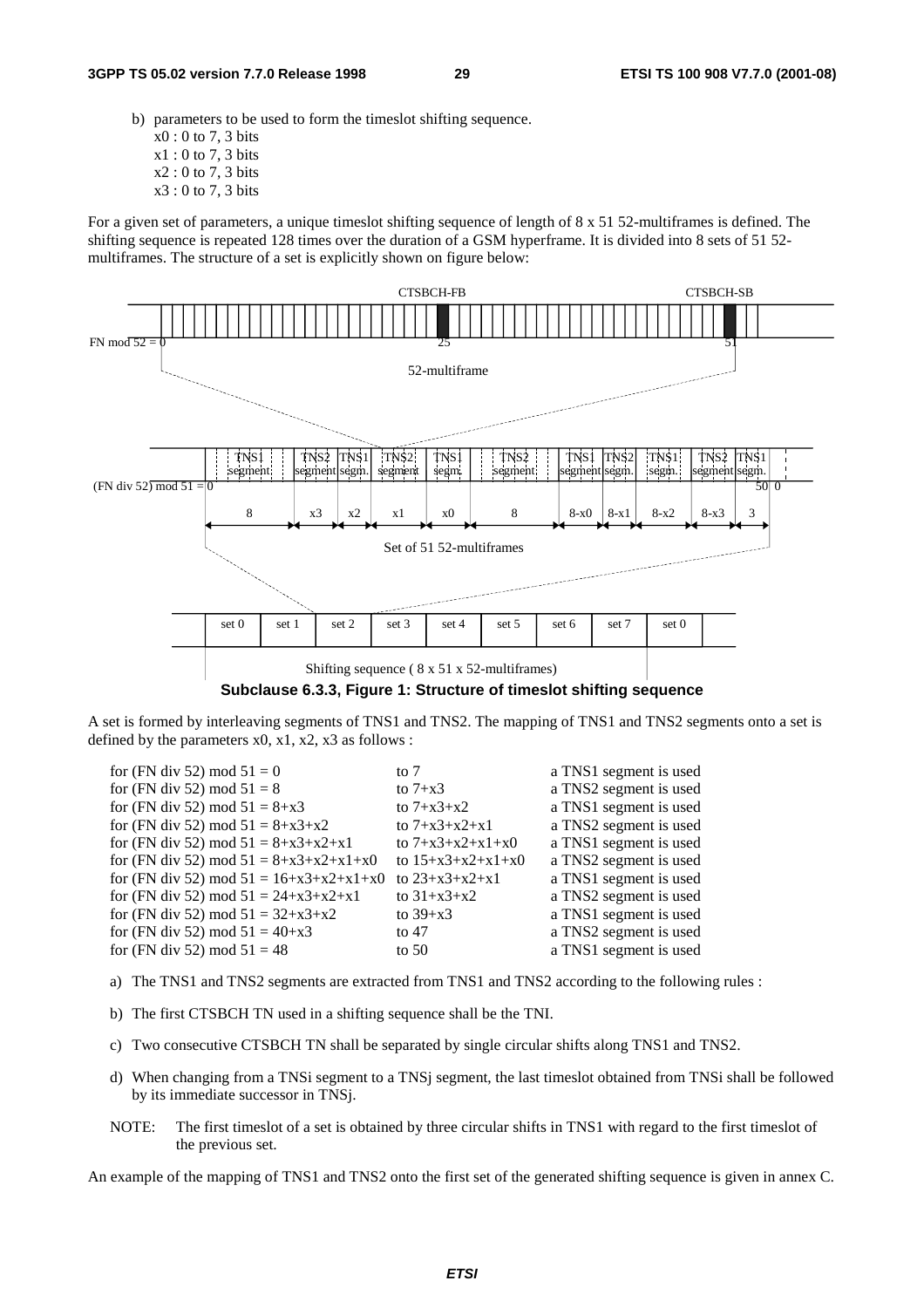#### 6.3.3.2 CTSPCH, CTSARCH and CTSAGCH timeslot assignment

For the CTSPCH, CTSARCH and CTSAGCH, the timeslot shall be assigned by the CTS-FP for each 52-multiframe. The timeslot number used for CTSPCH, CTSARCH and CTSAGCH shall be the TNC broadcast in the previous 52 multiframe CTSBCH-SB.

### 6.4 Permitted channel combinations

#### 6.4.1 Permitted channel combinations onto a basic physical channel

The following are the permitted ways, as defined by GSM 04.03, in which channels can be combined onto basic physical channels (numbers appearing in parenthesis after channel designations indicate sub-channel numbers; channels and sub-channels need not necessarily be assigned):

- i) TCH/F + FACCH/F + SACCH/TF
- ii)  $TCH/H(0,1) + FACCH/H(0,1) + SACCH/TH(0,1)$
- iii)  $TCH/H(0,0) + FACCH/H(0,1) + SACCH/TH(0,1) + TCH/H(1,1)$
- iv) FCCH + SCH + BCCH + CCCH
- v)  $FCCH + SCH + BCCH + CCCH + SDCCH/4(0..3) + SACCH/C4(0..3)$
- vi) BCCH + CCCH
- vii) SDCCH/8(0 .7) + SACCH/C8(0 . 7)
- viii) TCH/F + FACCH/F + SACCH/M
- ix) TCH/F + SACCH/M
- x) TCH/FD + SACCH/MD
- xi) PBCCH+PCCCH+PDTCH+PACCH+PTCCH
- xii) PCCCH+PDTCH+PACCH+PTCCH
- xiii) PDTCH+PACCH+PTCCH
	- where  $C CCH = PCH + RACH + AGCH + NCH$ .

```
and PCCCH=PPCH+PRACH+PAGCH+PNCH.
```
- xiv) CTSBCH + CTSPCH + CTSARCH + CTSAGCH
- xv) CTSPCH + CTSARCH + CTSAGCH
- xvi) CTSBCH
- xvii) CTSBCH + TCH/F + FACCH/F + SACCH/CTS
- NOTE 1: Where the SMSCB is supported, the CBCH replaces SDCCH number 2 in cases v) and vii) above.
- NOTE 2: A combined CCCH/SDCCH allocation (case v) above) may only be used when no other CCCH channel is allocated.
- NOTE 3: Combinations viii), ix) and x) are used in multislot configurations as defined in subclause 6.4.2.
- NOTE 5: Combinations xiv), xv), xvi) and xvii) shall be used in CTS ; combinations xiv), xvi) and xvii) shall be mutually exclusive ; combinations xiv) and xv) shall also be mutually exclusive.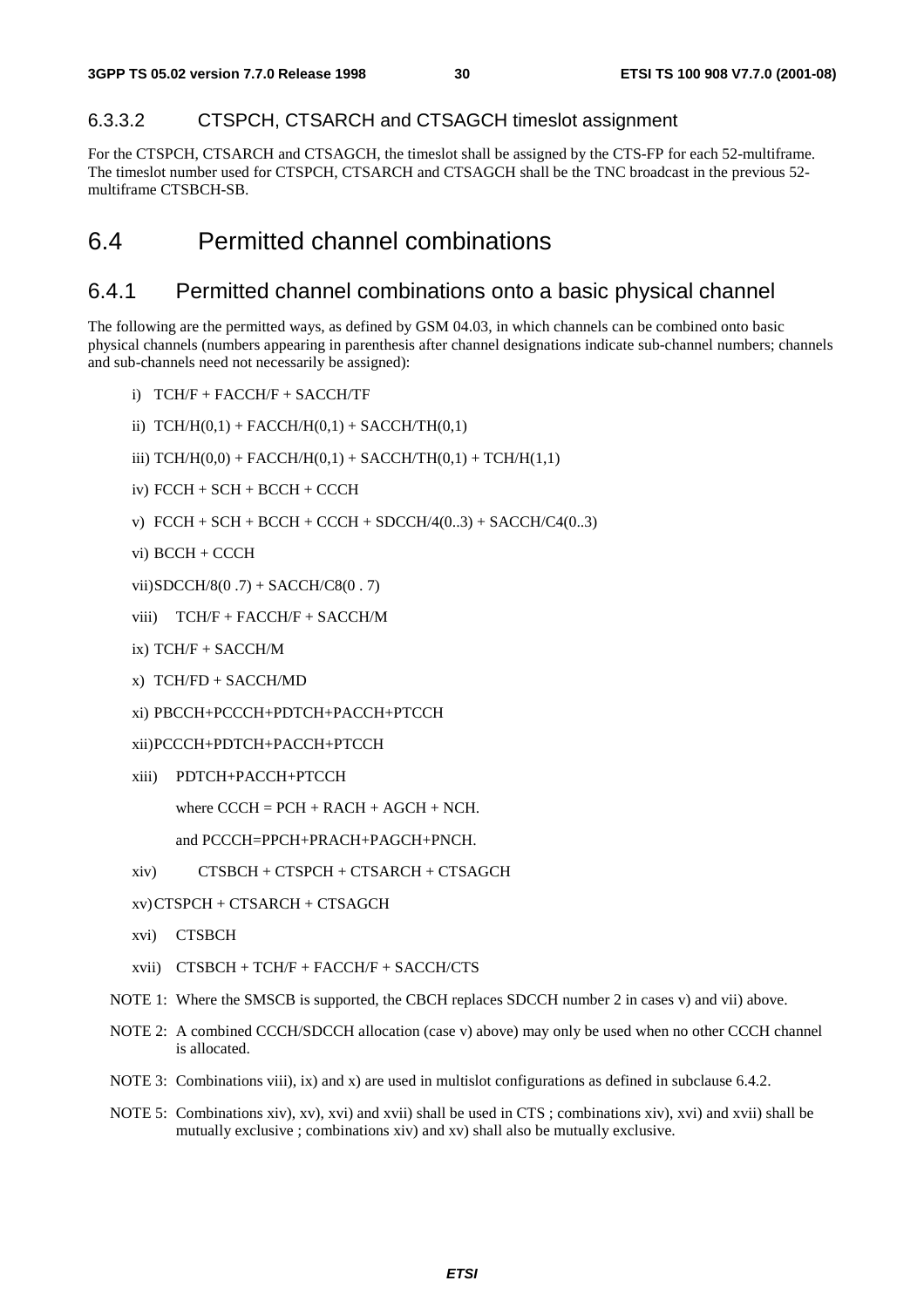#### 6.4.2 Multislot configurations

A multislot configuration consists of multiple circuit or packet switched traffic channels together with associated control channels, allocated to the same MS. The multislot configuration occupies up to 8 basic physical channels, with different timeslots numbers (TN) but with the same frequency parameters (ARFCN or MA, MAIO and HSN) and the same training sequence (TSC).

#### 6.4.2.1 Multislot configurations for circuit switched connections

Two types of multislot configurations exists, symmetric and asymmetric. The symmetric case consists of only bidirectional channels. The asymmetric case consists of both bi-directional and unidirectional downlink channels.

The occupied physical channels shall consist of the following channel combinations as defined in subclause 6.4.1.

one main channel of type viii) +

x secondary channels of type  $ix$ ) +

y secondary channels of type x)

where  $0 \le x \le 7$ ,  $y = 0$  for symmetric multislot configuration  $0 \le x \le 6$ ,  $1 \le y \le 7$ ,  $x+y \le 7$  for asymmetric multislot configuration

The main channel is the bi-directional channel that carries the main signalling (FACCH and SACCH) for the multislot configuration. The position of the main channel is indicated by the allocation message (GSM 04.08). Secondary channels may be added or removed without changing the main channel.

The allocation of channels to a Multislot Configuration must always consider the multislot capability of the MS, as defined by the multislot class described in annex B.

There is no limitation in this TS to the possible TCH types (see subclause 3.2) which may be used in a Multislot Configuration.

High Speed Circuit Switched Data (HSCSD) is one case of multislot configuration. The full rate traffic channels of a HSCSD configuration shall convey the same user bit rate (see subclause 3.2.3).

NOTE: For the maximum number of timeslots to be used for a HSCSD, see GSM 03.34.

#### 6.4.2.2 Multislot configurations for packet switched connections

An MS may be allocated several PDTCH/Us or PDTCH/Ds for one mobile originated or one mobile terminated communication respectively. In this context allocation refers to the list of PDCH that may dynamically carry the PDTCHs for that specific MS. The PACCH may be mapped onto any of the allocated PDCHs. If there are m timeslots allocated for reception and n timeslots allocated for transmission, there shall be  $Min(m,n)$  reception and transmission timeslots with the same TN. For a multislot class 1 to 12 MS for a packet switched connection, Tra (see appendix B) shall always apply.

The occupied physical channels shall consist a combination of configurations xi, xii and xiii as defined in subclause 6.4.1. The network shall leave a gap of at least one radio block between the old and the new configuration, when the allocation is changed and PDCHs with the lowest numbered timeslot are not the same in the old and new configuration.

For multislot class type 1 MS, the gap shall be left in both uplink and downlink when the lowest numbered timeslot for the combined uplink and downlink configuration is changed. For multislot class type 2 MS, the gap shall be left in the link (uplink and/or downlink) where the lowest numbered timeslot has been changed.

### 6.5 Operation of channels and channel combinations

#### 6.5.1 General

i) A base transceiver station must transmit a burst in every timeslot of every TDMA frame in the downlink of radio frequency channel C0 of the cell allocation (to allow mobiles to make power measurements of the radio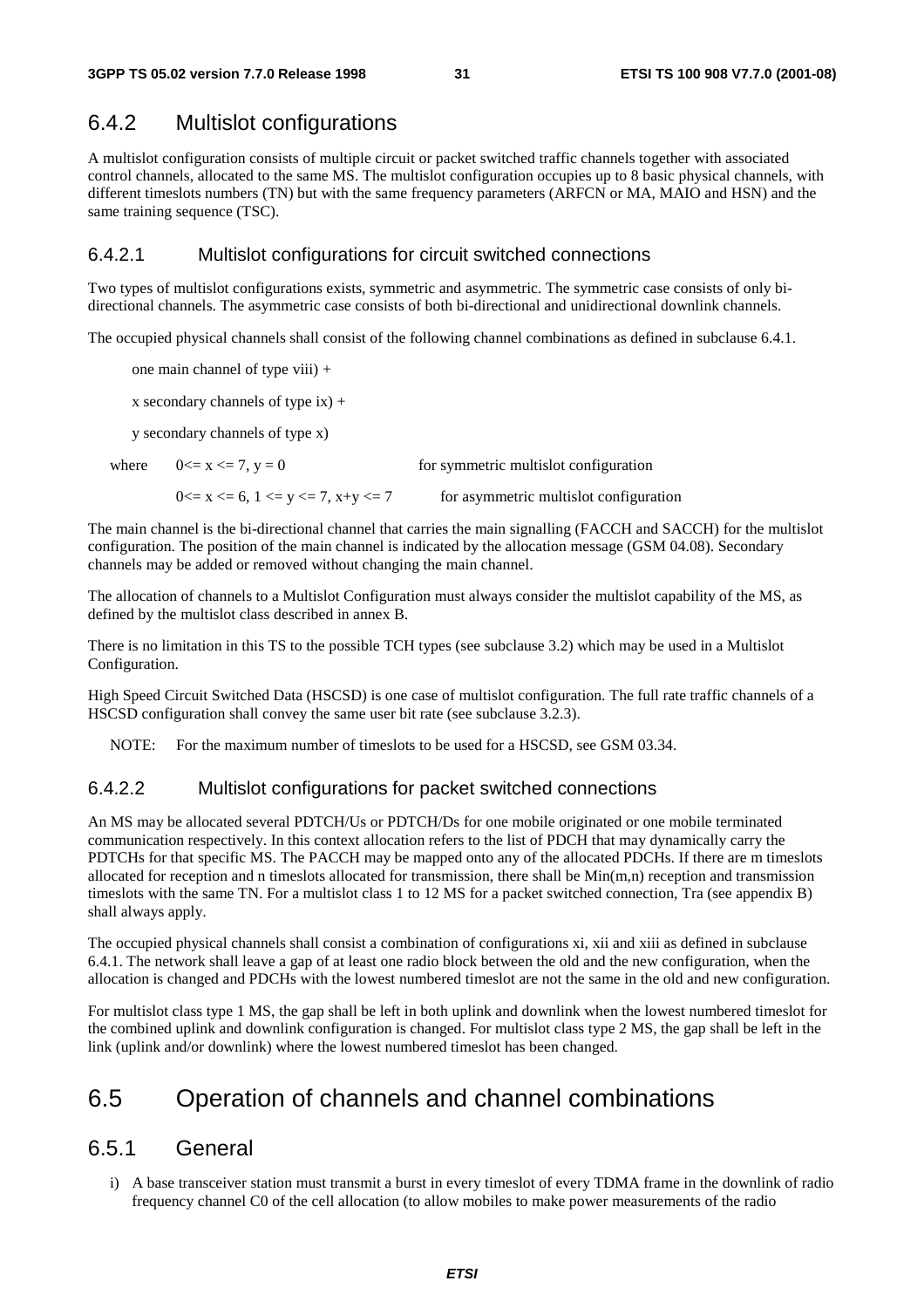frequency channels supporting the BCCH, see GSM 05.08). In order to achieve this requirement a dummy burst is defined in subclause 5.2.6 which shall be transmitted by the base transceiver station on all timeslots of all TDMA frames of radio frequency channel C0 for which no other channel requires a burst to be transmitted.

- ii) Timeslot number 0 of radio frequency channel C0 of the cell allocation must support either channel combinations iv) or v) in subclause 6.4.1. No other timeslot or allocated channel from the cell allocation is allowed to support channel combinations iv) or v) in subclause 6.4.1.
- iii) The parameter BS\_CC\_CHANS in the BCCH defines the number of basic physical channels supporting common control channels (CCCHs). All shall use timeslots on radio frequency channel C0 of the cell allocation. The first CCCH shall use timeslot number 0, the second timeslot number 2, the third timeslot number 4 and the fourth timeslot number 6. Each CCCH carries its own CCCH\_GROUP of mobiles in idle mode. Mobiles in a specific CCCH\_GROUP will listen for paging messages and make random accesses only on the specific CCCH to which the CCCH\_GROUP belongs. The method by which a mobile determines the CCCH\_GROUP to which it belongs is defined in subclause 6.5.2.
- iv) The parameter BS\_CCCH\_SDCCH\_COMB in the BCCH (see subclause 3.3.2) defines whether the common control channels defined are combined with  $SDCCH/4(0.3) + SACCH/C4(0.3)$  onto the same basic physical channel. If they are combined then the number of available random access channel blocks (access grant channel blocks and paging channel blocks; see following), are reduced as defined in table 5 of clause 7.
- v) The PCH, AGCH, NCH and BCCH Ext may share the same TDMA frame mapping (considered modulo 51) when combined onto a basic physical channel. The channels are shared on a block by block basis, and information within each block, when de-interleaved and decoded allows a mobile to determine whether the block contains paging messages, system information messages or access grants. However, to ensure a mobile satisfactory access to the system a variable number of the available blocks in each 51-multiframe can be reserved for access grants and system information messages, only. The number of blocks not used for paging (BS\_AG\_BLKS\_RES) starting from, and including block number 0 is broadcast in the BCCH (see subclause 3.3.2). As above the number of paging blocks per 51-multiframe considered to be "available" shall be reduced by the number of blocks reserved for access grant messages.

If system information messages are sent on BCCH Ext, BS\_AG\_BLKS\_RES shall be set to a value greater than zero.

Table 5 of clause 7 defines the access grant blocks and paging blocks available per 51-multiframe.

- vi) Another parameter in the BCCH, BS\_PA\_MFRMS indicates the number of 51-multiframes between transmissions of paging messages to mobiles in idle mode of the same paging group. The "available" paging blocks per CCCH are then those "available" per 51-multiframe on that CCCH (determined by the two above parameters) multiplied by BS\_PA\_MFRMS. Mobiles are normally only required to monitor every Nth block of their paging channel, where N equals the number of "available" blocks in total (determined by the above BCCH parameters) on the paging channel of the specific CCCH which their CCCH\_GROUP is required to monitor. Other paging modes (e.g. page reorganize or paging overload conditions described in GSM 04.08) may require the mobile to monitor paging blocks more frequently than this. All the mobiles listening to a particular paging block are defined as being in the same PAGING GROUP. The method by which a particular mobile determines to which particular PAGING\_GROUP it belongs and hence which particular block of the available blocks on the paging channel is to be monitored is defined in subclause 6.5.2.
- vii) An MS which has its membership of at least one voice group or voice broadcast call group set to the active state shall, in addition to monitoring the paging blocks as described above, monitor the notification channel, NCH. This logical channel is always mapped onto contiguous blocks reserved for access grants, in a position and number as given by the parameter NCP, defined in GSM 04.08, broadcast on the BCCH. The channel may be present when a cell supports voice group or voice broadcast calls. The coding of the various structural parameters described above in this subclause is not changed. Information within a block, when deinterleaved and decoded, allows the MS to determine whether the block contains access grant messages or notification messages.
- viii) In presence of PCCCH, the parameter BS\_PCC\_CHANS in the PBCCH defines the number of physical channels for packet data (PDCH) carrying PCCCH. The (P)BCCH shall in addition indicate the physical description of those channels. Each PCCCH carries its own PCCCH\_GROUP of MSs in GPRS attached mode. MS in a specific PCCCH GROUP will listen for paging messages and make random accesses only on the specific PCCCH to which the PCCCH\_GROUP belongs. The method by which an MS determines the PCCCH\_GROUP to which it belongs is defined in subclause 6.5.6.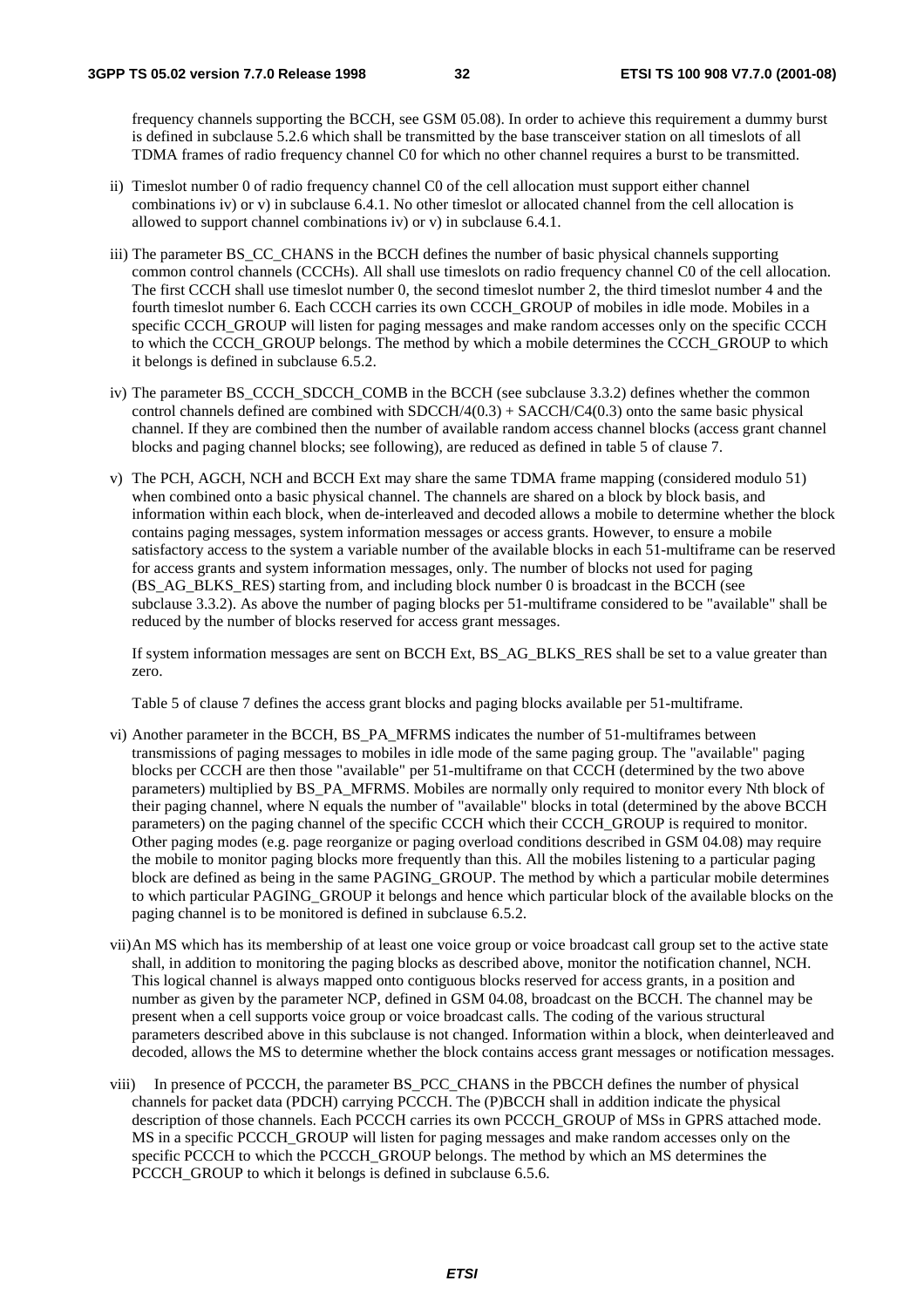- ix) In CTS, the CTSBCH (CTSBCH-SB and CTSBCH-FB) shall always be transmitted by the CTS-FP according to the rules defined in Clause 6 and Clause 7 Table 8.
- In CTS idle mode, a CTS-MS shall be assigned a CTS\_PAGING\_GROUP, as specified in subclause 6.5.7. Several CTS-MS can be assigned the same CTS\_PAGING\_GROUP. The CTS-MS shall determine the specific 52 multiframe where a paging block may be sent to it according to the rule defined in subclause 6.5.7, and shall listen to the CTSBCH of the previous 52-multiframe. In this 52-multiframe, the CTS-MS shall decode the CTSBCH-SB information bits : if the flag indicating the presence of a CTSPCH in the next 52-multiframe is properly set (see GSM 04.56), the CTS-MS shall listen to the next CTSPCH and read the paging block. With this method, it is not necessary to maintain on the physical channel the CTSPCH : the CTSPCH shall only be transmitted when a paging message shall be addressed to one or several CTS-MS in a CTS paging group.
- When using the CTSARCH, the CTS-MS shall send two bursts on the CTSARCH: these two bursts shall be sent on two successive frames and shall fulfil the mapping defined in subclause 7 Table 8, with the requirement of the first burst being sent in a TDMA frame with even FN. They shall contain the same access request message, which is specified in GSM 04.56. The first sent burst can be used by the CTS-FP to assess the path loss between the CTS-MS and itself, in order to effectively decode the second burst.

#### 6.5.2 Determination of CCCH\_GROUP and PAGING\_GROUP for MS in idle mode

CCCH\_GROUP (0 .. BS\_CC\_CHANS-1) =  $((IMSI \text{ mod } 1000) \text{ mod } (BS \text{ CC } CHANS x \text{ N}))$  div N

PAGING\_GROUP  $(0.. N-1) = ((IMSI \mod 1000) \mod (BS\_CC\_CHANS \times N)) \mod N$ 

where

 $N =$  number of paging blocks "available" on one CCCH = (number of paging blocks "available" in a 51multiframe on one CCCH) x BS\_PA\_MFRMS.

IMSI = International Mobile Subscriber Identity, as defined in GSM 03.03.

mod = Modulo.

 $div =$  Integer division.

#### 6.5.3 Determination of specific paging multiframe and paging block index

The required 51-multiframe occurs when:

PAGING\_GROUP div (N div BS\_PA\_MFRMS) = (FN div 51) mod (BS\_PA\_MFRMS)

The index to the required paging block of the "available" blocks in the 51-multiframe:

Paging block index = PAGING\_GROUP mod (N div BS\_PA\_MFRMS)

where the index is then used with the look-up table 5 of clause 7 to determine the actual paging channel interleaved block to be monitored.

In GPRS non-DRX mode, the MS shall listen to all blocks of the CCCH channel.

#### 6.5.4 Short Message Service Cell Broadcast (SMSCB)

When a short message service cell broadcast (SMSCB) message is to be sent, the message shall be sent on one of the two cell broadcast channels (CBCH): the basic and the extended cell broadcast channel in four consecutive multiframes using the block defined in table 3 of clause 7. The multiframes used for the basic cell broadcast channel shall be those in which TB = 0,1,2 and 3. The multiframes used for the extended cell broadcast channel shall be those in which  $TB = 4$ , 5, 6 and 7 where:

 $TB = (FN DIV 51)mod(8)$ 

The SMSCB header shall be sent in the multiframe in which  $TB = 0$  for the basic, and  $TB = 4$  for the extended cell broadcast channel. When SMSCB is in use, this is indicated within the BCCH data (see GSM 04.08), and the parameter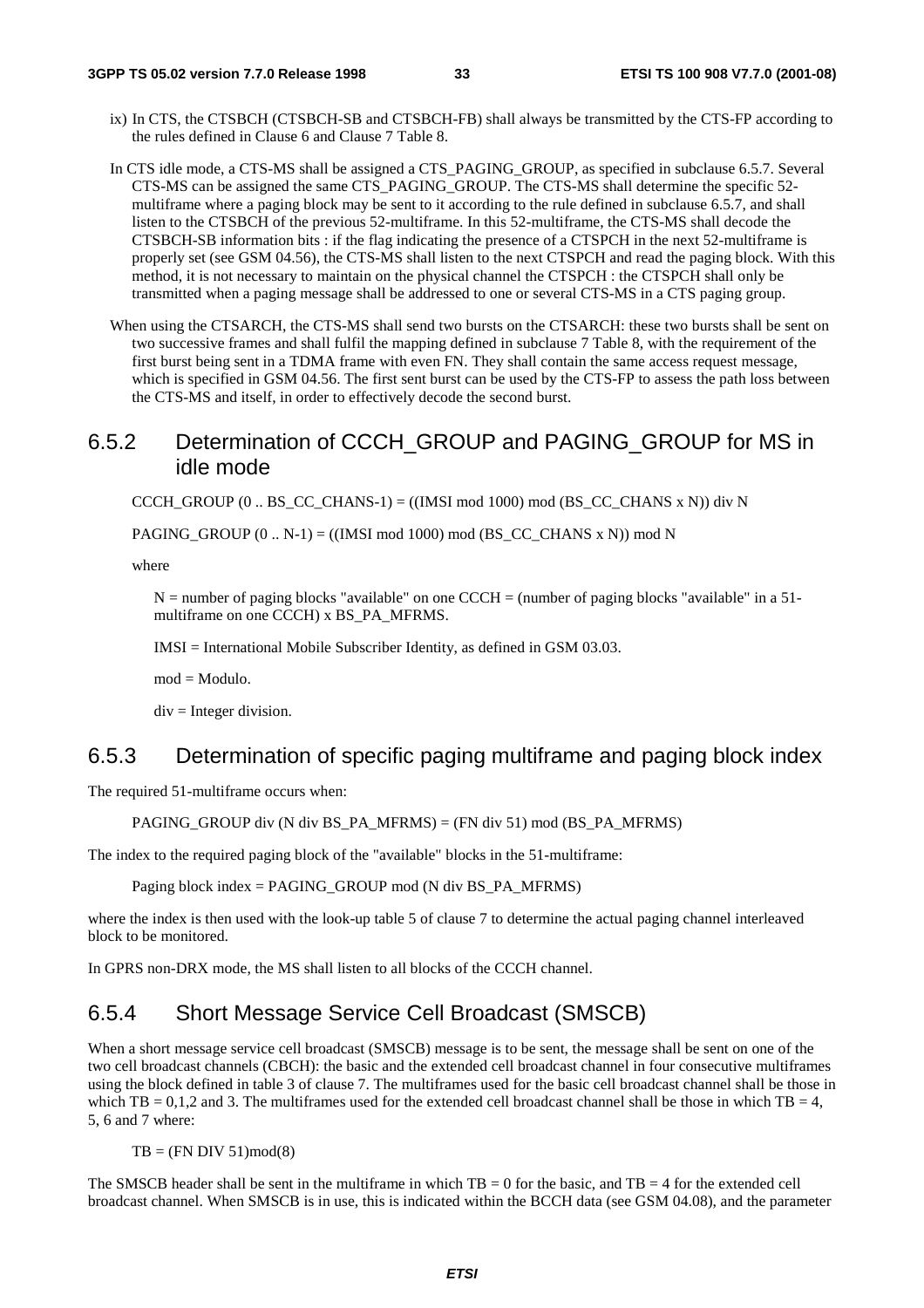BS\_AG\_BLKS\_RES shall be set to one or greater. When the CBCH is mapped onto a CCCH+SDCCH/4 channel, use of SMSCB does not place any constraint on the value of BS\_AG\_BLKS\_RES.

NOTE: The MS reading of the extended CBCH is occasionally interrupted by MS idle mode procedures.

#### 6.5.5 Voice group and voice broadcast call notifications

When mobile stations are to be alerted on a voice group or voice broadcast call, notification messages shall be sent on the notification channel (NCH), using the blocks defined in subclause 6.5.1.

When the NCH is in use, the parameter BS\_AG\_BLKS\_RES shall be set to a value not lower than the number of blocks used for the NCH, see subclause 6.5.1 vii).

#### 6.5.6 Determination of PCCCH\_GROUP and PAGING\_GROUP for MS in GPRS attached mode

In absence of PCCCH, CCCH shall be used in the GPRS attached mode for paging and access. If the determination of the specific paging multiframe and paging block index as specified in this subclause is not supported on CCCH by both the MS and the BTS, the method defined in subclause 6.5.2 and 6.5.3 shall be used. This is negotiated at GPRS attach.

PCCCH\_GROUP  $(0 \dots KC-1) = ((IMSI \mod 1000) \mod (KC^* N))$  div N

PAGING\_GROUP  $(0 ... M-1) = ($  ( (IMSI mod1000) div(KC\*N) ) \* N +

 (IMSI mod 1000) mod N + Max((m \* M) div SPLIT\_PG\_CYCLE, m)) mod M for  $m = 0, \ldots, Min(M, SPIIT_PG_CYCLE) -1$ 

where

 $KC$  = number of (P)CCCH in the cell =

BS\_PCC\_CHANS for PCCCH BS CC\_CHANS for CCCH

 $M =$  number of paging blocks "available" on one (P)CCCH = (12 - BS\_PAG\_BLKS\_RES - BS\_PBCCH\_BLKS) \* 64 for PCCCH (9 - BS\_AG\_BLKS\_RES) \* 64 for CCCH not combined  $(3 - BS AG BLKS RES) * 64$  for CCCH + SDCCH combined

 $N-$ 

1 for PCCCH

#### (9 - BS\_AG\_BLKS\_RES)\*BS\_PA\_MFRMS for CCCH not combined (3 - BS\_AG\_BLKS\_RES)\*BS\_PA\_MFRMS for CCCH/SDCCH combined

SPLIT\_PG\_CYCLE is an MS specific parameter negotiated at GPRS attach (see GSM 04.60)

- IMSI = International Mobile Subscriber Identity, as defined in GSM 03.03.
- $mod = Modulo.$

 $div =$  Integer division.

The MS shall receive paging and perform access on a single (P)CCCH identified by the PCCCH\_GROUP parameter (see subclause 6.5.1).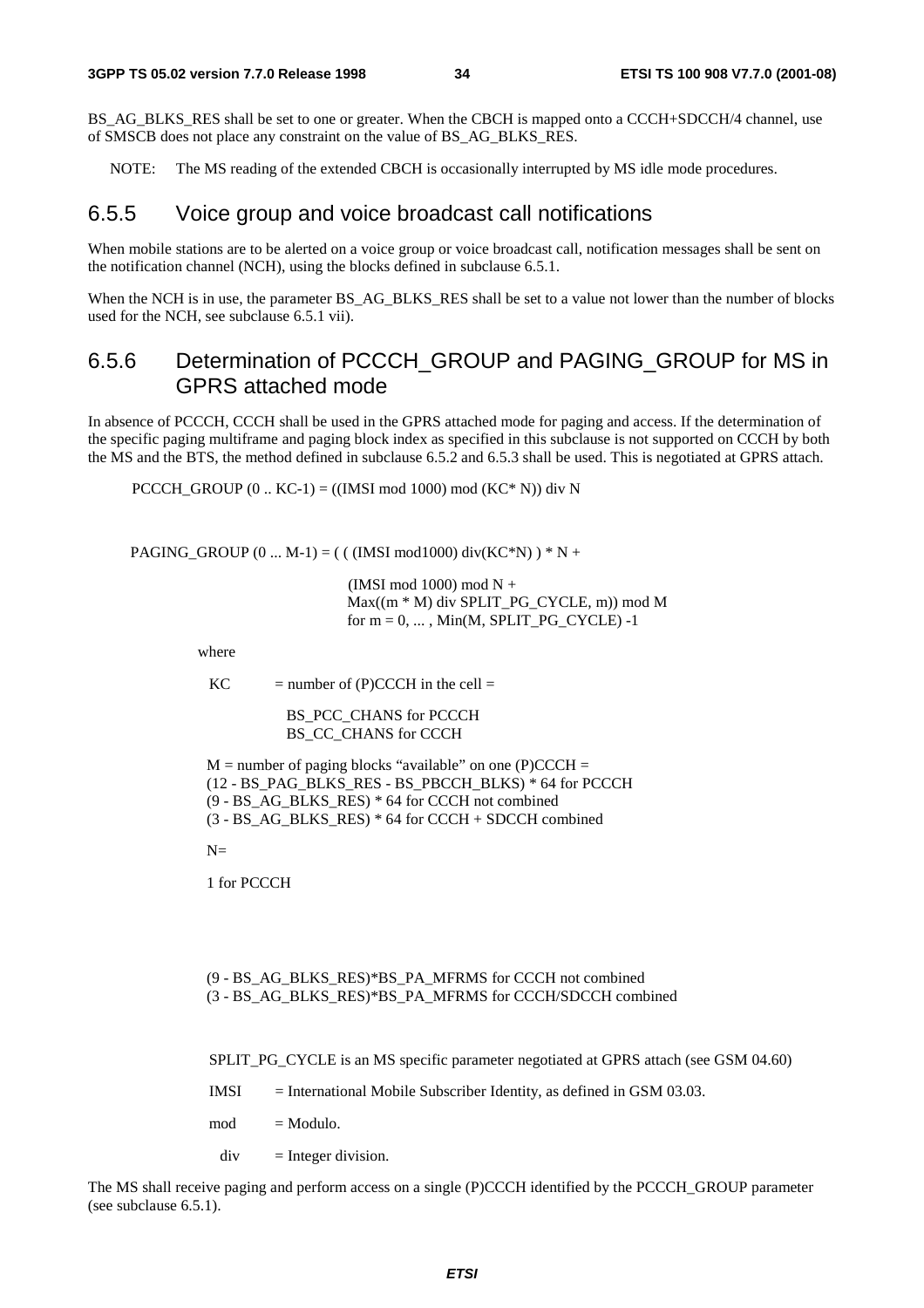In non-DRX mode, depending whether there is or not PCCCH channel(s) in the cell, the MS shall listen :

- to all M blocks per multiframe where paging may appear on a PCCCH channel, or
- to all blocks on a CCCH channel.

In DRX mode, the MS shall listen to the blocks corresponding to its paging group as defined by the different PAGING\_GROUP values.

The required multiframe occurs when:

PAGING\_GROUP div (M div 64) = (FN div MFL) mod 64

where

 $MFL$  = multiframe length = 51 for CCCH or 52 for PCCCH

The index to the required paging block of the "available" blocks in the multiframe:

Paging block index = PAGING\_GROUP mod (M div 64)

where the index is then used with look-up tables of clause 7 to determine the actual PPCH block to be monitored. Table 5 is used for CCCH and table 7 for PCCCH.

For CCCH, if SPLIT\_PG\_CYCLE>32 is negotiated, SPLIT\_PG\_CYCLE=32 shall be used, in order to provide the MS enough time for BSIC and System Information decoding.

Note: On BCCH, the operator should limit DRX\_TIMER\_MAX (see GSM 04.60) to 4 seconds of the same reason.

#### 6.5.7 Determination of CTS\_PAGING\_GROUP and specific paging 52 multiframe for MS in CTS mode

CTS\_PAGING\_GROUP =  $(CTS\text{-}MSI \mod N)$ 

where

CTS-MSI = CTS Mobile Subscriber Identity as defined in GSM 03.03

N = number of CTS paging groups defined in the CTS-FP and given to the CTS-MS during the attachment procedure (see GSM 04.56).

The required 52-multiframe where a paging message may be sent to the CTS-MS occurs when :

(FN div 52) mod  $N = CTS$  PAGING GROUP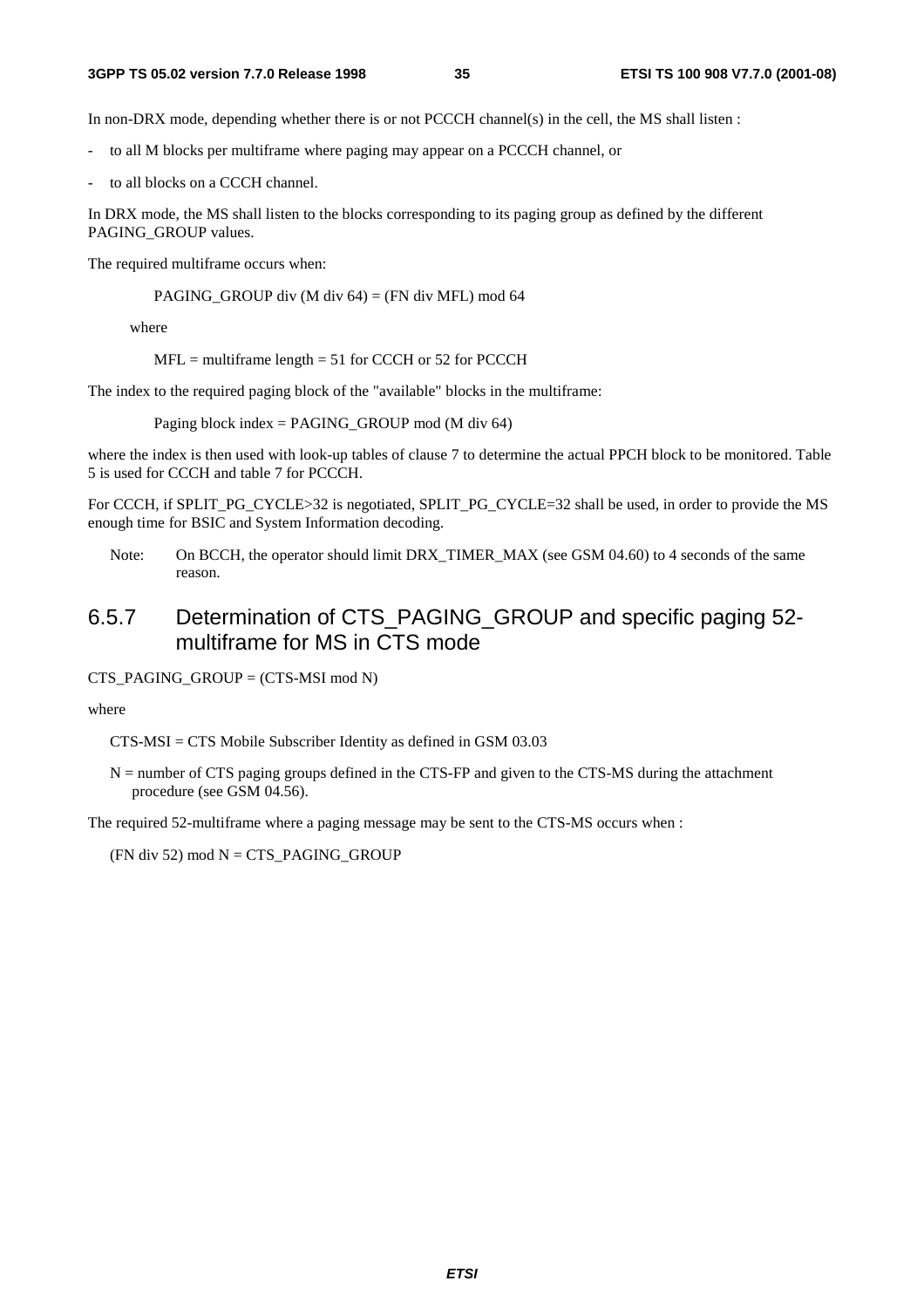| <b>Channel</b><br>designation                                                                           | Sub-channel<br>number                                 | <b>Direction</b>                                                                                 | <b>Allowable time slot</b><br>assignments                                     | <b>Allowable RF channel</b><br>assignments                                                                                                | <b>Burst</b><br>type                                                                                                                         | <b>Repeat length</b><br>in TDMA frames                      | <b>Interleaved block</b><br><b>TDMA</b> frame mapping                                                                                                                                         |                                                                                                                                                                                                                                                    |
|---------------------------------------------------------------------------------------------------------|-------------------------------------------------------|--------------------------------------------------------------------------------------------------|-------------------------------------------------------------------------------|-------------------------------------------------------------------------------------------------------------------------------------------|----------------------------------------------------------------------------------------------------------------------------------------------|-------------------------------------------------------------|-----------------------------------------------------------------------------------------------------------------------------------------------------------------------------------------------|----------------------------------------------------------------------------------------------------------------------------------------------------------------------------------------------------------------------------------------------------|
|                                                                                                         |                                                       |                                                                                                  |                                                                               |                                                                                                                                           |                                                                                                                                              |                                                             |                                                                                                                                                                                               |                                                                                                                                                                                                                                                    |
| TCH/FS, TCH/EFS<br>TCH/AFS & TCH/F2.4                                                                   |                                                       | $D&U^2$                                                                                          | $0\ldots7$                                                                    | $CO \dots Cn$                                                                                                                             | NB <sup>1</sup>                                                                                                                              | 13                                                          | $B0(07), B1(411), B2(811,03)$                                                                                                                                                                 |                                                                                                                                                                                                                                                    |
| TCH/HS & TCH/AHS                                                                                        | $\mathbf{0}$                                          | $D&U^2$                                                                                          | $0\ldots7$                                                                    | $CO \dots Cn$                                                                                                                             | NB <sup>1</sup>                                                                                                                              | 13                                                          | $B0(0,2,4,6), B1(4,6,8,10), B2(8,10,0,2)$<br>B0(1,3,5,7),B1(5,7,9,11),B2(9,11,1,3)                                                                                                            |                                                                                                                                                                                                                                                    |
| FACCH/F                                                                                                 |                                                       | D&U                                                                                              | $0\ldots7$                                                                    | $CO \dots Cn$                                                                                                                             | NB <sup>1</sup>                                                                                                                              | 13                                                          | $B0(07), B1(411), B2(811,03)$                                                                                                                                                                 |                                                                                                                                                                                                                                                    |
| FACCH/H<br>FACCH/H<br>FACCH/H<br>FACCH/H                                                                | $\boldsymbol{0}$<br>$\mathbf{0}$<br>1<br>$\mathbf{1}$ | ${\bf U}$<br>${\rm D}$<br>U<br>D                                                                 | 07<br>07<br>$0 \ldots 7$<br>07                                                | $C0 \dots Cn$<br>$C0$ $Cn$<br>$C0$ $Cn$<br>$C0$ $Cn$                                                                                      | NB <sup>1</sup><br>NB <sup>1</sup><br>NB <sup>1</sup><br>NB <sup>1</sup>                                                                     | 26<br>26<br>26<br>26                                        |                                                                                                                                                                                               | B0(0,2,4,6,8,10),B1(8,10,13,15,17,19),B2(17,19,21,23,0,2)<br>B0(4,6,8,10,13,15),B1(13,15,17,19,21,23),B2(21,23,0,2,4,6)<br>B0(1,3,5,7,9,11),B1(9,11,14,16,18,20),B2(18,20,22,24,1,3)<br>B0(5,7,9,11,14,16),B1(14,16,18,20,22,24),B2(22,24,1,3,5,7) |
| SACCH/TF<br>SACCH/TF<br>SACCH/TF<br>SACCH/TF<br>SACCH/TF<br>SACCH/TF<br>SACCH/TF<br>SACCH/TF<br>SACCH/M |                                                       | $D&U^2$<br>$D&U^2$<br>$D\&U^2$<br>$D&U^2$<br>$D&U^2$<br>$D&U^2$<br>$D&U^2$<br>$D&U^2$<br>$D&U^2$ | $\mathbf{0}$<br>$\sqrt{2}$<br>3<br>$\Delta$<br>5<br>6<br>$\overline{7}$<br>07 | $C0$ $Cn$<br>$C0 \dots Cn$<br>$C0 \dots Cn$<br>$C0 \dots Cn$<br>$C0 \dots Cn$<br>$C0$ $Cn$<br>$C0 \dots Cn$<br>$C0$ $Cn$<br>$CO \dots Cn$ | NB <sup>3</sup><br>$NB^3$<br>NB <sup>3</sup><br>NB <sup>3</sup><br>NB <sup>3</sup><br>$NB^3$<br>NB <sup>3</sup><br>$NB^3$<br>NB <sup>3</sup> | 104<br>104<br>104<br>104<br>104<br>104<br>104<br>104<br>104 | B(12, 38, 64, 90)<br>B(25, 51, 77, 103)<br>B(38, 64, 90, 12)<br>B(51, 77, 103, 25)<br>B(64, 90, 12, 38)<br>B(77, 103, 25, 51)<br>B(90, 12, 38, 64)<br>B(103, 25, 51, 77)<br>B(12, 38, 64, 90) | NOTE 1:<br>An Access Burst (AB) is used<br>on the uplink during handover<br>and on channels used for voice<br>group calls when a request to<br>talk is made.                                                                                       |
| SACCH/CTS<br>SACCH/CTS<br>SACCH/CTS<br>SACCH/CTS                                                        |                                                       | D&U<br>D&U<br>D&U<br>D&U                                                                         | 0, 1<br>2, 3<br>4, 5<br>6,7                                                   | $C0$ $Cn$<br>$CO \dots Cn$<br>$\rm CO$ $\ldots$ $\rm Cn$<br>$CO \dots Cn$                                                                 | NB<br>$_{\rm NB}$<br>$_{\rm NB}$<br>${\rm NB}$                                                                                               | 104<br>104<br>104<br>104                                    | B(12, 38, 64, 90)<br>B(38, 64, 90, 12)<br>B(64, 90, 12, 38)<br>B(90, 12, 38, 64)                                                                                                              |                                                                                                                                                                                                                                                    |
| SACCH/TH                                                                                                | $\boldsymbol{0}$                                      | $D&U^2$                                                                                          | $\overline{0}$                                                                | $CO \dots Cn$                                                                                                                             | NB <sup>3</sup>                                                                                                                              | 104                                                         | B(12, 38, 64, 90)                                                                                                                                                                             | NOTE 2:                                                                                                                                                                                                                                            |
| SACCH/TH                                                                                                | 1<br>$\mathbf{0}$                                     | $D\&U^2$                                                                                         | $\mathbf{1}$                                                                  | $CO \dots Cn$                                                                                                                             | NB <sup>3</sup>                                                                                                                              | 104                                                         | B(25, 51, 77, 103)<br>B(12, 38, 64, 90)                                                                                                                                                       | The uplink of a channel<br>used for voice broadcast                                                                                                                                                                                                |
| SACCH/TH                                                                                                | $\overline{0}$                                        | $D&U^2$                                                                                          | 2                                                                             | $CO \dots Cn$                                                                                                                             | NB <sup>3</sup>                                                                                                                              | 104                                                         | B(25, 51, 77, 103)<br>B(38, 64, 90, 12)                                                                                                                                                       | or a voice group call may<br>actually not be used.                                                                                                                                                                                                 |
| SACCH/TH                                                                                                | $\mathbf{0}$                                          | $D&U^2$                                                                                          | $\overline{3}$                                                                | $CO \dots Cn$                                                                                                                             | NB <sup>3</sup>                                                                                                                              | 104                                                         | B(51, 77, 103, 25)<br>B(38, 64, 90, 12)                                                                                                                                                       |                                                                                                                                                                                                                                                    |
| SACCH/TH                                                                                                | $\mathbf{0}$                                          | $D&U^2$                                                                                          | $\overline{4}$                                                                | $CO \dots Cn$                                                                                                                             | NB <sup>3</sup>                                                                                                                              | 104                                                         | B(51, 77, 103, 25)<br>B(64, 90, 12, 38)                                                                                                                                                       |                                                                                                                                                                                                                                                    |
| SACCH/TH                                                                                                | $\overline{1}$<br>$\mathbf{0}$                        | $D&U^2$                                                                                          | 5                                                                             | $CO \dots Cn$                                                                                                                             | NB <sup>3</sup>                                                                                                                              | 104                                                         | B(77, 103, 25, 51)<br>B(64, 90, 12, 38)                                                                                                                                                       | NOTE 3:<br>An Access Burst (AB) may be                                                                                                                                                                                                             |
| SACCH/TH                                                                                                | $\mathbf{1}$<br>$\theta$                              | $D&U^2$                                                                                          | 6                                                                             | $CO \dots Cn$                                                                                                                             | NB <sup>3</sup>                                                                                                                              | 104                                                         | B(77, 103, 25, 51)<br>B(90, 12, 38, 64)                                                                                                                                                       | used on the uplink during<br>handover.                                                                                                                                                                                                             |
| SACCH/TH                                                                                                | $\mathbf{0}$                                          | $D\&U^2$                                                                                         | $\overline{7}$                                                                | $CO \dots Cn$                                                                                                                             | NB <sup>3</sup>                                                                                                                              | 104                                                         | B(103, 25, 51, 77)<br>B(90, 12, 38, 64)<br>B(103, 25, 51, 77)                                                                                                                                 |                                                                                                                                                                                                                                                    |

**Clause 7 Table 1 of 8: Mapping of logical channels onto physical channels (see subclauses 6.3, 6.4, 6.5)**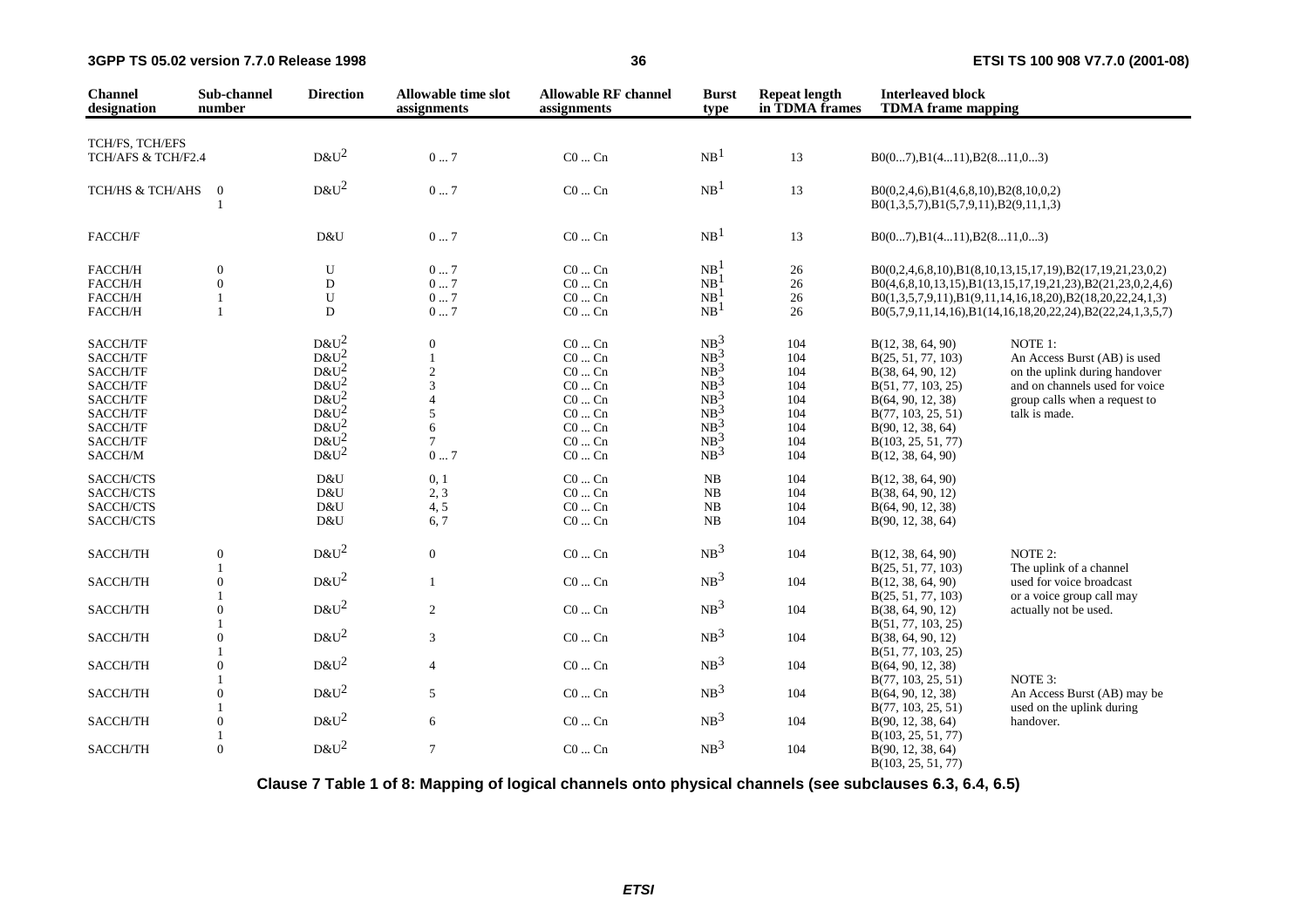| <b>Channel</b><br>designation            | Sub-<br>channel<br>number | <b>Direction</b> | <b>Allowable</b><br>timeslot<br>assignments | <b>Allowable</b><br><b>RF</b> channel<br>assignments | <b>Burst</b><br>type | <b>Repeat</b><br>length in<br><b>TDMA</b> frames | <b>Interleaved block</b><br><b>TDMA</b> frame<br>mapping                                                                                                                                                                     |
|------------------------------------------|---------------------------|------------------|---------------------------------------------|------------------------------------------------------|----------------------|--------------------------------------------------|------------------------------------------------------------------------------------------------------------------------------------------------------------------------------------------------------------------------------|
| TCH/F4.8<br>TCH/F9.6<br><b>TCH/F14.4</b> |                           | D&U              | $0 \dots 7$                                 | $C0$ $Cn$                                            | NB <sup>1</sup>      | 26                                               | B0(011, 1322)<br>B1(4 11, 13 24, 0, 1)<br>B2(8 11, 13 24, 0 5)<br>B3(1324, 09)<br>B4(17 24, 0 11, 13, 14)<br>B5(21 24, 0 11, 13 18)                                                                                          |
| TCH/H2.4<br>TCH/H4.8                     | $\boldsymbol{0}$          | D&U              | 07                                          | $C0$ $Cn$                                            | NB <sup>1</sup>      | 26                                               | B0(0,2,4,6,8,10,13,15,17,19,21,<br>23,0,2,4,6,8,10,13,15,17,19)<br>B1(8,10,13,15,17,19,21,23,0,2,4,<br>6,8,10,13,15,17,19,21,23,0,2),<br>B2(17,19,21,23,0,2,4,6,8,10,13,<br>15, 17, 19, 21, 23, 0, 2, 4, 6, 8, 10            |
|                                          |                           |                  |                                             |                                                      |                      |                                                  | B0(1,3,5,7,9,11,14,16,18,20,22,<br>24, 1, 3, 5, 7, 9, 11, 14, 16, 18, 20),<br>B1(9,11,14,16,18,20,22,24,1,3,5,<br>7,9,11,14,16,18,20,22,24,1,3),<br>B2(18,20,22,24,1,3,5,7,9,11,14,<br>16, 18, 20, 22, 24, 1, 3, 5, 7, 9, 11 |

NOTE 1: An Access Burst (AB) is used on the uplink during handover.

**Clause 7 Table 2 of 8: Mapping of logical channels onto physical channels (see subclauses 6.3, 6.4, 6.5)**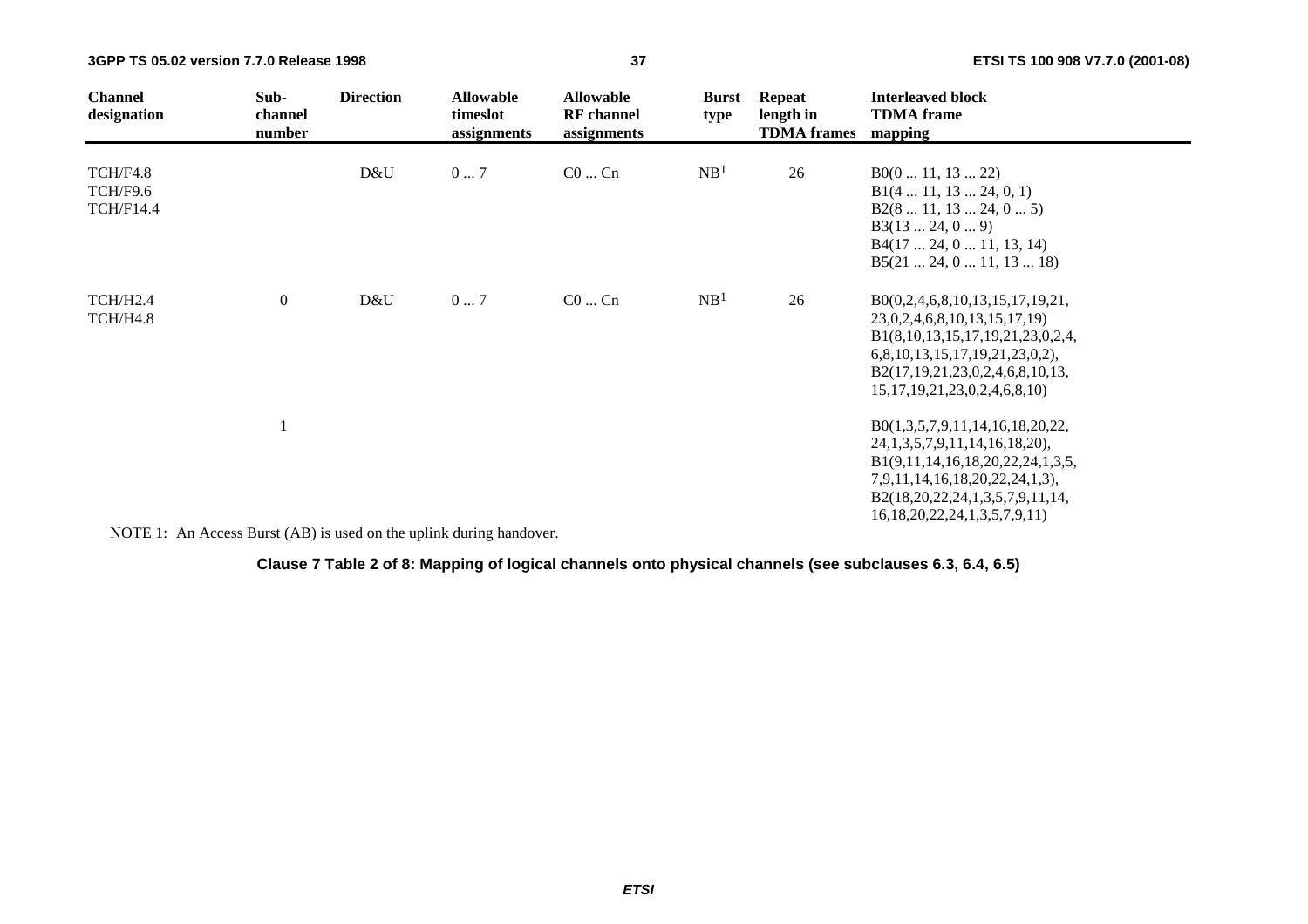| <b>Channel</b><br>designation  | Sub-<br>channel<br>number                                        | <b>Direction</b>                                                                                    | <b>Allowable</b><br>timeslot<br>assignments | <b>Allowable</b><br>RF channel<br>assignments | <b>Burst</b><br>type | <b>Repeat</b><br>length in<br><b>TDMA</b> frames | <b>Interleaved block</b><br><b>TDMA</b> frame<br>mapping                                    |
|--------------------------------|------------------------------------------------------------------|-----------------------------------------------------------------------------------------------------|---------------------------------------------|-----------------------------------------------|----------------------|--------------------------------------------------|---------------------------------------------------------------------------------------------|
| ${\rm F}{\rm C}{\rm C}{\rm H}$ |                                                                  | ${\bf D}$                                                                                           | $\boldsymbol{0}$                            | $\rm CO$                                      | ${\rm FB}$           | 51                                               | B0(0),B1(10),B2(20),B3(30),B4(40)                                                           |
| SCH                            |                                                                  | D                                                                                                   | $\overline{0}$                              | C0                                            | ${\bf SB}$           | 51                                               | B0(1),B1(11),B2(21),B3(31),B4(41)                                                           |
| <b>BCCH Norm</b>               |                                                                  | $\mathbf D$                                                                                         | 0,2,4,6                                     | $\rm CO$                                      | ${\rm NB}$           | 51                                               | B(25)                                                                                       |
| <b>BCCH</b> Ext                |                                                                  | D                                                                                                   | 0,2,4,6                                     | $\rm CO$                                      | ${\rm NB}$           | 51                                               | B(69)                                                                                       |
| $\mbox{PCH}$<br><b>AGCH</b>    |                                                                  | ${\rm D}$                                                                                           | 0,2,4,6                                     | $\rm CO$                                      | ${\rm NB}$           | 51                                               | B0(69), B1(1215), B2(1619)<br>B3(2225), B4(2629), B5(3235),<br>B6(3639), B7(4245), B8(4649) |
| NCH                            |                                                                  | ${\bf D}$                                                                                           | $\boldsymbol{0}$                            | $\rm CO$                                      | ${\rm NB}$           | 51                                               | B0(69), B1(1215), B2(1619)<br>B3(2225), B4(2629), B5(3235),<br>B6(36.39)                    |
| <b>RACH</b>                    |                                                                  | U                                                                                                   | 0,2,4,6                                     | $\rm CO$                                      | AB                   | 51                                               | $B0(0), B1(1)$ $B50(50)$                                                                    |
| CBCH(SDCCH/4)                  |                                                                  | ${\bf D}$                                                                                           | $\overline{0}$                              | $\rm CO$                                      | ${\rm NB}$           | 51                                               | B(3235)                                                                                     |
| CBCH(SDCCH/8)                  |                                                                  | D                                                                                                   | $0 \ldots 3$                                | $\rm CO \ldots \rm Cn$                        | ${\rm NB}$           | 51                                               | B(811)                                                                                      |
| SDCCH/4                        | $\boldsymbol{0}$<br>$\mathbf{1}$<br>$\sqrt{2}$<br>$\mathfrak{Z}$ | $\mathbf D$<br>${\bf U}$<br>${\bf D}$<br>${\bf U}$<br>${\rm D}$<br>${\bf U}$<br>$\overline{D}$<br>U | $\boldsymbol{0}$                            | $\rm CO$                                      | NB <sup>1</sup>      | 51                                               | B(2225)<br>B(3740)<br>B(26.29)<br>B(4144)<br>B(3235)<br>B(4750)<br>B(3639)<br>B(03)         |
| SACCH/C4                       | $\boldsymbol{0}$<br>$\mathbf{1}$<br>$\overline{c}$<br>3          | ${\rm D}$<br>U<br>${\rm D}$<br>${\bf U}$<br>${\rm D}$<br>${\bf U}$<br>$\mathbf D$<br>U              | $\boldsymbol{0}$                            | $\rm CO$                                      | NB <sup>3</sup>      | 102                                              | B(4245)<br>B(5760)<br>B(46.49)<br>B(6164)<br>B(9396)<br>B(6.9)<br>B(97100)<br>B(1013)       |

NOTE 1: An Access Burst (AB) is used on the uplink during handover.

NOTE 3: An Access Burst (AB) may be used on the uplink during handover.

#### **Clause 7 Table 3 of 8: Mapping of logical channels onto physical channels (see subclauses 6.3, 6.4, 6.5)**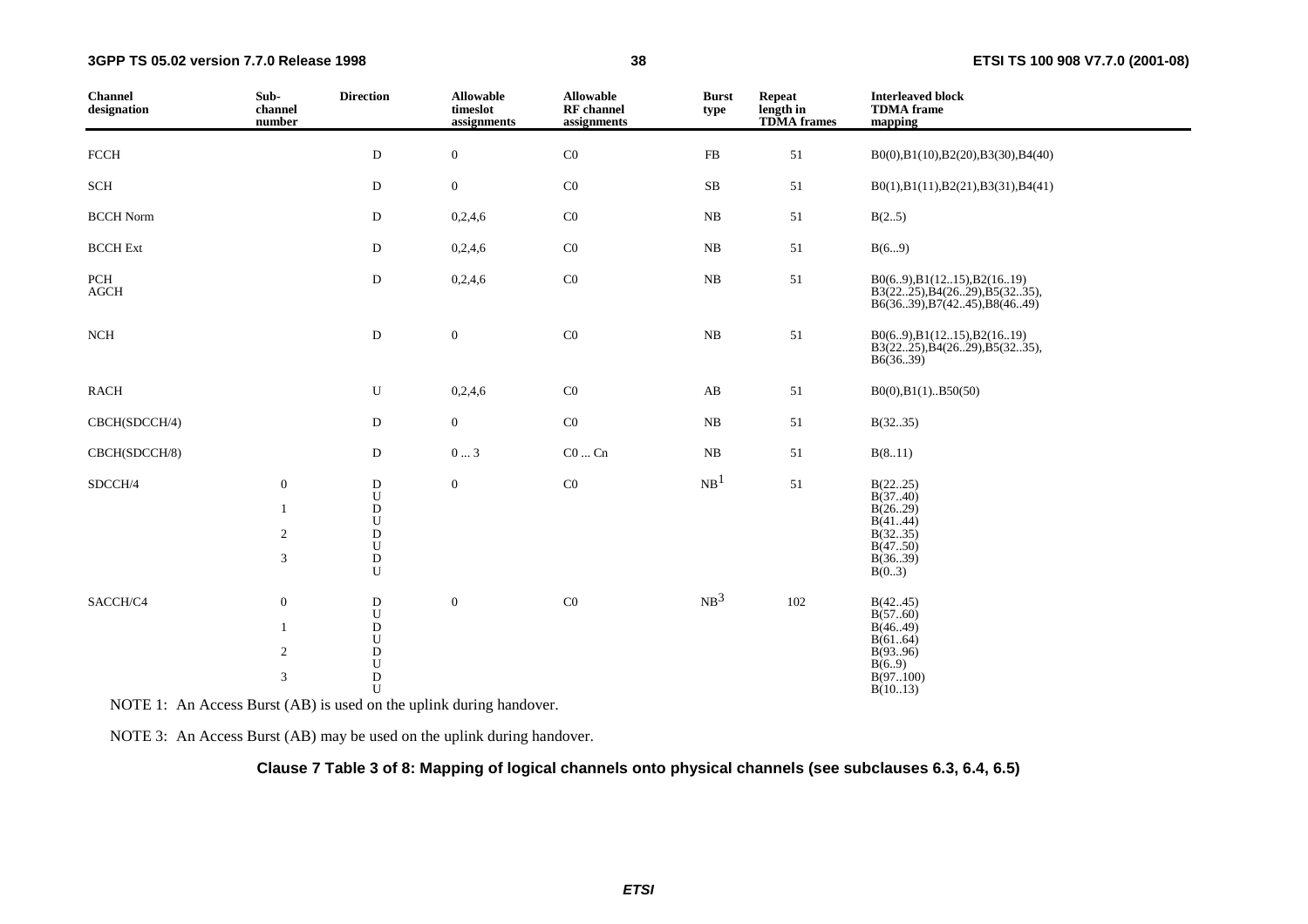| <b>Channel</b><br>designation | Sub-<br>channel<br>number | <b>Direction</b>                                                                                                | <b>Allowable</b><br>timeslot<br>assignments | <b>Allowable</b><br><b>RF</b> channel<br>assignments | <b>Burst</b><br>type | <b>Repeat</b><br>length in<br><b>TDMA</b> frames | <b>Interleaved block</b><br><b>TDMA</b> frame<br>mapping |
|-------------------------------|---------------------------|-----------------------------------------------------------------------------------------------------------------|---------------------------------------------|------------------------------------------------------|----------------------|--------------------------------------------------|----------------------------------------------------------|
| SDCCH/8                       | $\boldsymbol{0}$          |                                                                                                                 | $0\ldots7$                                  | $C0 \dots Cn$                                        | NB <sup>1</sup>      | 51                                               | B(03)                                                    |
|                               |                           | $\rm \frac{D}{U}$                                                                                               |                                             |                                                      |                      |                                                  | B(1518)                                                  |
|                               | $\mathbf{1}$              | $\begin{array}{c} \text{D} \\ \text{U} \\ \text{D} \end{array}$                                                 |                                             |                                                      |                      |                                                  | B(47)                                                    |
|                               |                           |                                                                                                                 |                                             |                                                      |                      |                                                  | B(1922)                                                  |
|                               | $\sqrt{2}$                |                                                                                                                 |                                             |                                                      |                      |                                                  | B(811)                                                   |
|                               |                           | $\mathbf U$                                                                                                     |                                             |                                                      |                      |                                                  | B(2326)                                                  |
|                               | $\mathfrak{Z}$            | $\mathbf D$<br>$\mathbf U$                                                                                      |                                             |                                                      |                      |                                                  | B(1215)                                                  |
|                               | $\overline{4}$            | $\mathbf D$                                                                                                     |                                             |                                                      |                      |                                                  | B(2730)<br>B(1619)                                       |
|                               |                           | $\mathbf U$                                                                                                     |                                             |                                                      |                      |                                                  | B(3134)                                                  |
|                               | 5                         | $\mathbf D$                                                                                                     |                                             |                                                      |                      |                                                  | B(2023)                                                  |
|                               |                           | $\boldsymbol{\mathsf{U}}$                                                                                       |                                             |                                                      |                      |                                                  | B(3538)                                                  |
|                               | $\sqrt{6}$                | $\mathbf D$                                                                                                     |                                             |                                                      |                      |                                                  | B(2427)                                                  |
|                               |                           | $\mathbf U$                                                                                                     |                                             |                                                      |                      |                                                  | B(3942)                                                  |
|                               | $\overline{7}$            | $\mathbf D$                                                                                                     |                                             |                                                      |                      |                                                  | B(2831)                                                  |
|                               |                           | $\mathbf U$                                                                                                     |                                             |                                                      |                      |                                                  | B(4346)                                                  |
| SACCH/C8                      | $\boldsymbol{0}$          | ${\bf D}$                                                                                                       | $0\ldots7$                                  | $\rm CO$ $\ldots$ $\rm Cn$                           | NB <sup>3</sup>      | $102\,$                                          | B(3235)                                                  |
|                               |                           | $\mathbf U$                                                                                                     |                                             |                                                      |                      |                                                  | B(4750)                                                  |
|                               | 1                         |                                                                                                                 |                                             |                                                      |                      |                                                  | B(3639)                                                  |
|                               |                           | $\rm \frac{D}{U}$                                                                                               |                                             |                                                      |                      |                                                  | B(5154)                                                  |
|                               | $\sqrt{2}$                | $\rm \overset{\_}{D}$                                                                                           |                                             |                                                      |                      |                                                  | B(4043)                                                  |
|                               |                           |                                                                                                                 |                                             |                                                      |                      |                                                  | B(5558)                                                  |
|                               | $\mathfrak{Z}$            | $\rm \frac{D}{U}$                                                                                               |                                             |                                                      |                      |                                                  | B(4447)                                                  |
|                               |                           |                                                                                                                 |                                             |                                                      |                      |                                                  | B(5962)                                                  |
|                               | $\overline{4}$            | $\rm \frac{D}{U}$                                                                                               |                                             |                                                      |                      |                                                  | B(8386)<br>B(98101)                                      |
|                               | $\sqrt{5}$                |                                                                                                                 |                                             |                                                      |                      |                                                  | B(8790)                                                  |
|                               |                           | $\begin{array}{c} \mathbf{D} \\ \mathbf{U} \\ \mathbf{D} \\ \mathbf{U} \\ \mathbf{D} \\ \mathbf{U} \end{array}$ |                                             |                                                      |                      |                                                  | B(03)                                                    |
|                               | $\sqrt{6}$                |                                                                                                                 |                                             |                                                      |                      |                                                  | B(9194)                                                  |
|                               |                           |                                                                                                                 |                                             |                                                      |                      |                                                  | B(47)                                                    |
|                               | $\boldsymbol{7}$          |                                                                                                                 |                                             |                                                      |                      |                                                  | B(9598)                                                  |
|                               |                           |                                                                                                                 |                                             |                                                      |                      |                                                  | B(811)                                                   |

NOTE 1: An Access Burst (AB) is used on the uplink during handover.

NOTE 3: An Access Burst (AB) may be used on the uplink during handover.

**Clause 7 Table 4 of 8: Mapping of logical channels onto physical channels (see subclauses 6.3, 6.4, 6.5)**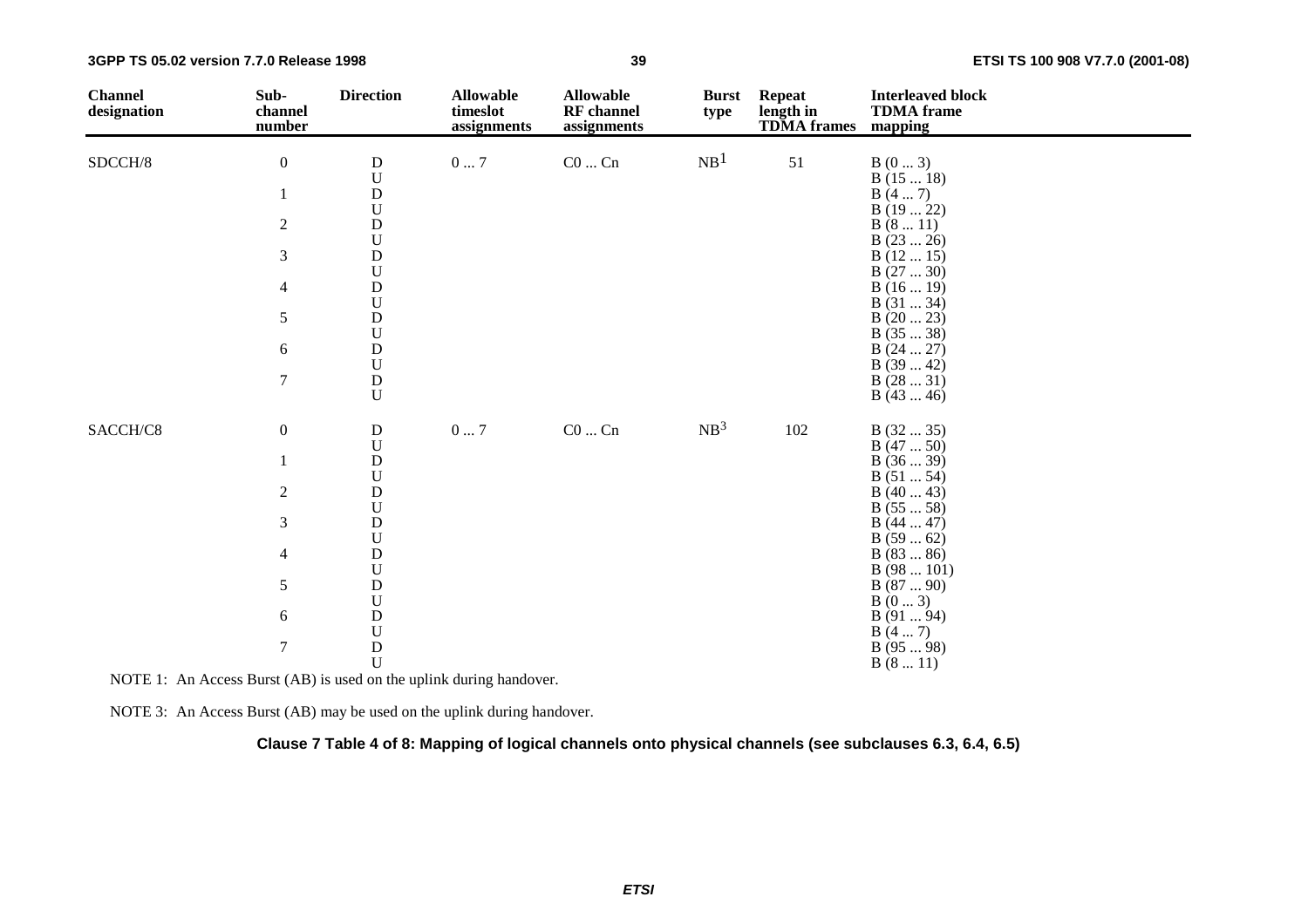**40 ETSI TS 100 908 V7.7.0 (2001-08)**

#### BS\_CCCH\_SDCCH\_COMB

|                | Random access channel blocks available |            |                  |                       |                                                                                             |
|----------------|----------------------------------------|------------|------------------|-----------------------|---------------------------------------------------------------------------------------------|
|                |                                        |            |                  |                       | Access grant blocks available (NOTE: Some access grant blocks may also be used for the NCH) |
|                |                                        |            |                  | <b>BS_AG_BLKS_RES</b> |                                                                                             |
|                |                                        |            |                  |                       | Number of paging blocks available per 51-multiframe                                         |
|                |                                        |            |                  |                       | Paging channel blocks available<br>(Paging block index = 0, 1, 2, 3, 4, 5, 6, 7, 8)         |
| False          | B0, B1  B50                            | B0, B1  B8 | $\mathbf{0}$     | 9                     | B0, B1, B2, B3, B4, B5, B6, B7, B8                                                          |
| False<br>False |                                        |            | 2                | 8                     | B1, B2, B3, B4, B5, B6, B7, B8<br>B2, B3, B4, B5, B6, B7, B8                                |
| False          |                                        |            | 3                | 6                     | B3, B4, B5, B6, B7, B8                                                                      |
| False          |                                        |            | 4                | 5                     | B <sub>4</sub> , B <sub>5</sub> , B <sub>6</sub> , B <sub>7</sub> , B <sub>8</sub>          |
| False          |                                        |            | 5                | 4                     | B5, B6, B7, B8                                                                              |
| False          |                                        |            | 6                | $\mathfrak{Z}$        | B <sub>6</sub> , B <sub>7</sub> , B <sub>8</sub>                                            |
| False          |                                        |            | 7                | $\overline{2}$        | <b>B7, B8</b>                                                                               |
| True           | B4, B5, B14, B15  B36, B45, B46        | B0, B1, B2 | $\boldsymbol{0}$ | 3                     | B0, B1, B2                                                                                  |
| True           |                                        |            |                  | $\mathbf{2}$          | <b>B1</b> , <b>B2</b>                                                                       |
| True           |                                        |            | $\overline{c}$   |                       | B2                                                                                          |

**Clause 7 Table 5 of 8: Mapping of logical channels onto physical channels (see subclauses 6.3, 6.4, 6.5)**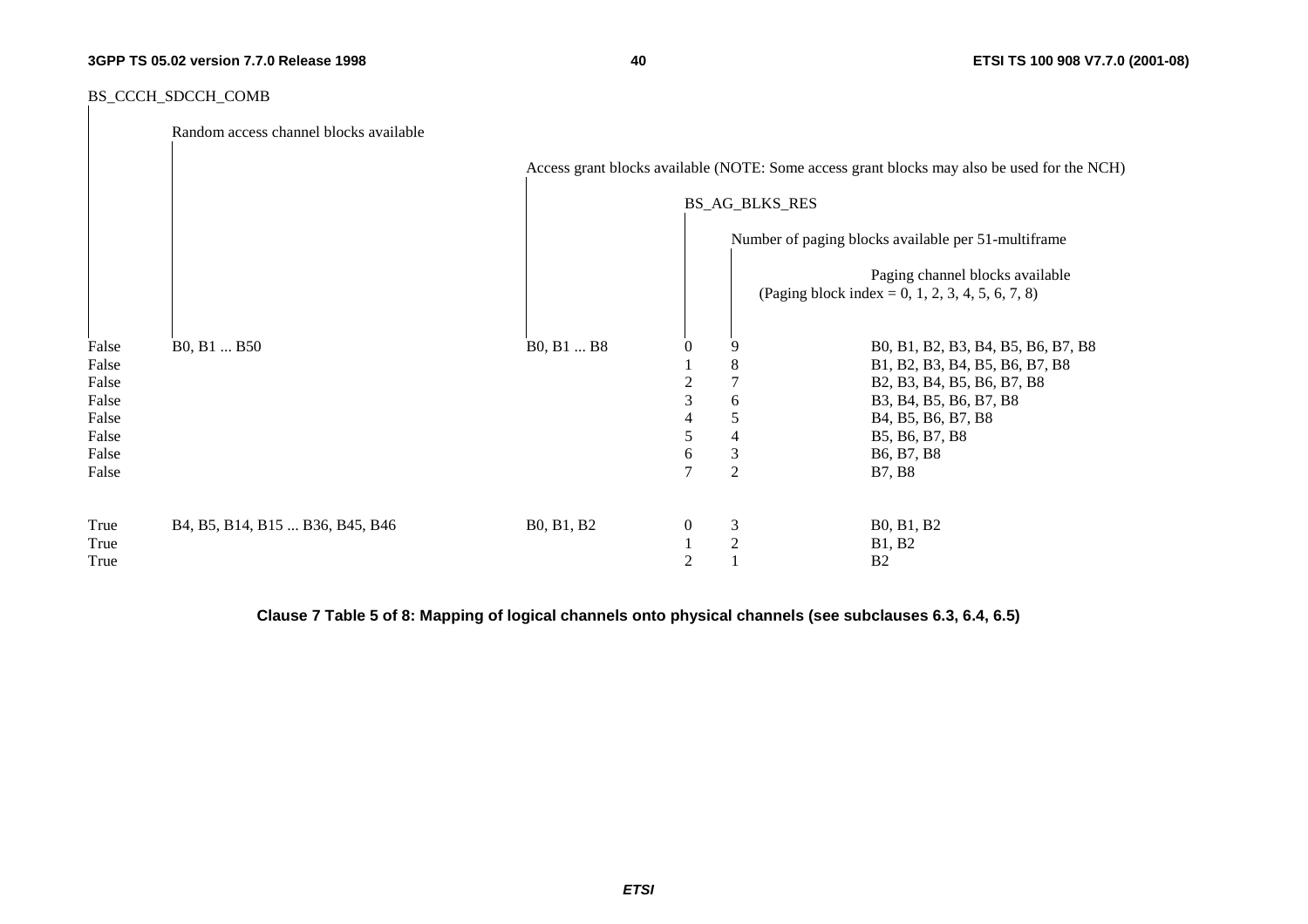| <b>Channel</b><br>designation | Sub-<br>channel                                                                 | <b>Direction</b> | <b>Allowable</b><br>time-slot | <b>Allowable RF</b><br>channel | Burst type      | Repeat<br>length in   | Interleaved block TDMA frame mapping                                                                                                                                     |
|-------------------------------|---------------------------------------------------------------------------------|------------------|-------------------------------|--------------------------------|-----------------|-----------------------|--------------------------------------------------------------------------------------------------------------------------------------------------------------------------|
|                               | number                                                                          |                  | assignment                    | assignment                     |                 | <b>TDMA</b><br>frames |                                                                                                                                                                          |
| PDTCH, PACCH                  |                                                                                 | D&U              | 07                            | COCn                           | NB <sup>1</sup> | 52                    | B0(03), B1(47), B2(811), B3(1316), B4(1720), B5(2124),<br>B6(2629), B7(3033), B8(3437), B9(3942), B10(4346),<br>B11(4750)                                                |
| PBCCH                         |                                                                                 | D                | 07                            | COCn                           | <b>NB</b>       | 52                    | B0(0 3), B6(2629), B3(1316), B9(3942)                                                                                                                                    |
| PRACH                         |                                                                                 | U                | 07                            | COCn                           | AB              | 52                    | B0(0)B11(11), B12(13)B23(24),<br>B24(26) B35(37), B36(39)B47(50)                                                                                                         |
| PPCH, PNCH                    |                                                                                 | D                | 07                            | COCn                           | <b>NB</b>       | 52                    | B1(4  7), B2(811), B3(1316), B4(1720), B5(2124), B6(2629),<br>B7(3033), B8(3437), B9(3942), B10(4346), B11(4750)                                                         |
| PAGCH                         |                                                                                 | D                | 07                            | COCn                           | $\overline{NB}$ | $\overline{52}$       | B0(03), B1(4  7), B2(811), B3(1316), B4(1720), B5(2124),<br>B6(2629), B7(3033), B8(3437), B9(3942), B10(4346),<br>B11(4750)                                              |
|                               |                                                                                 |                  |                               |                                |                 |                       |                                                                                                                                                                          |
| <b>PTCCH/D</b>                |                                                                                 | D                | 07                            | COCn                           | $\overline{NB}$ | 416                   | B0(12,38,64,90), B2(116,142,168,194), B3(220,246,272,298),<br>B4(324,350,376,402)                                                                                        |
| <b>PTCCH/U</b>                | $\Omega$<br>2<br>3<br>4<br>5<br>6<br>8<br>9<br>10<br>11<br>12<br>13<br>14<br>15 | U                | 07                            | COCn                           | $\overline{AB}$ | 416                   | B0(12)<br>B0(38)<br>B0(64)<br>B0(90)<br>B0(116)<br>B0(142)<br>B0(168)<br>B0(194)<br>B0(220)<br>B0(246)<br>B0(272)<br>B0(298)<br>B0(324)<br>B0(350)<br>B0(376)<br>B0(402) |

NOTE 1: An Access Burst (AB) may be used on the uplink as polling response.

**Clause 7 Table 6 of 8: Mapping of logical channels onto physical channels (see subclauses 6.3, 6.4, 6.5) -**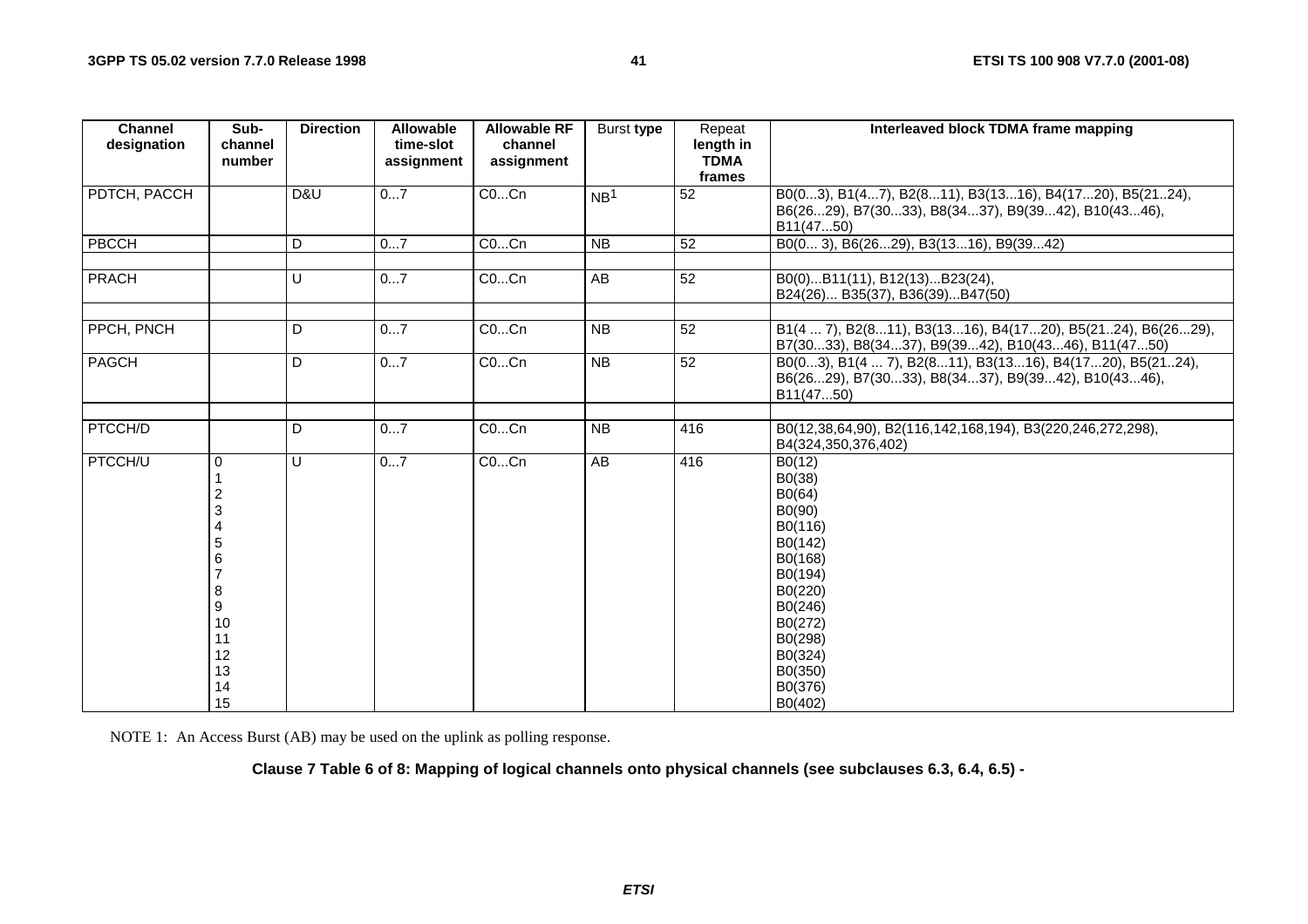#### BS\_PAG\_BLKS\_RES + BS\_PBCCH\_BLKS

|     |    | Number of paging blocks available per 52-multiframe |                                                                                                                        |  |  |  |  |  |  |
|-----|----|-----------------------------------------------------|------------------------------------------------------------------------------------------------------------------------|--|--|--|--|--|--|
|     |    |                                                     | Paging channel blocks available for 52-multiframe<br>(Paging block index = 0, 1, 2, 3, 4, 5, 6, 7, 8, 9, 10)           |  |  |  |  |  |  |
|     |    |                                                     |                                                                                                                        |  |  |  |  |  |  |
|     |    | 11                                                  | B1, B2, B3, B4, B5, B6, B7, B8, B9, B10, B11                                                                           |  |  |  |  |  |  |
|     | 2  | 10                                                  | B1, B2, B3, B4, B5, B7, B8, B9, B10, B11                                                                               |  |  |  |  |  |  |
|     | 3  | 9                                                   | B1, B2, B4, B5, B7, B8, B9, B10, B11                                                                                   |  |  |  |  |  |  |
|     | 4  | 8                                                   | B1, B2, B4, B5, B7, B8, B10, B11                                                                                       |  |  |  |  |  |  |
|     | 5  | 7                                                   | B <sub>2</sub> , B <sub>4</sub> , B <sub>5</sub> , B <sub>7</sub> , B <sub>8</sub> , B <sub>10</sub> , B <sub>11</sub> |  |  |  |  |  |  |
|     | 6  | 6                                                   | B <sub>2</sub> , B <sub>4</sub> , B <sub>5</sub> , B <sub>8</sub> , B <sub>10</sub> , B <sub>11</sub>                  |  |  |  |  |  |  |
|     | 7  | 5                                                   | B <sub>2</sub> , B <sub>5</sub> , B <sub>8</sub> , B <sub>10</sub> , B <sub>11</sub>                                   |  |  |  |  |  |  |
|     | 8  | 4                                                   | B <sub>2</sub> , B <sub>5</sub> , B <sub>8</sub> , B <sub>11</sub>                                                     |  |  |  |  |  |  |
|     | 9  | 3                                                   | B5, B8, B11                                                                                                            |  |  |  |  |  |  |
|     | 10 | 2                                                   | <b>B5, B11</b>                                                                                                         |  |  |  |  |  |  |
|     | 11 |                                                     | <b>B</b> 11                                                                                                            |  |  |  |  |  |  |
| >11 |    | 0                                                   |                                                                                                                        |  |  |  |  |  |  |

**Clause 7 Table 7 of 8: Mapping of logical channels onto physical channels (see subclauses 6.3, 6.4, 6.5)** 

| <b>Channel</b><br>designation | Sub-<br>channel<br>number | <b>Direction</b> | <b>Allowable</b><br>time-slot<br>assignment | <b>Allowable RF</b><br>channel<br>assignment | Burst type | Repeat<br>length in<br>TDMA<br>frames | Interleaved block TDMA frame mapping |
|-------------------------------|---------------------------|------------------|---------------------------------------------|----------------------------------------------|------------|---------------------------------------|--------------------------------------|
| <b>CTSBCH-FB</b>              |                           |                  | <u>v</u>                                    | C <sub>0</sub>                               | FB         | 52                                    | B(25)                                |
| <b>CTSBCH-SB</b>              |                           |                  | 07                                          | C <sub>0</sub>                               | SB         | 52                                    | B(51)                                |
| <b>CTSPCH</b>                 |                           |                  | 07                                          | $CO$ Cn                                      | <b>NB</b>  | 52                                    | B(25)                                |
| <b>CTSARCH</b>                |                           |                  | 07                                          | C0                                           | <b>SB</b>  | 52                                    | B0(2)B7(9)                           |
|                               |                           |                  |                                             | $CO$ Cn                                      |            |                                       | B8(10)B13(15)                        |
| <b>CTSAGCH</b>                |                           |                  | 07                                          | C <sub>0</sub>                               | NB.        | 52                                    | B0(1619)                             |
|                               |                           |                  |                                             | COCn                                         |            |                                       | B1(20.23)                            |

NOTE 1: In CTS, C0 shall be interpreted as CTSBCH RF channel and C0...Cn as the RF channels of the TFH carrier list (refer to GSM05.56).

NOTE 2: For the precise specification of the timeslot assignment, refer to subclause 6.3.3.1 and 6.3.3.2.

**Clause 7 Table 8 of 8: Mapping of logical channels onto physical channels (see subclauses 6.3, 6.4, 6.5) -**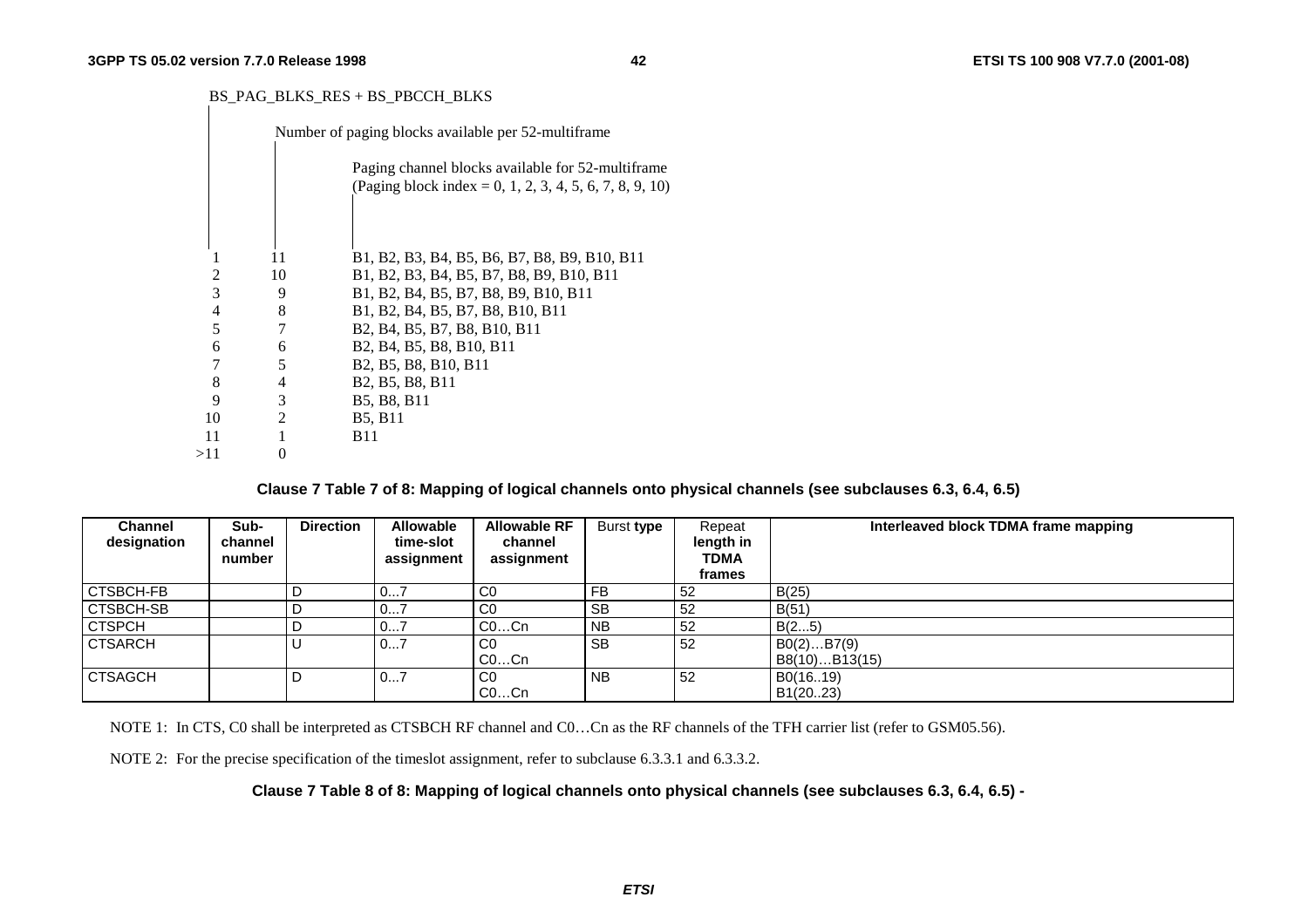

**Figure 1: Mapping of logical channels onto physical channels based on the physical resource**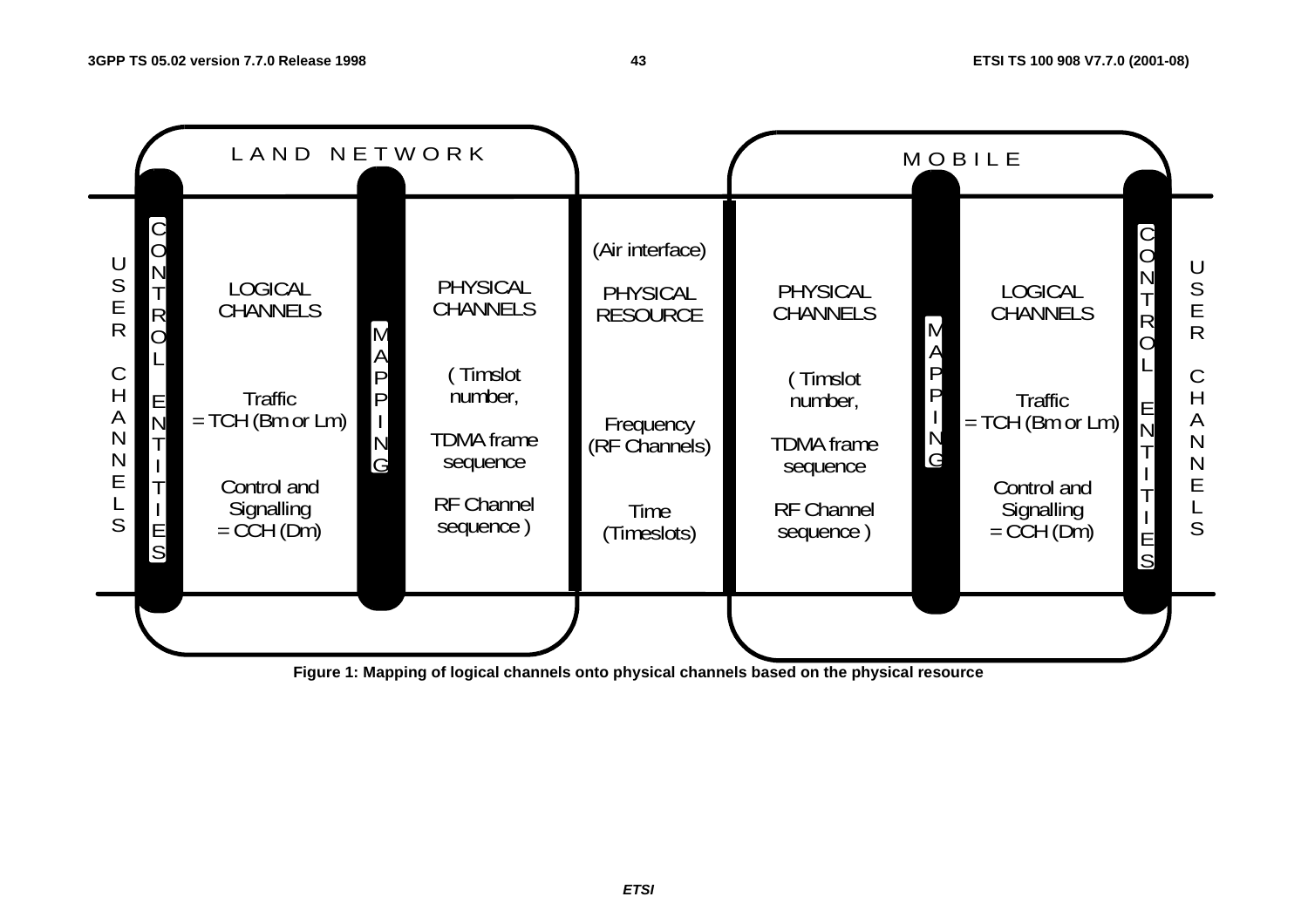

**Figure 2: The structure imposed on the physical resource: Timeslots, TDMA Frames and Radio Frequency channels (in this example the cell has an allocation of 4 RF Channels pairs**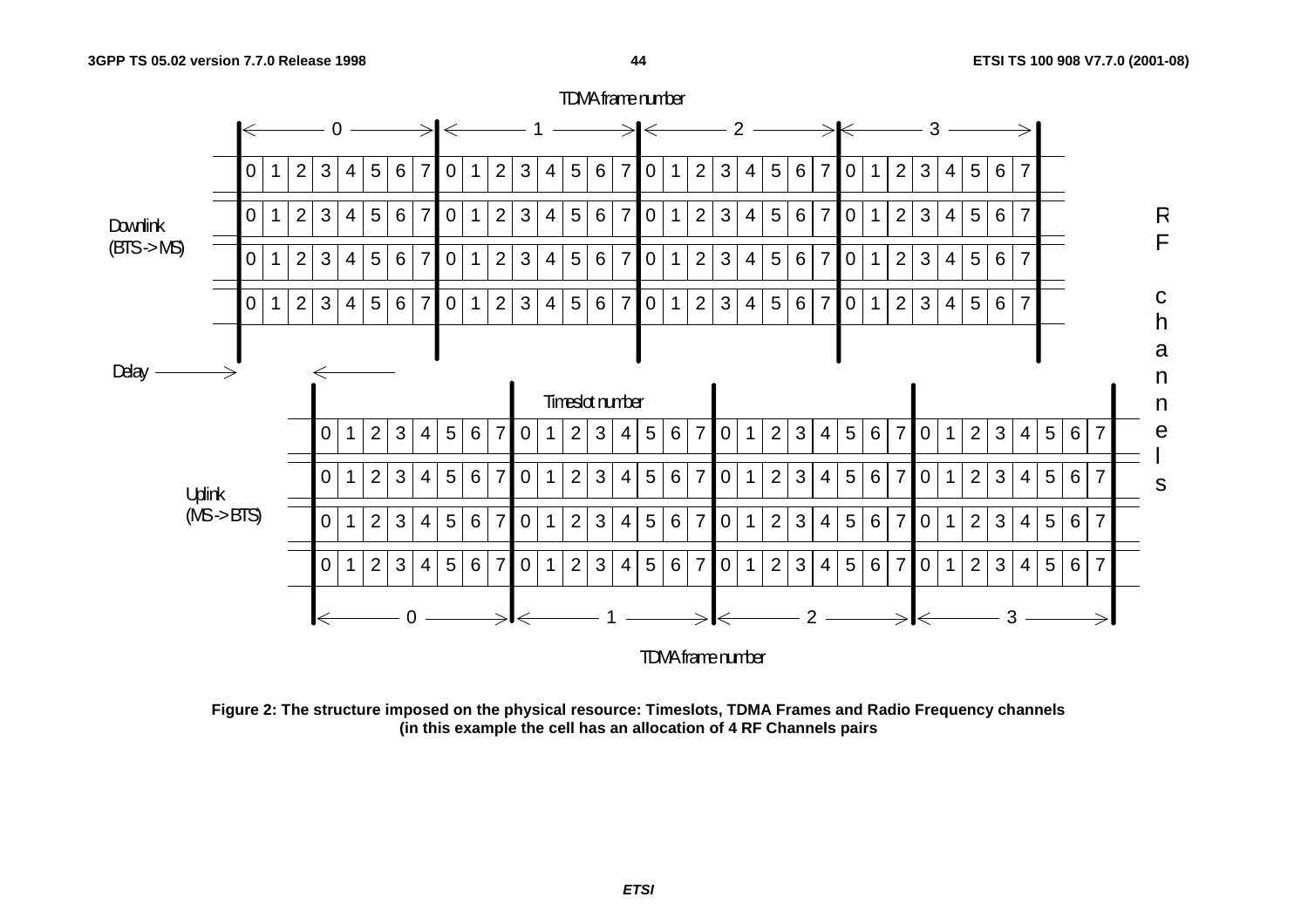

**Figure 3: Timeslot and format of bursts**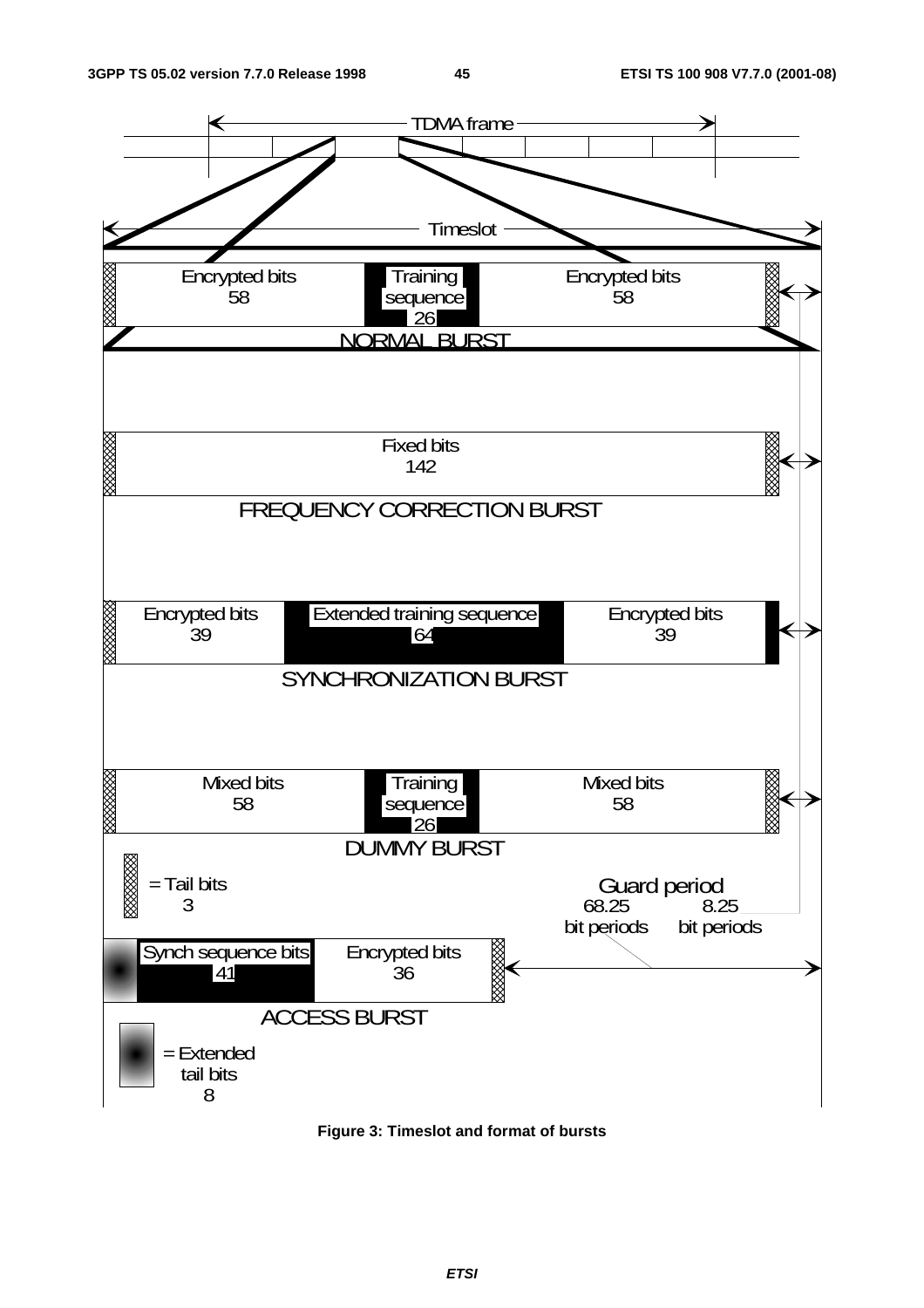

**Figure 4: Mobile Station usage of physical channel timeslots (For a full-rate hopping traffic channel assigned timeslot 3)** 

**ETSI**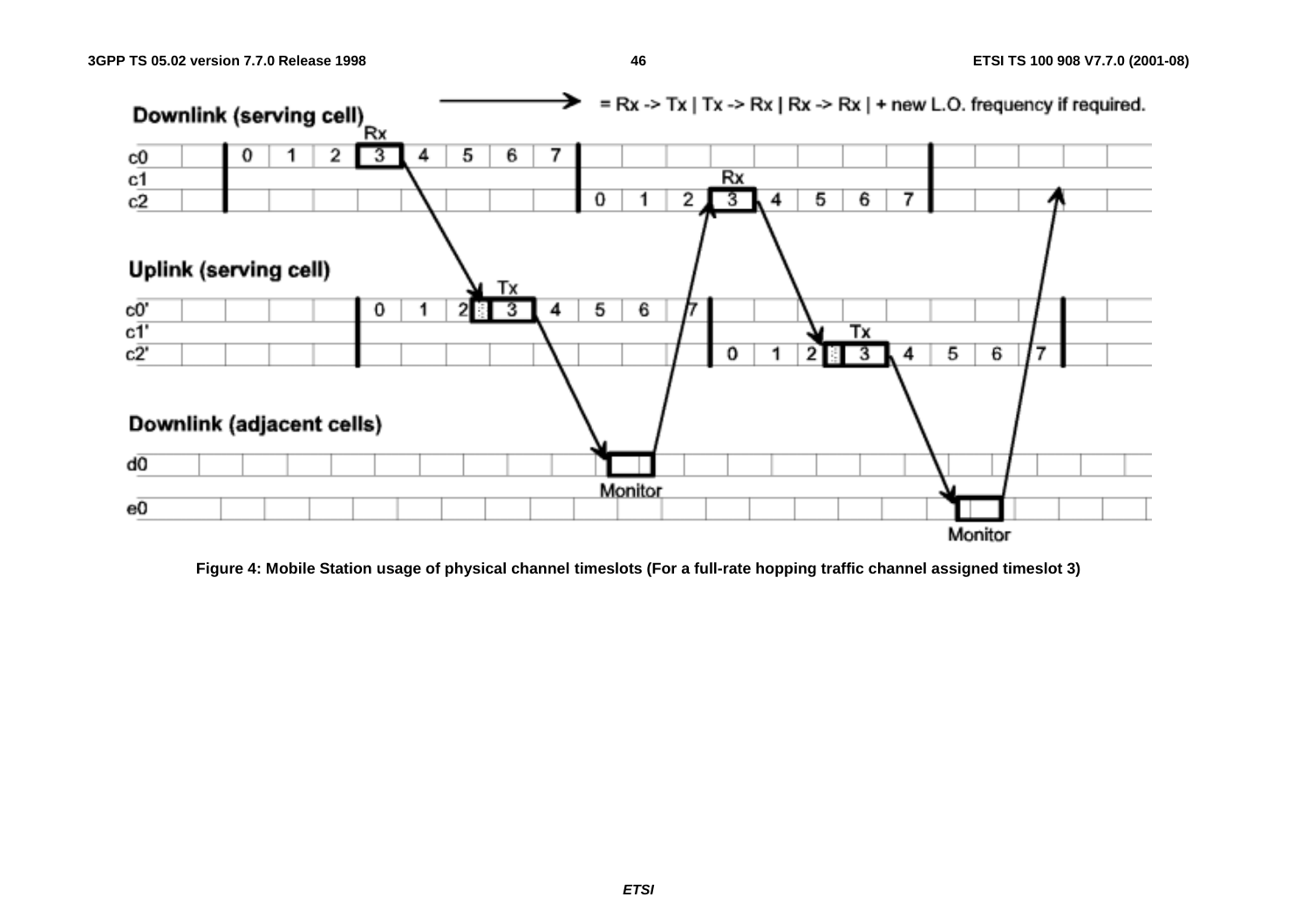

(This example of a physical channel is non-hopping using timeslot 0 of every TDMA frame)

(This example of a physical channel is hopping using 3 of every other TDMA frame)

**Figure 5: Example of two different physical channels**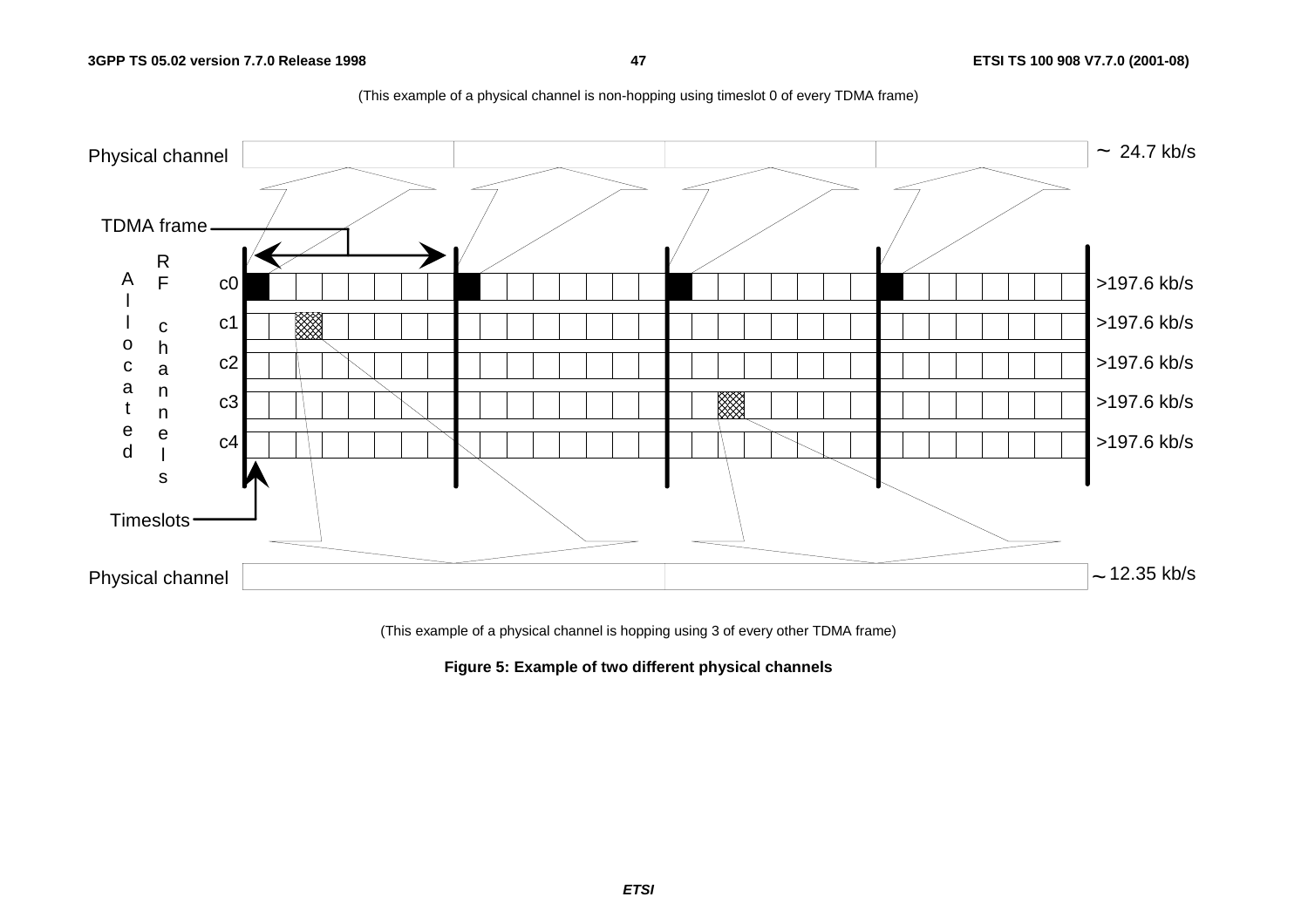

**Figure 6: Block diagram of the frequency hopping algorithm when HSN** ≠ **0**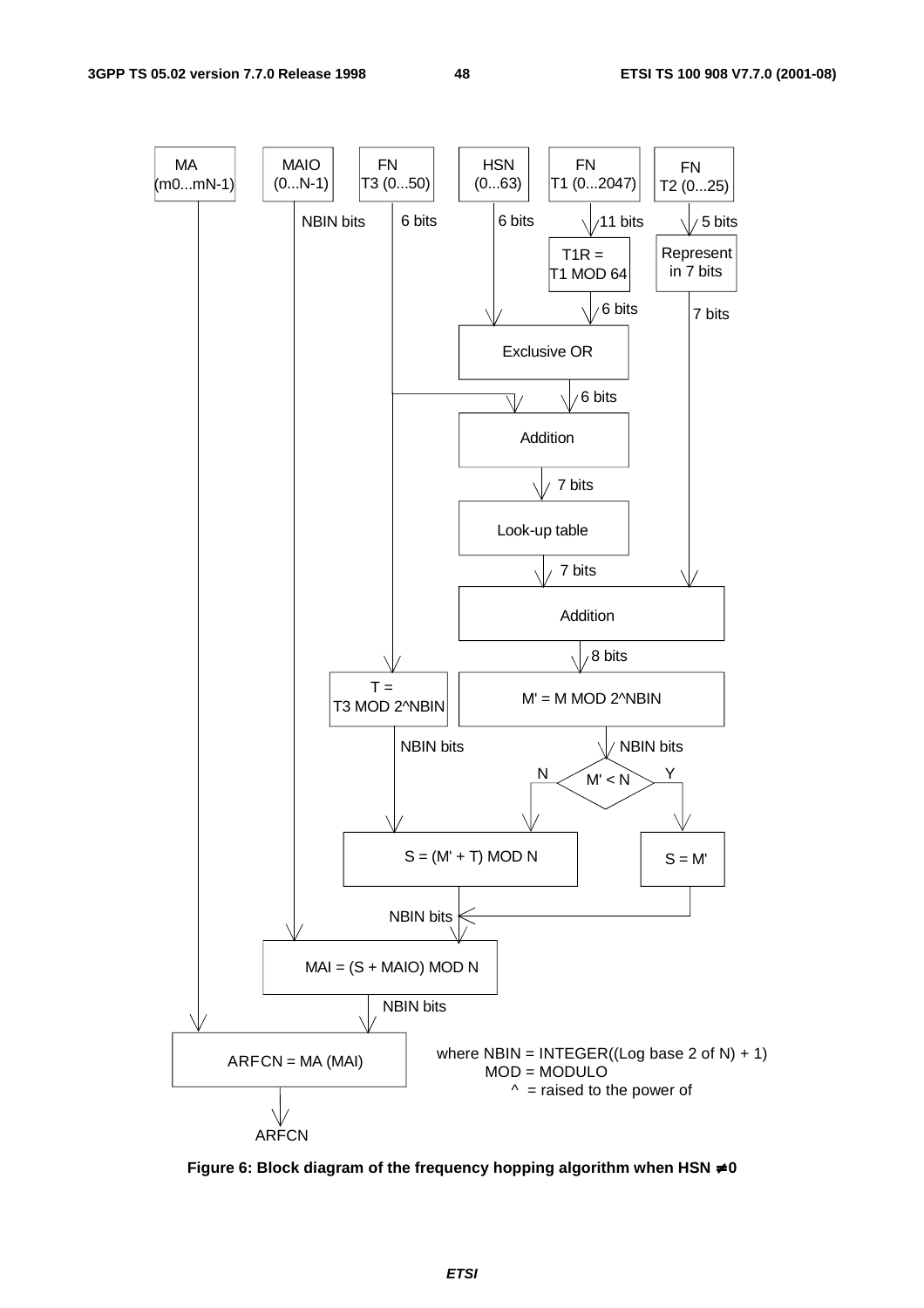

**Figure 6a : General structure of hopping sequence generation for CTS** 

NOTE : example with vector  $\underline{a} = (a_0, a_1, a_2, a_3) = (5, 8, 2, 11)$ .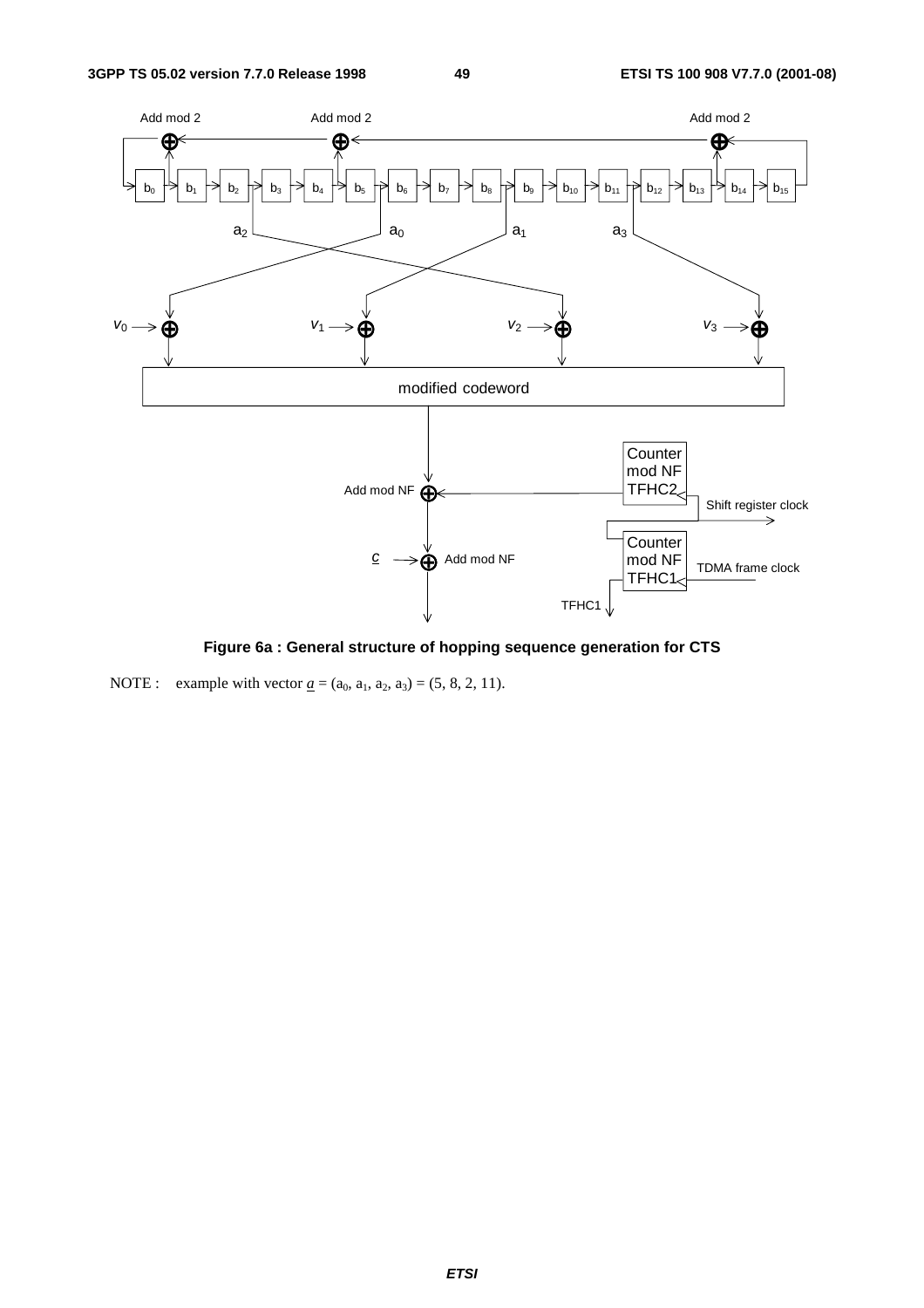



**Figure 7a: TDMA frame mapping for TCH/FS + SACCH/FS**



**Figure 7b: TDMA frame mapping for TCH/HS + SACCH/HS sub-channels 0 and 1** 

**Figure 7: Example of a TDMA frame mapping for traffic channels**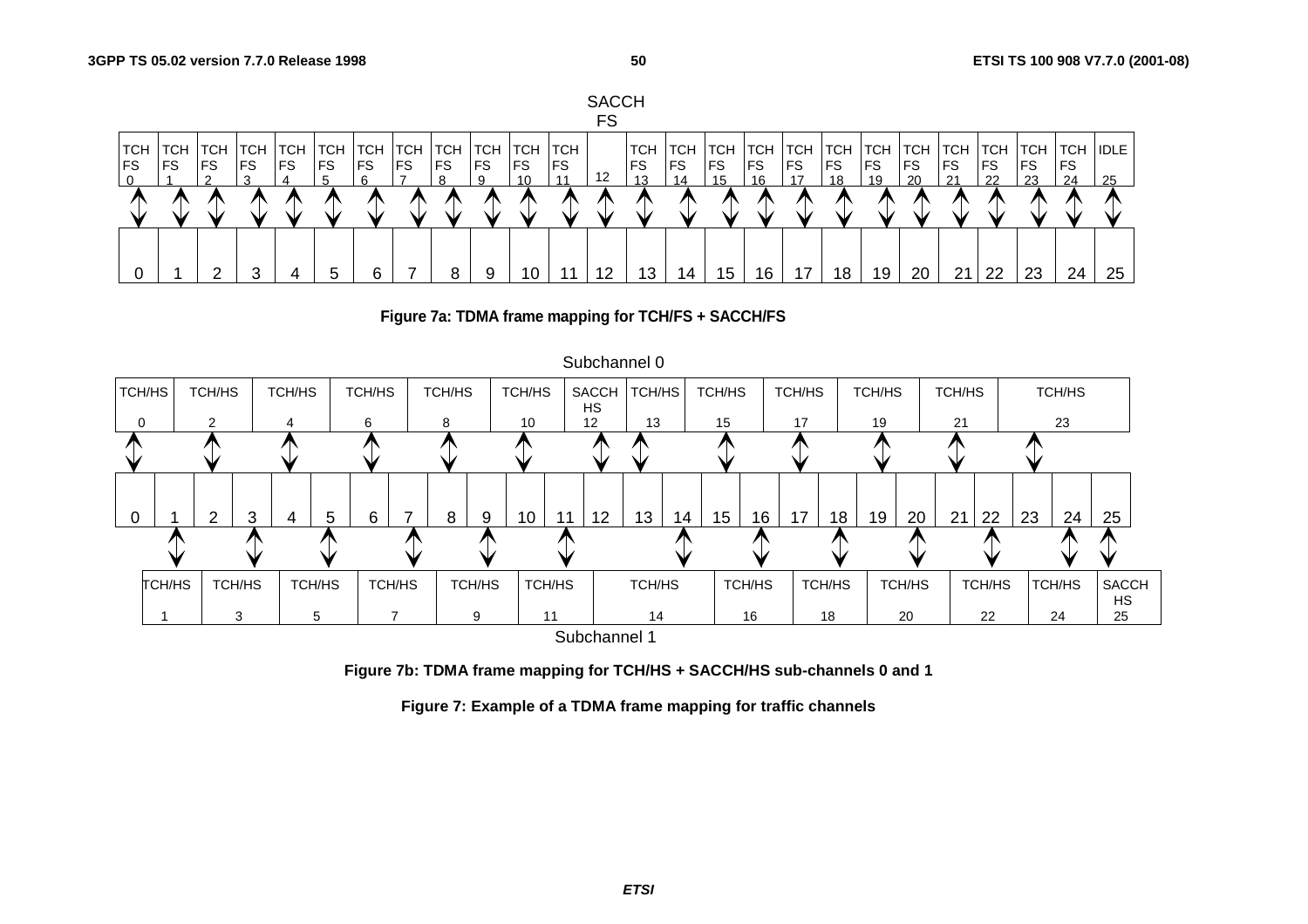**Figure 8a: TDMA frame mapping for FCCH + SCH + BCCH + CCCH**

| ≂<br>~<br>$\sim$<br>$-$<br>$\sim$<br>$\sim$<br>⌒<br>$\supset$<br>∽<br>ີ<br>$\hat{\phantom{a}}$<br>՞<br>$\hat{\phantom{a}}$<br>$\sim$<br>e<br>÷<br>≆<br>ିମ<br>∾<br>≂<br>$\overline{\phantom{0}}$<br>ల<br>$\tilde{}$<br>$\tilde{}$<br>ັ<br>ັ<br>చి<br>৺<br>¥<br>ت<br>ت<br>ັ<br>ت<br>ີ<br>$\checkmark$<br>. U<br>$\tilde{}$<br>-<br>-<br>$\sim$<br>$\overline{\phantom{a}}$<br>$\overline{\phantom{a}}$<br>$\Theta$<br>. சு<br>49<br>$\overline{\phantom{0}}$<br><b>__</b><br>ᄒ<br>. .<br><b>Exposure</b><br>ت<br>--<br>$\sim$<br>$\overline{ }$<br>$\overline{\phantom{0}}$<br>$\overline{\phantom{0}}$<br>x.<br>$\sim$<br><br>$\sim$<br><b>.</b><br>ပ<br>-<br>$\overline{\phantom{0}}$<br>w<br>$\overline{ }$<br>$\overline{ }$<br>. .<br>ັ<br>∼<br>. .<br>$\overline{ }$<br>. .<br>. .<br>$\sim$<br>$\sim$<br>. .<br>$\sim$<br>$\sim$<br>ന<br>$\overline{\phantom{0}}$<br>$\overline{ }$<br>. .<br>. .<br>. .<br>$\sim$<br>ပ<br>$\sqrt{ }$<br>w<br>$\sim$<br>. .<br>$\sim$<br>$\overline{\phantom{0}}$<br>נ ש<br>罒<br>∼<br>$\sim$<br>$\overline{ }$<br>$\overline{\phantom{0}}$<br>. u<br>◡<br>$\overline{ }$<br>$\sim$<br>$\sim$<br>$\sim$<br>$\sim$<br>$\sim$<br>◡<br>ັ<br>ັ<br>ັ<br>ັ<br>ັ<br>ັ<br>ັ<br>. .<br>≖<br>ັ<br>ັ<br>~<br>┻<br>$\overline{\phantom{a}}$<br>◡<br><u>н.</u><br>$\overline{\phantom{0}}$<br>. .<br>$\overline{\phantom{0}}$<br>-<br><u>н.</u><br>. .<br>ೲ<br>-<br>-<br>ೲ<br>Ø<br>U)<br>Ø<br><b>U)</b><br>-7<br>U)<br>UJ.<br>w<br>w<br>v<br>ັບ<br><b>v</b><br><b>v</b><br><b>v</b> ,<br>U)<br>v,<br>$\mathbf{u}$<br>UJ.<br>v<br>ັັ | $\overline{\phantom{0}}$<br>≘<br>$\overline{\phantom{0}}$<br>$\overline{\phantom{0}}$<br>$\overline{\phantom{0}}$<br>$\sim$<br>$\sim$<br>-<br>$\overline{\phantom{0}}$<br>◡<br>$\sim$<br>w<br>w<br>., |
|------------------------------------------------------------------------------------------------------------------------------------------------------------------------------------------------------------------------------------------------------------------------------------------------------------------------------------------------------------------------------------------------------------------------------------------------------------------------------------------------------------------------------------------------------------------------------------------------------------------------------------------------------------------------------------------------------------------------------------------------------------------------------------------------------------------------------------------------------------------------------------------------------------------------------------------------------------------------------------------------------------------------------------------------------------------------------------------------------------------------------------------------------------------------------------------------------------------------------------------------------------------------------------------------------------------------------------------------------------------------------------------------------------------------------------------------------------------------------------------------------------------------------------------------------------|-------------------------------------------------------------------------------------------------------------------------------------------------------------------------------------------------------|
|------------------------------------------------------------------------------------------------------------------------------------------------------------------------------------------------------------------------------------------------------------------------------------------------------------------------------------------------------------------------------------------------------------------------------------------------------------------------------------------------------------------------------------------------------------------------------------------------------------------------------------------------------------------------------------------------------------------------------------------------------------------------------------------------------------------------------------------------------------------------------------------------------------------------------------------------------------------------------------------------------------------------------------------------------------------------------------------------------------------------------------------------------------------------------------------------------------------------------------------------------------------------------------------------------------------------------------------------------------------------------------------------------------------------------------------------------------------------------------------------------------------------------------------------------------|-------------------------------------------------------------------------------------------------------------------------------------------------------------------------------------------------------|



**Figure 8b: TDMA frame mapping for FCCH + SCH + BCCH + CCCH + SDCCH/4(0...3) + SACCH/4(0...3)**

**Figure 8: Example of TDMA Frame mapping for control channels**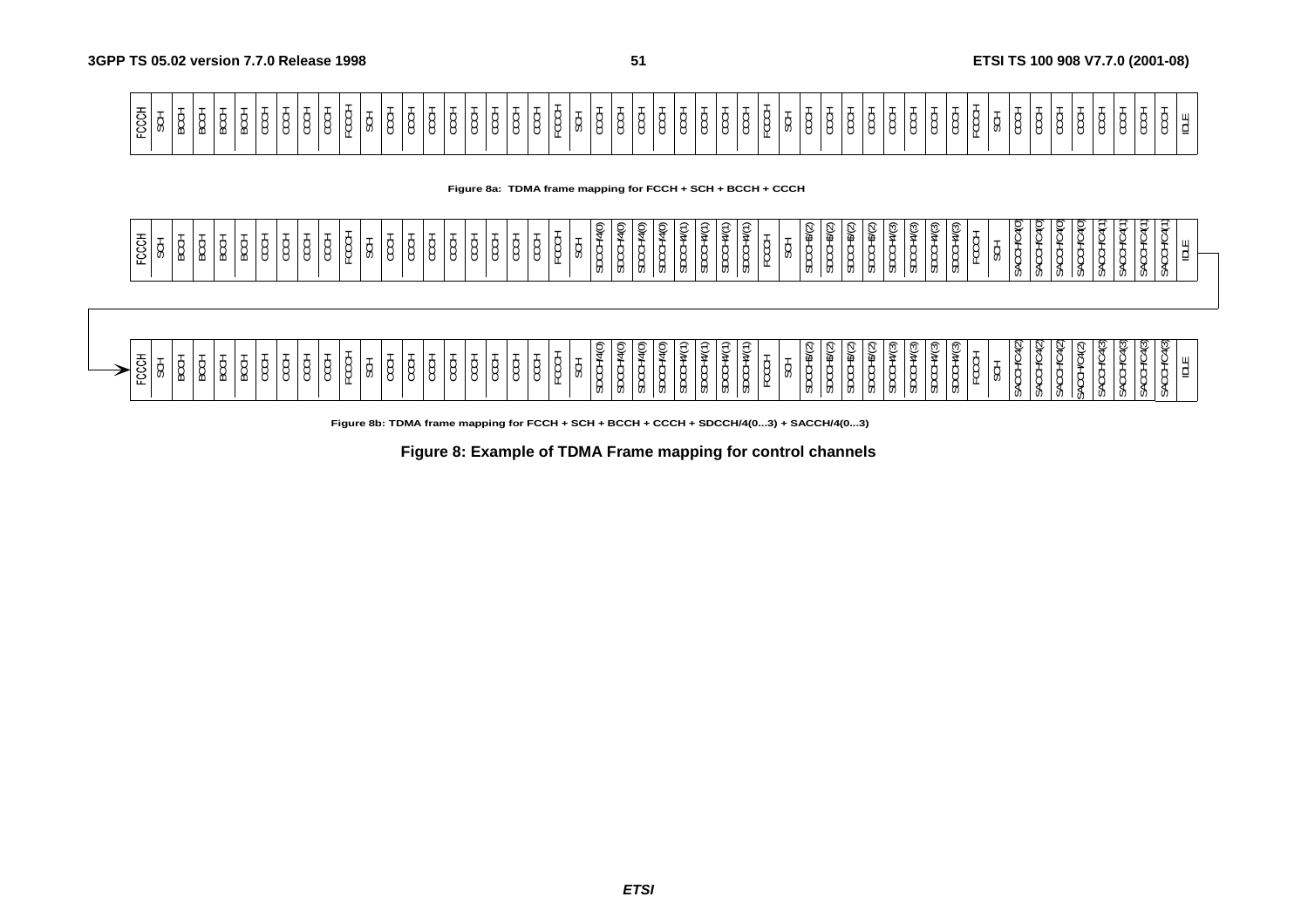#### $\mathbf{L}$  $\perp$ B0 | B1 | B2 |X| B3 | B4 | B5 |X| B6 | B7 | B8 |X| B9 | B10 | B11 |X

 $X =$  Idle frame B0 - B11 = Radio blocks

**Figure 9 : 52- multiframe for PDCHs -** 

#### **52 TDMA Frames**



- B : TDMA frame for CTSBCH
- P : TDMA frame for CTSPCH
- G : TDMA frame for CTSAGCH<br>X : Idle frame
- Idle frame

**Figure 10: 52-multiframe for CTS**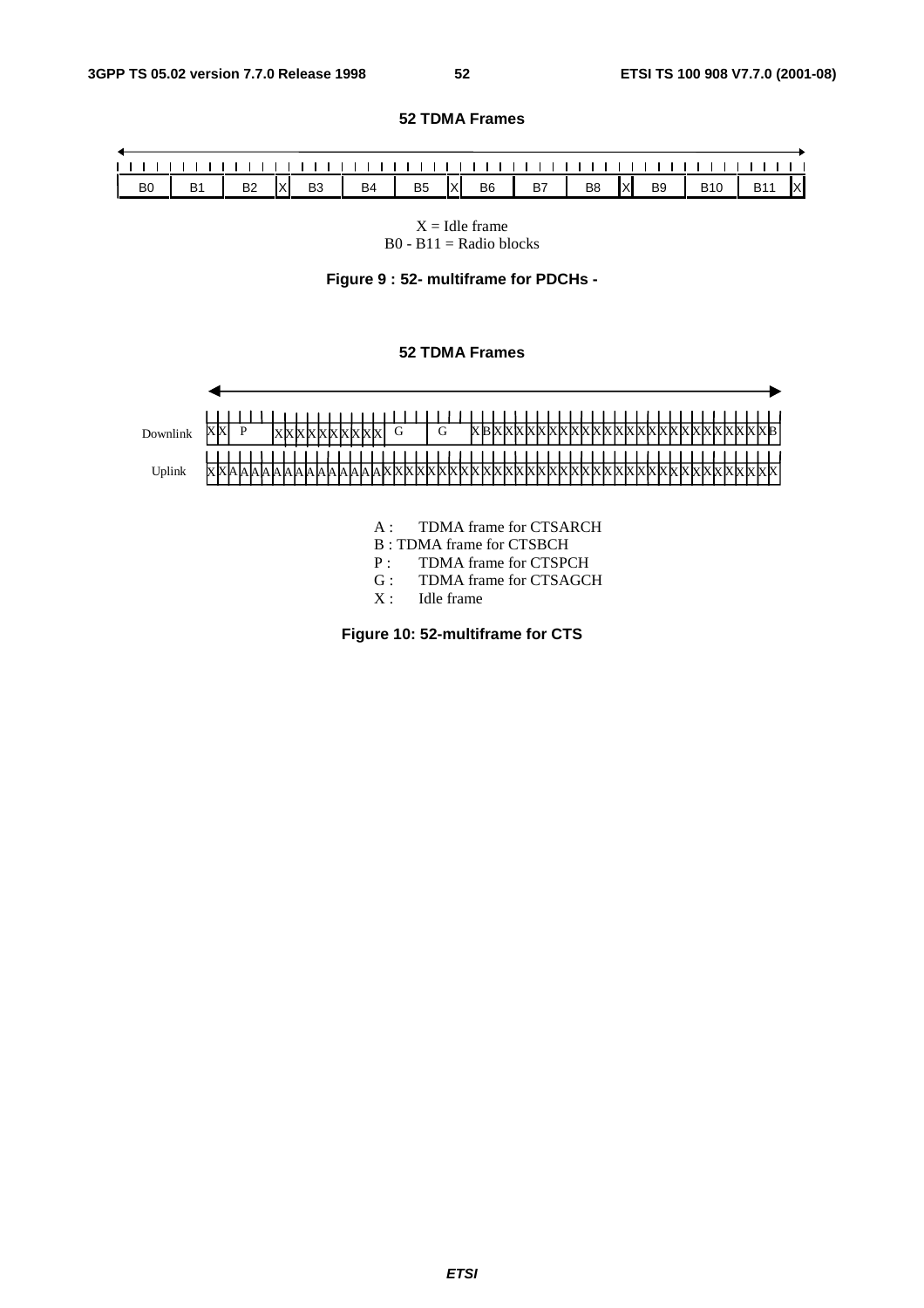### Annex A (normative): Phase 2 mobiles in a Phase 1 infrastructure

### A.1 Scope

Phase 2 mobiles are required to behave properly in a Phase 1 networks, when downlink DTX is used in conjunction with frequency hopping.

### A.2 Implementation options for TCH channels

### A.2.1 C0 filling on the TCH

When the TCH is active, and no associated traffic frame is scheduled for transmission, the following options apply for filling the burst on the C0 radio frequency channel.

### A.2.1.1 A dummy burst with (BN61, BN62, BN86) = training sequence bits of normal bursts

### A.2.1.2 A dummy burst with the "C0 filling training sequence

 $(BN61, BN62, BN86) = (0,1,1,1,0,0,0,1,0,1,1,1,0,0,0,1,0,1,1,1,0,0,0,1,0,1).$ 

#### A.2.1.3 A dummy burst with ( BN61, BN62, BN86) mapped from the TSC bits of normal bursts according to the table; below

| TSC for other bursts on<br><b>TCH</b> | <b>Dummy bursts</b><br>(BN61, BN62 BN86)                | Corresponding<br>TSC |
|---------------------------------------|---------------------------------------------------------|----------------------|
|                                       | $(0,1,0,0,0,0,1,1,1,0,1,1,1,0,1,0,0,1,0,0,0,0,1,1,1,0)$ |                      |
|                                       | $(0,1,0,0,1,1,1,0,1,0,1,1,0,0,0,0,0,1,0,0,1,1,1,0,1,0)$ |                      |
|                                       | $(0,0,1,0,0,1,0,1,1,1,0,0,0,0,1,0,0,1,0,0,1,0,1,1,1)$   |                      |
|                                       | $(0,0,0,1,1,0,1,0,1,1,1,0,0,1,0,0,0,0,1,1,0,1,0,1,1)$   |                      |
|                                       | $(0,1,0,0,1,1,1,0,1,0,1,1,0,0,0,0,0,1,0,0,1,1,1,0,1,0)$ |                      |
|                                       | $(0,1,0,0,0,0,1,1,1,0,1,1,1,0,1,0,0,1,0,0,0,0,1,1,1,0)$ |                      |
|                                       | $(0,1,0,0,0,1,1,1,1,0,1,1,0,1,0,0,0,1,0,0,0,1,1,1,1,0)$ |                      |
|                                       | $(0,1,0,0,1,1,1,0,1,0,1,1,0,0,0,0,0,1,0,0,1,1,1,0,1,0)$ |                      |

### A.2.1.4 Partial SID information

The BTS transmits bursts containing parts of the SID frames provided by the speech encoder. The bits transmitted in such bursts on C0 carrier contain the same bits that would have been transmitted in those bursts in those if the associated traffic frames were scheduled for transmission.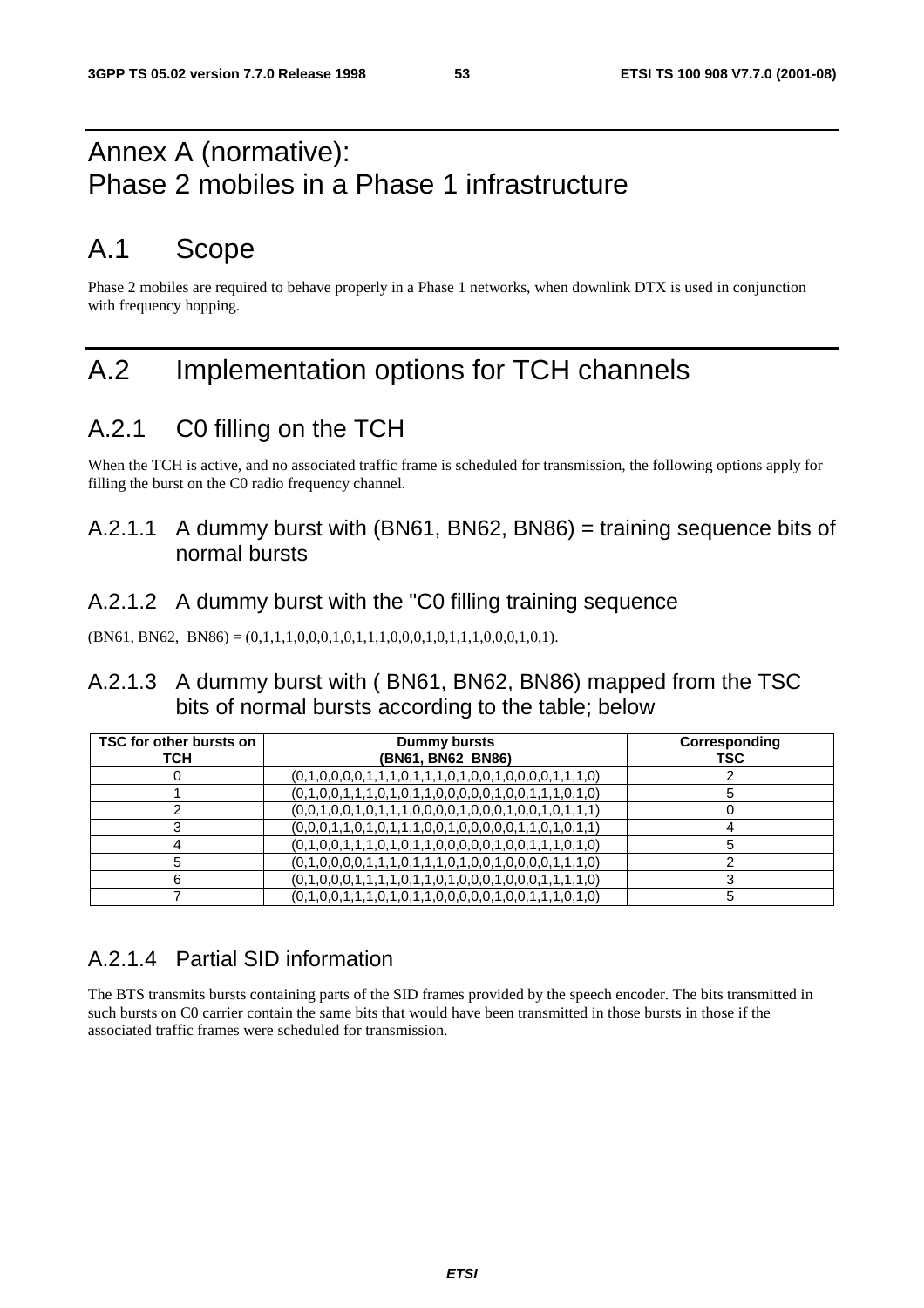### A.2.2 Half burst filling

For downlink DTX, when a given traffic frame is scheduled for transmission and one of its adjacent traffic frames is not scheduled for transmission, half of the "encrypted bits" belonging to the normal bursts associated with the scheduled traffic frame need to be filled. These bits are referred to as "half burst filling bits". These half bursts filling bits contain either:

### A.2.2.1 Partial SID information from any associated SID frame; or

#### A.2.2.2 The mixed bits of the dummy bursts (encrypted or not encrypted)

### A.2.3 Dummy burst Stealing flag

The dummy burst stealing flag are set to either 1 or 0.

### A.2.4 Half burst Filling Stealing flag

BN60 or BN87 corresponding to the "encrypted bits" of a filled half burst, defined as the "half burst filling stealing flag", are jointly set to a value of either 1 or 0.

### A.2.5 Allowed combinations

Table A.2.5.1 below provides the allowed combinations for phase 1 networks supporting downlink DTX in conjunction with frequency hopping.

#### **Table A.2.5.1: Possible combinations for networks supporting downlink DTX in conjunction with frequency hopping**

| <b>Combination</b>        | C0 filling on the TCH                                                                                    | <b>Half Burst filling</b>                      | <b>Dummy Bursts</b><br><b>Stealing</b><br>Flag | <b>Half Burst Filling</b><br><b>Stealing Flag</b> |
|---------------------------|----------------------------------------------------------------------------------------------------------|------------------------------------------------|------------------------------------------------|---------------------------------------------------|
|                           | Dummy bursts with (BN61-BN86)<br>equal to the bits of the TSC of the<br>other normal bursts<br>(A 2.1.1) | not defined                                    | $\Omega$                                       | $\Omega$                                          |
| $\overline{2}$            | Dummy burst with "C0 filling training<br>sequence"<br>(A 2.1.2)                                          | Partial SID<br>information<br>(A 2.2.1)        | $\Omega$                                       | $\Omega$                                          |
| 3                         | Dummy burst with (BN61,<br>BN62BN86) mapped from the<br>TSC bits of normal bursts<br>(A 2.1.3)           | <b>Partial SID</b><br>information<br>(A 2.2.1) | 0                                              | 0                                                 |
| 4                         | Partial SID information<br>(A 2.1.4)                                                                     | Partial SID<br>information<br>(A 2.2.1)        |                                                |                                                   |
| 5                         | Dummy burst with "C0 filling training Dummy burst mixed<br>sequence"<br>(A 2.1.2)                        | <b>bits</b><br>(A 2.2.2)                       |                                                | 1                                                 |
| 6 (for DCS 1 800<br>only) | Partial SID information<br>(A 2.1.4)                                                                     | <b>Partial SID</b><br>information<br>(A 2.2.1) | $\Omega$                                       | $\Omega$                                          |

### A.3 Idle Channels

When a channel is idle, a dummy burst may be transmitted on C0 frequency channel with any options described in subclauses A 2.1.1, A 2.1.2, A 2.1.3.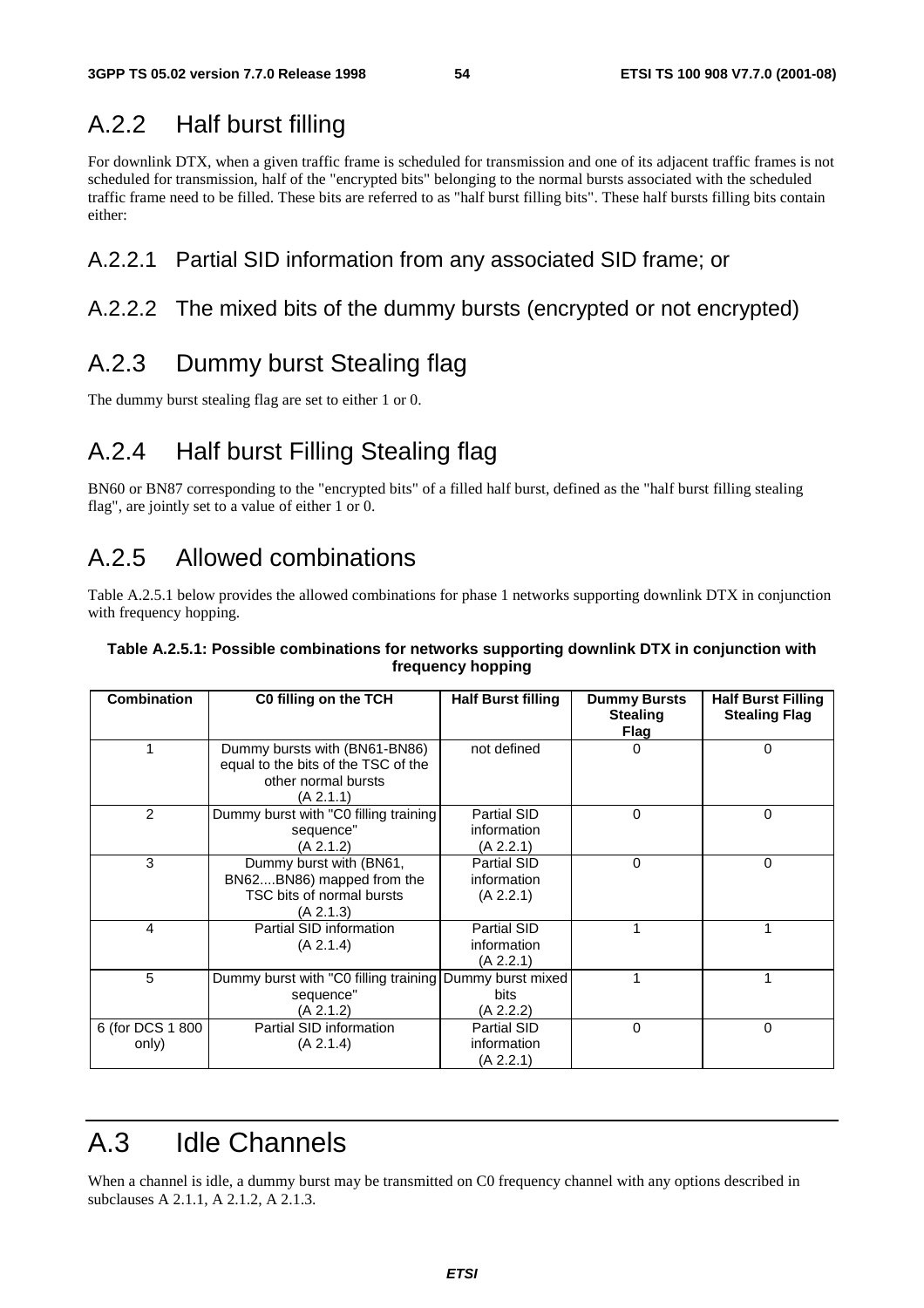### Annex B (normative): Multislot capability

### B.1 MS classes for multislot capability

When an MS supports the use of multiple timeslots it shall belong to a multislot class as defined below:

| <b>Multislot</b><br>class |                | <b>Maximum number of slots</b> |                | Minimum number of slots | <b>Type</b>    |                |                |                |
|---------------------------|----------------|--------------------------------|----------------|-------------------------|----------------|----------------|----------------|----------------|
|                           | <b>Rx</b>      | Tx                             | <b>Sum</b>     | $T_{ta}$                | $T_{tb}$       | $T_{ra}$       | $T_{rb}$       |                |
| $\mathbf{1}$              | $\mathbf{1}$   | $\mathbf{1}$                   | $\overline{c}$ | 3                       | $\overline{c}$ | $\overline{4}$ | $\overline{2}$ | $\mathbf{1}$   |
| $\overline{2}$            | $\overline{2}$ | $\mathbf{1}$                   | 3              | 3                       | $\overline{2}$ | 3              | 1              | 1              |
| 3                         | $\overline{2}$ | $\overline{2}$                 | 3              | 3                       | $\overline{2}$ | 3              | 1              | $\mathbf{1}$   |
| 4                         | 3              | $\mathbf{1}$                   | 4              | $\overline{3}$          | 1              | 3              | 1              | 1              |
| $\overline{5}$            | $\overline{2}$ | $\overline{2}$                 | 4              | 3                       | 1              | 3              | 1              | 1              |
| 6                         | 3              | $\overline{2}$                 | 4              | 3                       | 1              | 3              | 1              | 1              |
| $\overline{7}$            | 3              | 3                              | 4              | 3                       | 1              | 3              | 1              | $\mathbf{1}$   |
| 8                         | 4              | 1                              | 5              | $\overline{3}$          | 1              | $\overline{2}$ | 1              | 1              |
| 9                         | 3              | $\overline{2}$                 | $\overline{5}$ | 3                       | 1              | $\overline{2}$ | 1              | 1              |
| 10                        | $\overline{4}$ | $\overline{2}$                 | $\overline{5}$ | 3                       | 1              | $\overline{2}$ | 1              | $\mathbf{1}$   |
| 11                        | $\overline{4}$ | 3                              | 5              | 3                       | 1              | $\overline{c}$ | 1              | $\mathbf{1}$   |
| 12                        | $\overline{4}$ | 4                              | 5              | $\overline{2}$          | 1              | $\overline{2}$ | 1              | $\mathbf{1}$   |
| 13                        | 3              | 3                              | <b>NA</b>      | <b>NA</b>               | a)             | 3              | a)             | $\overline{c}$ |
| 14                        | $\overline{4}$ | 4                              | <b>NA</b>      | NA.                     | a)             | 3              | a)             | $\overline{c}$ |
| 15                        | 5              | 5                              | <b>NA</b>      | <b>NA</b>               | a)             | 3              | a)             | $\overline{2}$ |
| 16                        | 6              | 6                              | <b>NA</b>      | <b>NA</b>               | a)             | $\overline{2}$ | a)             | $\overline{2}$ |
| 17                        | $\overline{7}$ | $\overline{7}$                 | <b>NA</b>      | <b>NA</b>               | a)             | 1              | 0              | $\overline{2}$ |
| 18                        | 8              | 8                              | NA.            | NA.                     | 0              | $\mathbf 0$    | 0              | $\overline{2}$ |
| 19                        | $\overline{6}$ | $\overline{2}$                 | <b>NA</b>      | 3                       | b)             | $\overline{2}$ | c)             | $\mathbf{1}$   |
| 20                        | 6              | 3                              | <b>NA</b>      | 3                       | b)             | $\overline{2}$ | C)             | $\mathbf{1}$   |
| 21                        | 6              | 4                              | <b>NA</b>      | 3                       | b)             | $\overline{c}$ | C)             | 1              |
| 22                        | 6              | 4                              | <b>NA</b>      | $\overline{2}$          | b)             | $\overline{2}$ | c)             | 1              |
| 23                        | 6              | 6                              | <b>NA</b>      | $\overline{c}$          | b)             | $\overline{2}$ | C)             | 1              |
| 24                        | 8              | $\overline{2}$                 | NA.            | 3                       | b)             | $\overline{2}$ | $\mathbf{C}$   | 1              |
| 25                        | 8              | 3                              | <b>NA</b>      | 3                       | b)             | $\overline{2}$ | C)             | 1              |
| 26                        | 8              | 4                              | <b>NA</b>      | 3                       | b)             | $\overline{c}$ | C)             | $\mathbf{1}$   |
| 27                        | 8              | 4                              | <b>NA</b>      | $\overline{2}$          | b)             | $\overline{2}$ | c)             | 1              |
| 28                        | 8              | 6                              | <b>NA</b>      | $\overline{2}$          | b)             | $\overline{2}$ | C)             | 1              |
| 29                        | 8              | 8                              | <b>NA</b>      | $\overline{2}$          | b)             | $\overline{2}$ | c)             | $\mathbf{1}$   |

#### **Table B.1**

a)  $= 1$  with frequency hopping.

= 0 without frequency hopping.

- b) = 1 with frequency hopping or change from Rx to Tx.
	- $= 0$  without frequency hopping and no change from Rx to Tx.
- c) = 1 with frequency hopping or change from Tx to Rx.
	- $= 0$  without frequency hopping and no change from Tx to Rx.
- Type 1 MS are not required to transmit and receive at the same time.

Type 2 MS are required to be able to transmit and receive at the same time.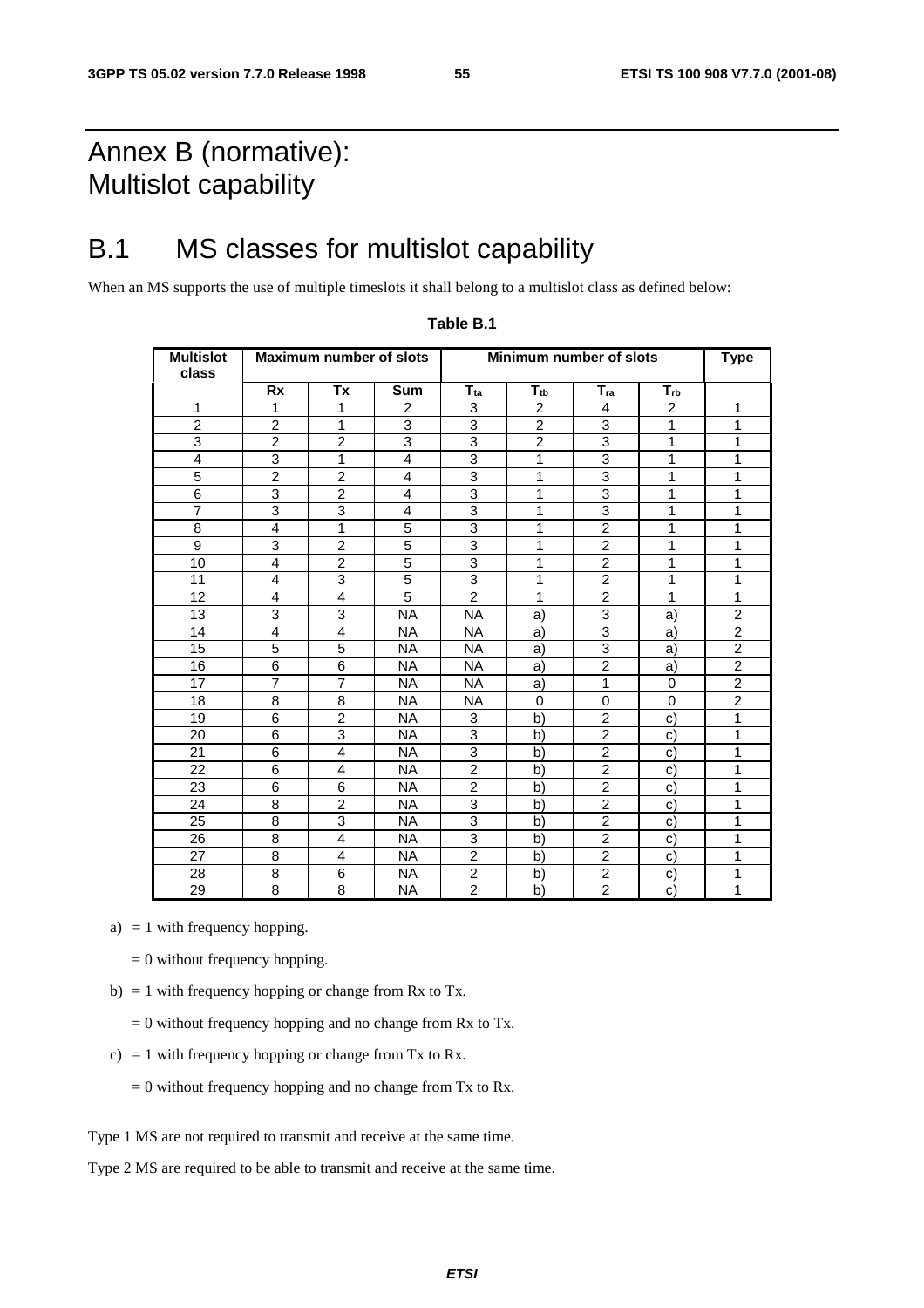#### **3GPP TS 05.02 version 7.7.0 Release 1998 56 ETSI TS 100 908 V7.7.0 (2001-08)**

For HSCSD, only multislot classes 1 - 18 are recognised. An MS with a higher multislot class number shall indicate a suitable multislot class less than 19 for HSCSD applications (see GSM 04.08).

#### **Rx:**

 Rx describes the maximum number of receive timeslots that the MS can use per TDMA frame. The MS must be able to support all integer values of receive TS from 0 to Rx (depending on the services supported by the MS). The receive TS need not be contiguous. For type 1 MS, the receive TS shall be allocated within window of size Rx, and no transmit TS shall occur between receive TS within a TDMA frame.

#### **Tx:**

 Tx describes the maximum number of transmit timeslots that the MS can use per TDMA frame. The MS must be able to support all integer values of transmit TS from 0 to Tx (depending on the services supported by the MS). The transmit TS need not be contiguous. For type 1 MS, the transmit TS shall be allocated within window of size Tx, and no receive TS shall occur between transmit TS within a TDMA frame.

#### **Sum:**

 Sum is the total number of uplink and downlink TS that can actually be used by the MS per TDMA frame. The MS must be able to support all combinations of integer values of Rx and Tx TS where  $1 \leq Rx + Tx \leq Sum$ (depending on the services supported by the MS). Sum is not applicable to all classes.

#### **Tta:**

 $T<sub>ta</sub>$  relates to the time needed for the MS to perform adjacent cell signal level measurement and get ready to transmit.

 For type 1 MS it is the minimum number of timeslots that will be allowed between the end of the previous transmit or receive TS and the next transmit TS when measurement is to be performed between. It should be noted that, in practice, the minimum time allowed may be reduced by amount of timing advance.

For type 2 MS it is not applicable.

For circuit switched multislot configurations as defined in subclause 6.4.2.1,  $T_{ta}$  is not applicable.

#### $T_{\text{th}}$ :

 $T_{th}$  relates to the time needed for the MS to get ready to transmit. This minimum requirement will only be used when adjacent cell power measurements are not required by the service selected.

 For type 1 MS it is the minimum number of timeslots that will be allowed between the end of the last previous receive TS and the first next transmit TS or between the previous transmit TS and the next transmit TS when the frequency is changed in between. It should be noted that, in practice, the minimum time allowed may be reduced by the amount of the timing advance.

 For type 2 MS it is the minimum number of timeslots that will be allowed between the end of the last transmit burst in a TDMA frame and the first transmit burst in the next TDMA frame.

#### **Tra:**

 $T_{ra}$  relates to the time needed for the MS to perform adjacent cell signal level measurement and get ready to receive.

 For type 1 MS it is the minimum number of timeslots that will be allowed between the previous transmit or receive TS and the next receive TS when measurement is to be performed between.

 For type 2 MS it is the minimum number of timeslots that will be allowed between the end of the last receive burst in a TDMA frame and the first receive burst in the next TDMA frame.

#### $T_{rh}$ :

 $T_{\text{rh}}$  relates to the time needed for the MS to get ready to receive. This minimum requirement will only be used when adjacent cell power measurements are not required by the service selected.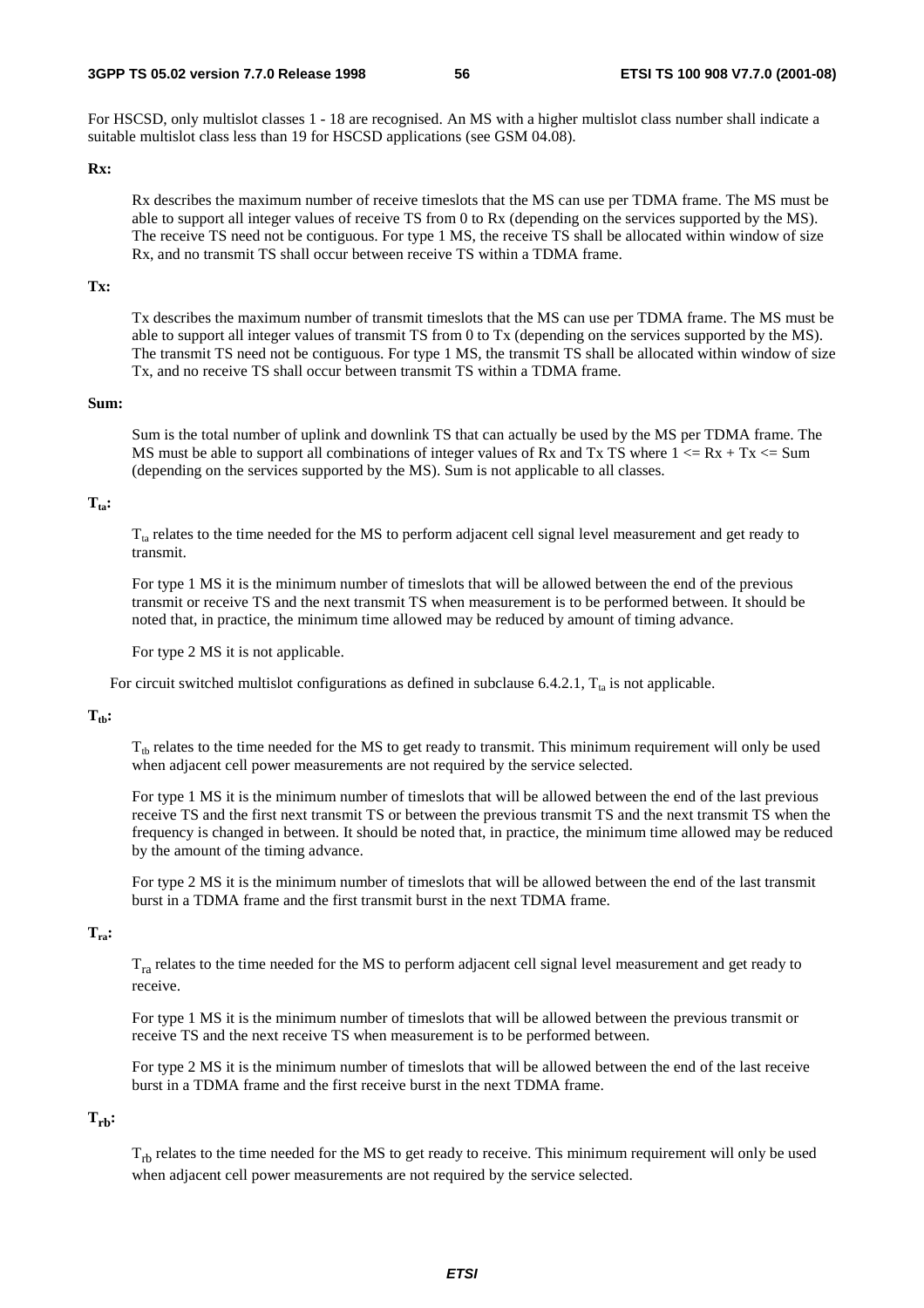For type 1 MS it is the minimum number of timeslots that will be allowed between the previous transmit TS and the next receive TS or between the previous receive TS and the next receive TS when the frequency is changed in between.

 For type 2 MS it is the minimum number of timeslots that will be allowed between the end of the last receive burst in a TDMA frame and the first receive burst in the next TDMA frame.

### B.2 Constraints imposed by the service selected

The service selected will impose certain restrictions on the allowed combinations of transmit and receive timeslots. Such restrictions are not imposed by this annex but should be derived from the description of the services. For example, in the case of circuit switched data the TS numbers used in the uplink will be a subset of those used in the downlink.

The service selected will determine whether or not adjacent cell power measurements are required and therefore whether  $T_{ra}$  or  $T_{rb}$  is allowed for.

### B.3 Network requirements for supporting MS multislot classes

The multislot class of the MS will limit the combinations and configurations allowed when supporting multislot communication.

It is necessary for the network to decide whether the MS needs to perform adjacent cell power measurement for the type of multislot communication intended and whether the service imposes any other constraints before the full restrictions on TS assignments can be resolved. This is best shown by example:

For a multislot class 5 MS in circuit switched configuration (adjacent cell power measurements required) five basic configurations of channels are possible which can occur in six different positions in the TDMA frame. The service itself may determine that asymmetry must be downlink biased, in which case the last two solutions would not be allowed.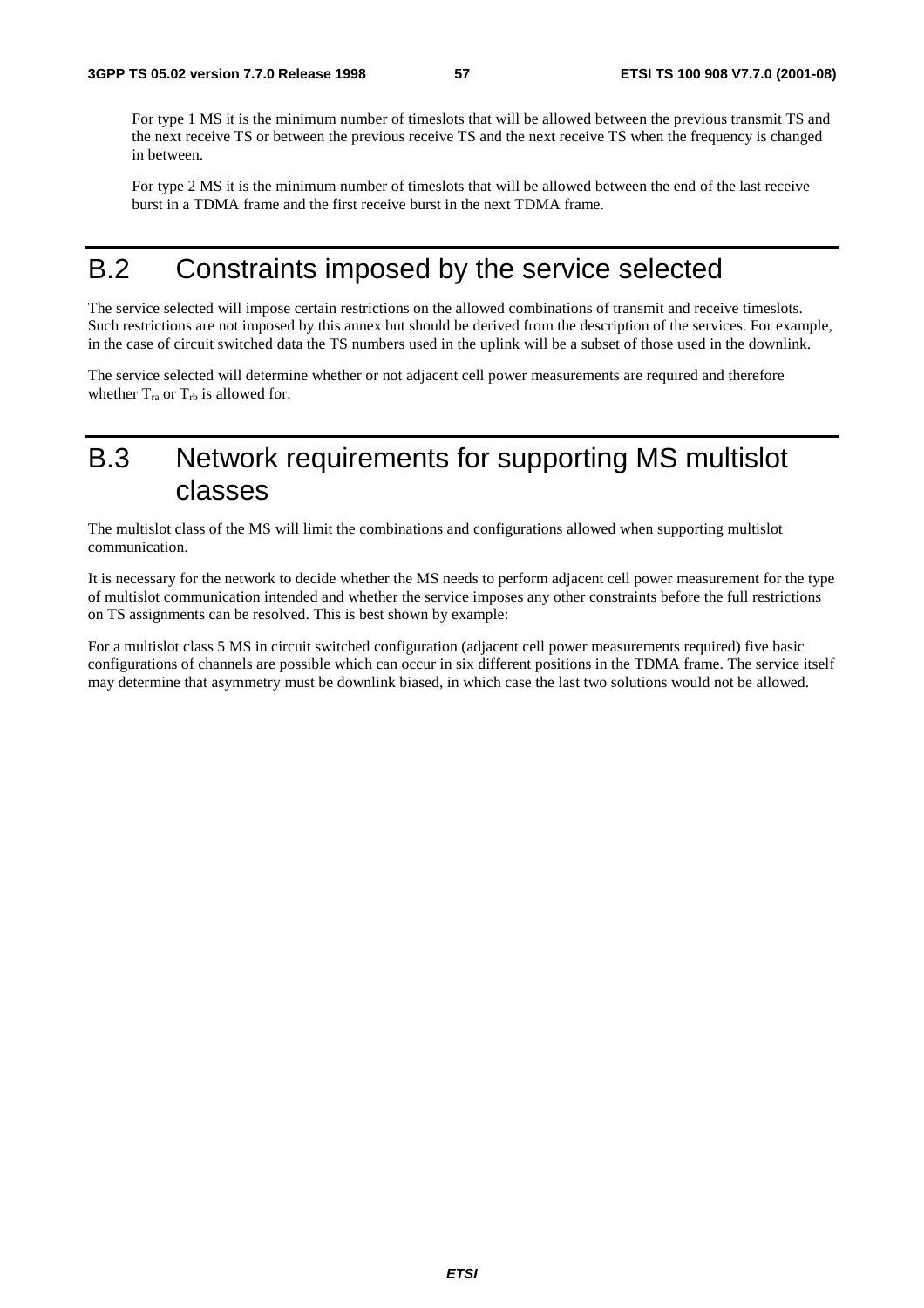





Alternative uplink biased assymetry (not prohibited by multislot class)







(not prohibited by multislot class)

These five combinations can be repeated at the six other positions that can be fitted within the same TDMA frame

#### **Figure B.1**

For a multislot class 13 MS when adjacent cell power measurements are not required and the service does not constrain the transmit and receive timeslots to use the same timeslot number. Many configurations of channels are possible so long as the 5 constraints of the MS are catered for. [Currently services envisaged only allow for the last example here.]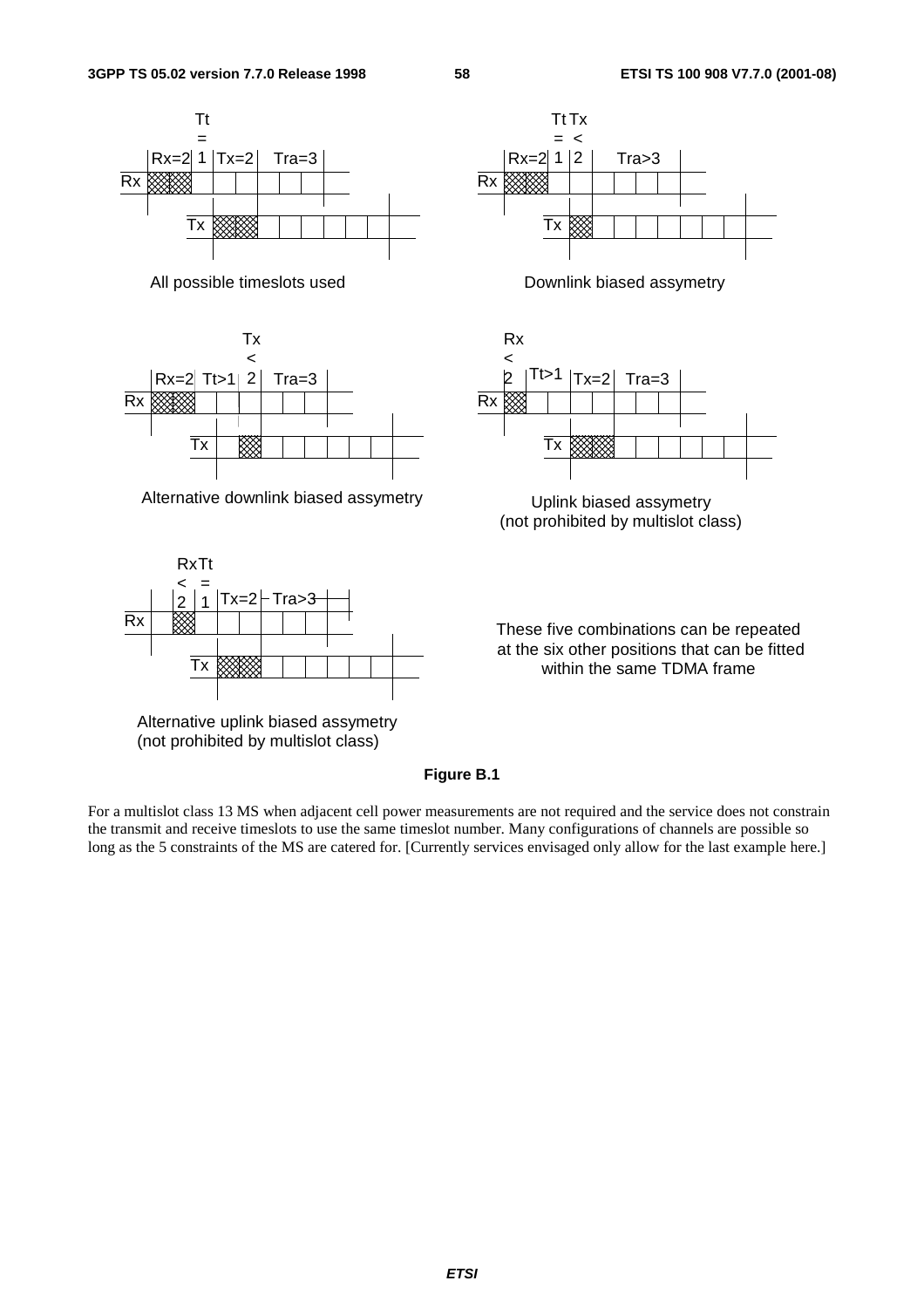

There is no requirement for relative timing of Tx timeslots in relation to Rx timeslots





Many configurations are possible





This configuration could be used for HSCSD or GPRS

**Figure B.2**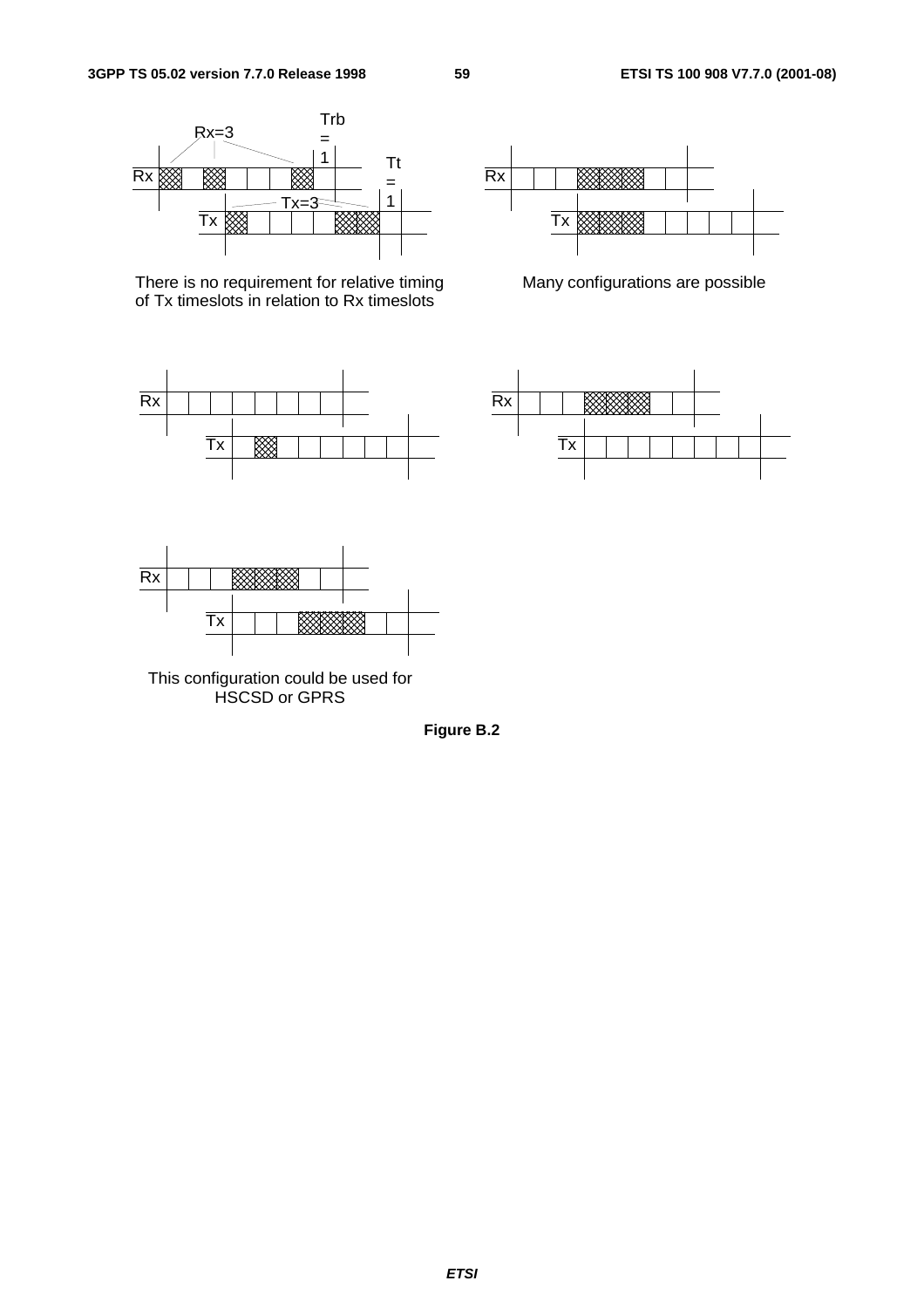### Annex C (informative): CTSBCH Timeslot shifting example

With the following parameters :

- $\bullet$  TNI = 4
- TNSCN  $= 9$ 
	- TNSCO = 1 i.e.  $(TNS1 = TNS_{9,1} = (0, 3, 7, 6, 5, 2, 4, 1)$  and  $TNS2 = TNS_{9,0} = (0, 1, 4, 5, 7, 3, 6, 2)$
- $x0 = 2$
- $x1 = 3$
- $x2 = 5$
- $x3 = 4$

and the timeslot shifting algorithm defined in section 6.3.3, the CTSBCH TN used in set 0 of the shifting sequence is :

| (FN div 52) mod 51<br>TNS used<br>CTSBCH TN                                                       |  | 4 |                | -2<br>- 0 | -3<br>२ | 7      | 6 | 4 5 6 7               | $\overline{1}$<br>$5\quad 2$ | $\overline{2}$<br>$\Omega$ | 8910<br>$\overline{2}$<br>$\mathbf{1}$ | - 2<br>4       | -11<br>-2  | $5\quad 2$ | 4     | 12 13 14 15 16 17 | $\Omega$ | 36 |  |
|---------------------------------------------------------------------------------------------------|--|---|----------------|-----------|---------|--------|---|-----------------------|------------------------------|----------------------------|----------------------------------------|----------------|------------|------------|-------|-------------------|----------|----|--|
| (FN div 52) mod 51 18 19 20 21 22 23 24 25 26 27 28 29 30 31 32 33 34 35<br>TNS used<br>CTSBCH TN |  |   | $\overline{0}$ |           | 7       | 2<br>3 | 2 | $\overline{2}$<br>6 2 | $\overline{0}$               | 2 2 2<br>$\overline{1}$    | 4                                      | $\overline{2}$ | - 2<br>5 7 |            | 6 5 2 |                   | 4        |    |  |
| (FN div 52) mod 51 36 37 38 39 40 41 42 43 44 45 46 47 48 49 50<br>TNS used<br>CTSBCH TN          |  |   |                |           |         |        |   | б.                    | 5                            | 2                          | -2<br>२                                | -2.<br>6       |            | 4          |       |                   |          |    |  |

For the next sets, same mechanism applies, with

set 1 beginning with CTSBCH  $TN = 3$ set 2 beginning with CTSBCH TN = 5 set 3 beginning with CTSBCH  $TN = 1$ set 4 beginning with CTSBCH TN =  $7$ set 5 beginning with CTSBCH  $TN = 2$ set 6 beginning with CTSBCH  $TN = 0$ set 7 beginning with CTSBCH  $TN = 6$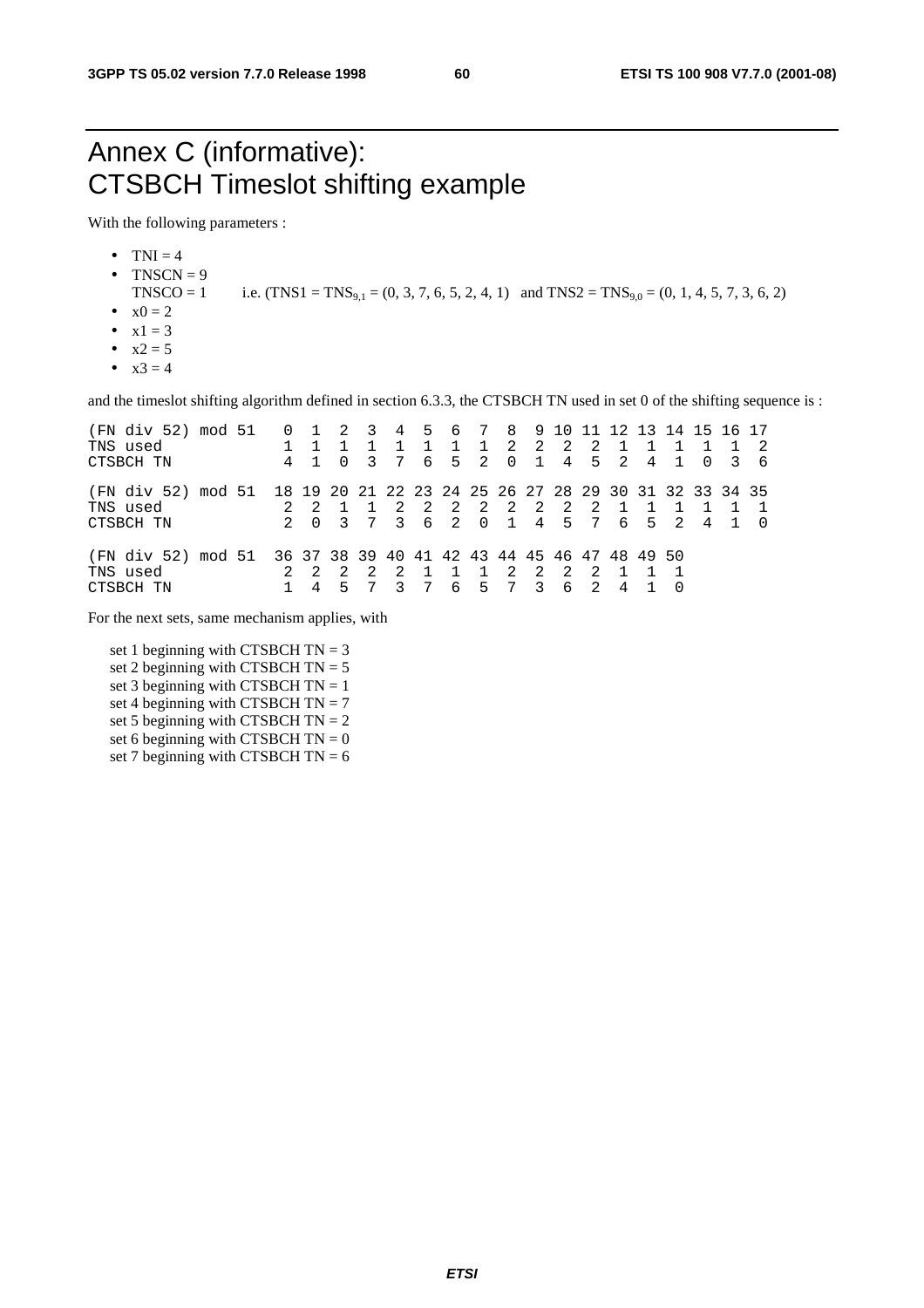## Annex D (informative): Change history

| <b>SPEC</b> | <b>SMG</b> | <b>CR</b> | PH         |                | <b>VER NEW</b> | <b>SUBJECT</b>                                                     |
|-------------|------------|-----------|------------|----------------|----------------|--------------------------------------------------------------------|
| 05.02       | s24        | A020      | <b>R97</b> | $5.5.0A$ 6.0.0 |                | Corrections and clarifications to GPRS                             |
| 05.02       | s24        | A021      | <b>R97</b> | $5.5.0A$ 6.0.0 |                | Multislot classes for GPRS                                         |
| 05.02       | s24        | A022      | <b>R97</b> | $5.5.0A$ 6.0.0 |                | System information for GPRS on BCCH                                |
| 05.02       | s24        | A023      | <b>R97</b> | $5.5.0A$ 6.0.0 |                | Alignment of 51- and 52-multiframe PCCCH                           |
| 05.02       | s25        | A025      | <b>R97</b> | 6.0.1          | 6.1.0          | Corrections to the GPRS sleep mode                                 |
| 05.02       | s25        | A026      | <b>R97</b> | 6.0.1          | 6.1.0          | Clarification of the definition of multislot classes               |
| 05.02       | s25        | A030      | <b>R97</b> | 6.0.1          | 6.1.0          | 14.4kbps Data Service                                              |
| 05.02       | s25        | A034      | <b>R97</b> | 6.0.1          | 6.1.0          | Indication of PACCH logical channel type                           |
| 05.02       | s25        | A035      | <b>R97</b> | 6.0.1          | 6.1.0          | Renaming of GPRS RR states                                         |
| 05.02       | s25        | A036      | <b>R97</b> | 6.0.1          | 6.1.0          | USF granularity for dynamic allocation                             |
| 05.02       | s26        | A033      | <b>R97</b> | 6.1.0          | 6.2.0          | GPRS SI message mapping                                            |
| 05.02       | s26        | A037      | <b>R97</b> | 6.1.0          | 6.2.0          | Mapping of PACCH                                                   |
| 05.02       | s26        | A039      | <b>R97</b> | 6.1.0          | 6.2.0          | Mapping of SI 2 and SI 2ter on BCCH                                |
| 05.02       | s27        | A041      | <b>R97</b> | 6.2.0          | 6.3.0          | Clarification on PTCCH/U mapping                                   |
| 05.02       | s27        | A042      | <b>R97</b> | 6.2.0          | 6.3.0          | Clarification on mapping PCCCH                                     |
| 05.02       | s27        | A043      | <b>R97</b> | 6.2.0          | 6.3.0          | MS multislot classes and GPRS dynamic allocations                  |
| 05.02       | s28        | A045      | <b>R97</b> | 6.3.0          | 6.4.0          | Removal of System Information Type 14                              |
| 05.02       | s28        | A052      | <b>R97</b> | 6.3.0          | 6.4.0          | Schedule for packet System Information message on PBCCH            |
| 05.02       | s28        | A054      | <b>R97</b> | 6.3.0          | 6.4.0          | Editorial correction to 05.02                                      |
| 05.02       | s28        | A055      | <b>R97</b> | 6.3.0          | 6.4.0          | Improvements of PRS paging blocks scheduling                       |
| 05.02       | s28        | A057      | <b>R97</b> | 6.3.0          | 6.4.0          | 51-multiframe PBCCH                                                |
| 05.02       | s28        | A060      | <b>R97</b> | 6.3.0          | 6.4.0          | Clarification to the multislot configurations for GPRS             |
| 05.02       | s28        | A061      | <b>R97</b> | 6.3.0          | 6.4.0          | Clarification to the PTCCH mapping                                 |
| 05.02       | s28        | A064      | <b>R97</b> | 6.3.0          | 6.4.0          | Removal of inconsistency in Table 7                                |
| 05.02       | s28        | A048      | <b>R98</b> | 6.4.0          | 7.0.0          | Introduction of specific training sequences for CTS Synchr. bursts |
| 05.02       | s28        | A049      | <b>R98</b> | 6.4.0          | 7.0.0          | Introduction of CTS in 05.02                                       |
| 05.02       | s28        | A050      | <b>R98</b> | 6.4.0          | 7.0.0          | CTS Frequency Hopping Algorithm                                    |
| 05.02       | s29        | A047      | <b>R98</b> | 7.0.0          | 7.1.0          | Addition of SoLSA functionality                                    |
| 05.02       | s29        | A065      | <b>R98</b> | 7.0.0          | 7.1.0          | Editorial modification to GSM 05.02                                |
| 05.02       | s29        | A066      | <b>R98</b> | 7.0.0          | 7.1.0          | Correction of TFH carrier list                                     |
| 05.02       | s29        | A067      | <b>R98</b> | 7.0.0          | 7.1.0          | Training sequence code of normal bursts for CTS control channel    |
| 05.02       | s29        | A070      | <b>R98</b> | 7.0.0          | 7.1.0          | Removal of SI15 references                                         |
| 05.02       | s29        | A071      | <b>R98</b> | 7.0.0          | 7.1.0          | Deleting 51-multiframe PBCCH                                       |
| 05.02       | s29        | A072      | <b>R98</b> | 7.0.0          | 7.1.0          | Modification of CTSARCH operation                                  |
| 05.02       | s29        | A077      | <b>R98</b> | 7.0.0          | 7.1.0          | Correction to non-drx period and SPLIT_PG_CYCLE limitations        |
| 05.02       | s30        | A079      | <b>R98</b> | 7.1.0          | 7.2.0          | Introduction of AMR and EFR Traffic Channels                       |
| 05.02       | s30        | A097      | <b>R98</b> | 7.1.0          | 7.2.0          | Mapping of PAGCH                                                   |
| 05.02       | s30        | A100      | <b>R98</b> | 7.1.0          | 7.2.0          | Clarification of DRX                                               |
| 05.02       | s30        | A102      | <b>R98</b> | 7.1.0          | 7.2.0          | Correction when sending SI 16 and 17                               |
| 05.02       | s30b       | A105      | <b>R98</b> | 7.2.0          | 7.3.0          | Clarification of fixed allocated PRACH                             |
| 05.02       | s30b       | A113      | <b>R98</b> | 7.2.0          | 7.3.0          | Bi-directional channels in case of multi slot                      |
| 05.02       | s30b       | A116      | <b>R98</b> | 7.2.0          | 7.3.0          | Clarification of multislot configuration                           |
| 05.02       | s30b       | A118      | <b>R98</b> | 7.2.0          | 7.3.0          | Training Sequence to support LCS and specification of 8-PSK        |
|             |            |           |            |                |                | modulated normal bursts for compatibility with future releases     |
| 05.02       | s31        | A125      | <b>R98</b> | 7.3.0          | 7.4.0          | Correction of BS_PRACH_BLKS range                                  |
| 05.02       | s31        | A137      | <b>R98</b> | 7.3.0          | 7.4.0          | Correction to non-DRX mode                                         |
| 05.02       | s31b       | A146      | <b>R98</b> | 7.4.0          | 7.5.0          | Clarification of PBCCH message scheduling                          |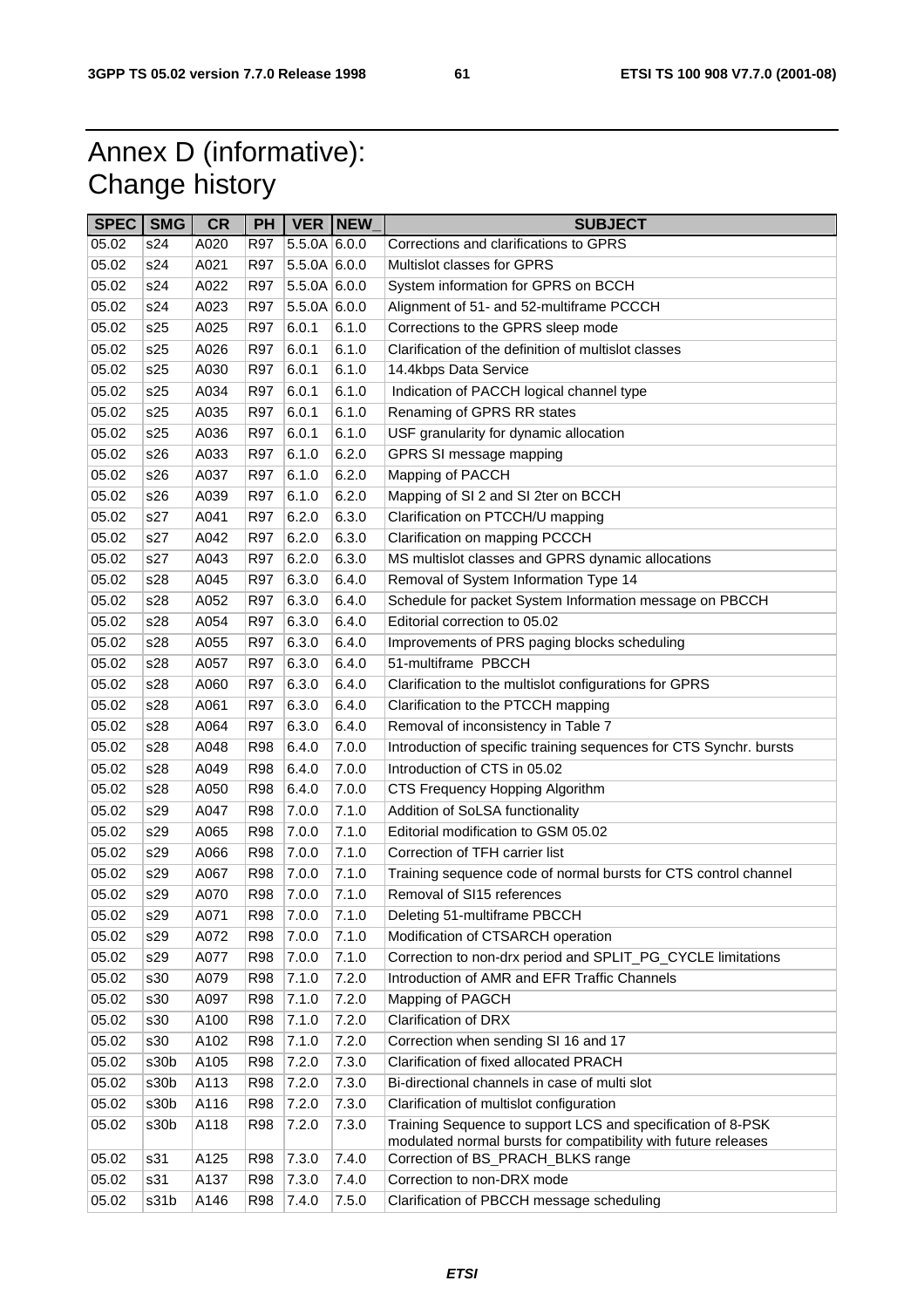| SPEC SMG |                 | <b>CR</b> | <b>PH</b> |             | <b>VER INEW</b> | <b>SUBJECT</b>                                |
|----------|-----------------|-----------|-----------|-------------|-----------------|-----------------------------------------------|
| 05.02    | s31b            | A156      | R98       | 7.4.0 7.5.0 |                 | <b>FCCH</b> decoding problem for multislot MS |
|          |                 |           |           |             |                 | GERAN#2 November 2000                         |
| 05.02    | G <sub>02</sub> | A169      | R98       | 7.5.0       | 7.6.0           | Editorial corrections                         |
|          |                 |           |           | 7.6.0       | 7.6.1           | Front page layout correction                  |

| <b>Change history</b> |                              |           |      |  |                              |              |            |  |  |  |
|-----------------------|------------------------------|-----------|------|--|------------------------------|--------------|------------|--|--|--|
| <b>Date</b>           | <b>TSG GERAN TSG Doc. CR</b> |           |      |  | <b>Rev Subject/Comment</b>   | <b>l</b> Old | <b>New</b> |  |  |  |
|                       | 1#                           |           |      |  |                              |              |            |  |  |  |
| 2001-04               | 14                           |           |      |  | Removal of "hidden" text     |              | 7.6.2      |  |  |  |
| 2001-08               | 16                           | GP-011784 | A188 |  | Hopping sequence corrections | 7.6.2        | 7.7.0      |  |  |  |
|                       |                              |           |      |  |                              |              |            |  |  |  |
|                       |                              |           |      |  |                              |              |            |  |  |  |
|                       |                              |           |      |  |                              |              |            |  |  |  |